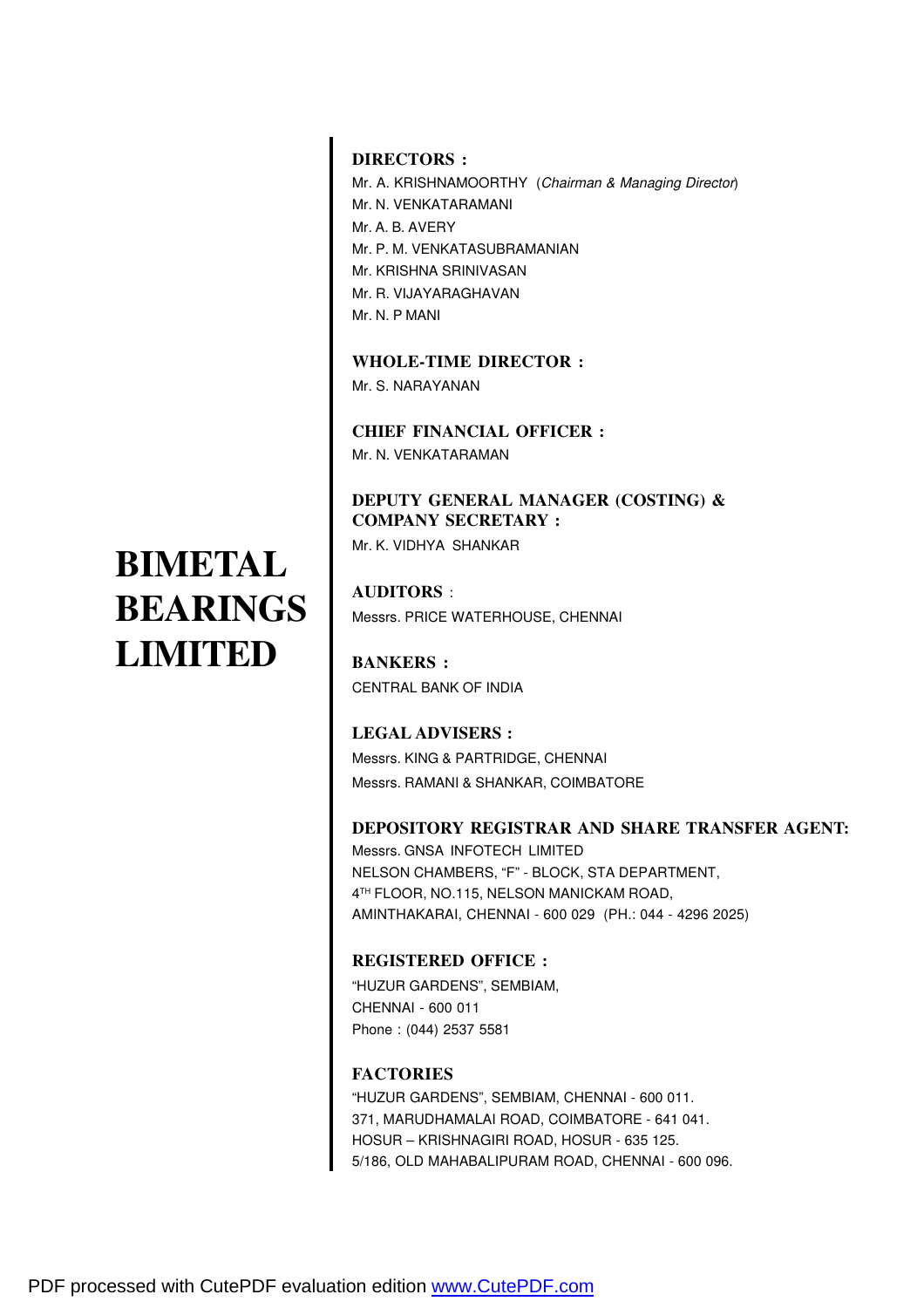**Registered Office: "Huzur Gardens", Sembiam, Chennai – 600 011.**

#### **NOTICE TO THE SHAREHOLDERS OF THE FIFTY SECOND ANNUAL GENERAL MEETING**

Notice is hereby given that the Fifty Second Annual General Meeting of the shareholders of the company will be held at New Woodlands Hotel, 72/75, Dr.Radhakrishnan Salai, Mylapore, Chennai 600004 on Friday, the 19th day of July 2013 at 10.15 a.m. to transact the following business:

#### Ordinary Business:

- (1) To receive and adopt the Annual Balance Sheet as at 31st March 2013 and the Audited Statement of Profit and Loss for the year ended 31st March 2013 and the Auditors' and Directors' Report thereon.
- (2) To declare a dividend.
- (3) To appoint a Director in the place of Mr.R.Vijayaraghavan who retires by rotation and being eligible offers himself for re-election.
- (4) To appoint a Director in the place of Mr.N.Venkataramani who retires by rotation and being eligible offers himself for re-election.
- (5) To consider and if thought fit to pass with or without modification, the following resolution as an Ordinary Resolution :

"RESOLVED THAT the retiring Auditors, M/s. Price Waterhouse, Chartered Accountants, Chennai (Firm Regn. No: 301112E) be and are hereby re-appointed as Auditors of the Company to hold the office from the conclusion of this Annual General Meeting until the conclusion of the next Annual General Meeting and that the Board of Directors be and is hereby authorised to fix the remuneration payable to them".

#### Special Business:

(6) To consider and if thought fit, to pass the following resolution, with or without modification, as an Ordinary Resolution:

"RESOLVED THAT Mr.S.Narayanan who was appointed as an Additional Director with effect from 01-11-2012 at the Meeting of the Board of Directors held on 31-10-2012 and who holds office upto the date of this Annual General Meeting and in respect of whom notice under Section 257 of the Companies Act, 1956 has been received from a member signifying his intention to propose Mr.S.Narayanan as a candidate for the office of Director of the Company, be and is hereby appointed as a Director of the Company."

(7) To consider and if thought fit to pass the following resolution as a **Special Resolution** with or without modification:

"RESOLVED THAT pursuant to sections 198, 269, 309, 311 and other applicable provisions of the Companies Act, 1956 if any and read with Schedule XIII to the said Act, the approval of the Company be and is hereby accorded to the appointment of Mr.S.Narayanan as a Whole-time Director of the Company for a period of 3 years from 01-11-2012 and the payment of his remuneration, allowances, performance bonus and perquisites as set out in the agreement approved at the Meeting of the Board of Directors held on 17-11-2012 or such other remuneration as the Board of Directors may revise from time to time duly recommended in that respect by the Remuneration Committee."

"FURTHER RESOLVED THAT in the event of inadequacy of profit during the tenure of his appointment, the remuneration payable shall be in terms of Part II, Section II of Schedule XIII to the Companies Act, 1956."

By order of the Board

Chennai 600011 K. Vidhya Shankar 22nd May 2013 Deputy General Manager (Costing) & Company Secretary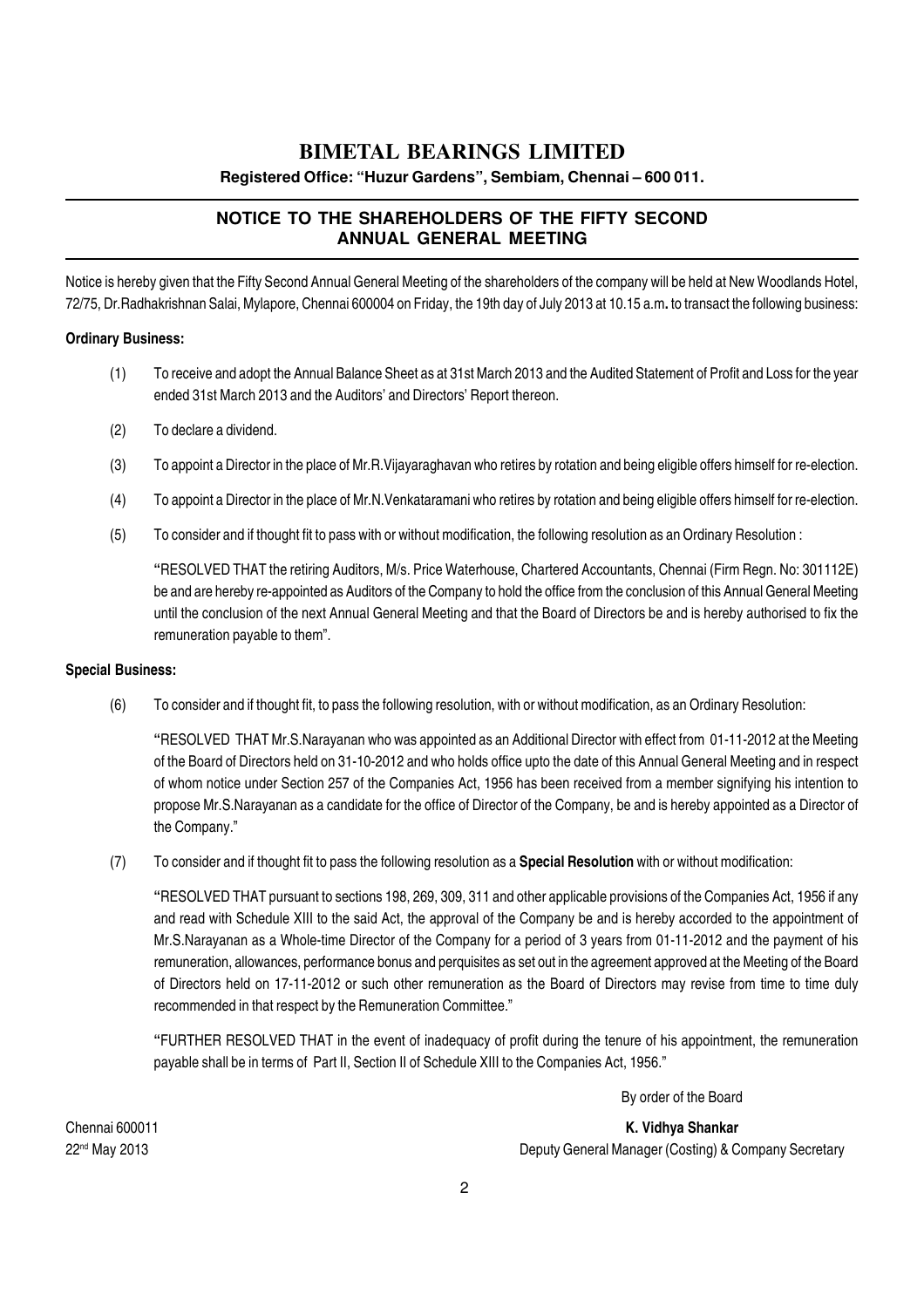#### NOTES:

- 1. A member who is entitled to attend and vote is entitled to appoint a proxy to attend and vote instead of himself / herself and the proxy need not be a member. Proxies in order to be effective shall be duly stamped, completed, signed and deposited not less than 48 hours before the commencement of the meeting at the office of Registrars & Share Transfer Agent, M/s.GNSA Infotech Limited, "Nelson Chambers", F-Block, STA Department, 4th Floor, 115, Nelson Manickam Road, Aminthakarai, Chennai 600 029 (Telephone No. 044 – 42962025). Members / Proxies are requested to bring the attendance slip duly filled in and also their copy of the Annual Report to the meeting. Members are requested to quote their Registered Folio Number / Client ID Number in all their correspondence.
- 2. The Register of members and Share Transfer Books of the Company under the physical mode will remain closed from 02-07-2013 to 19-07-2013. (both days inclusive).
- 3. In the case of dematerialised shares, the Dividend that may be declared at this meeting will be paid to the members whose names appear in the Beneficiary Position list submitted by NSDL and CDSL as on 01-07-2013 (Monday). In the case of other holders, the dividend amount will be paid to those whose names appear in the Register of Members as on 19-07-2013 (Friday).
- 4. The Company has, pursuant to Section 205 of the Companies Act, 1956, transferred the amounts of unclaimed dividends declared up to the Financial Year 2004 – 2005 to the General Revenue Account of the Central Government / Investor Education and Protection Fund. Members who have not responded to our repeated communication and have not encashed the Dividend Warrants for the year ended 31-03-2006 and / or any subsequent dividend payments are requested to make their claim to the company. The Company has already sent a notice to shareholders in this behalf.
- 5. The members are requested to provide, if not already done so, the full Bank Account details quoting their folio Number / Client ID Number in the format enclosed to our Registrars and Share Transfer Agents. The company will not be responsible for any loss arising out of fraudulent encashment of dividend warrants. Such of those share holders who wish to receive their dividend amount through the ECS (Electronic Clearing System) route at the specified centers are requested to furnish the relevant details in the form provided.
- 6. In line with the Green Initiatives introduced by the Ministry of Corporate Affairs, Government of India, we request the shareholders to register their E-Mail IDs with the Company / Share Transfer Agents. This will enable the Company to service share-holders' requests / queries electronically apart from furnishing of Audited Accounts and other relevant information / communication. The company has already sent a notice to shareholders on this subject.

#### Explanatory Statement pursuant to Section 173 of the Companies Act, 1956.

#### Item No.06:

Mr.S.Narayanan was appointed as an Additional Director of the Company with effect from 01-11-2012 pursuant to Section 260 of the Companies Act, 1956 and Article 30(e) of the Articles of Association of the Company at the meeting of the Board of Directors of the Company held on 31-10-2012. Mr.S.Narayanan will hold the Office of Additional Director only upto the date of the ensuing Annual General Meeting.

The Company had received the requisite notice and deposit under Section 257 of the Companies Act, 1956 from a member signifying his intention to propose at the forthcoming Annual General Meeting the name of Mr.S.Narayanan for appointment as Director of the Company. The resolution is placed before the members for their consideration and approval. None of the Directors except Mr.S.Narayanan is concerned or interested in the resolution.

#### Item No.07:

At the meeting of the Board of Directors of the Company held on 31-10-2012, Mr.S.Narayanan was appointed as Whole-time Director of the Company with effect from 01-11-2012 for a period of three years pursuant to Sections 198, 269, 309, 311 and Schedule XIII and other applicable provisions of the Companies Act, 1956. The terms and conditions relating to the appointment of Mr.S.Narayanan as Whole-time Director are listed below. Mr.S.Narayanan is not liable to retire by rotation. His responsibility includes overall co-ordination and control of the operations of the Company including projects.

The remuneration payable to Mr.S.Narayanan on his appointment as Whole-time Director of the Company had been proposed and recommended by the Remuneration Committee at its meeting held on 17-11-2012. The terms of appointment of Mr.S.Narayanan as a whole-time Director of the Company and the related remuneration payable to him needs approval of the members by means of passing a Special resolution at the General Meeting of the Company in terms of requirements of Part II, Section II of Schedule XIII to the Companies Act, 1956. Hence, the special resolution is proposed for consideration of the members.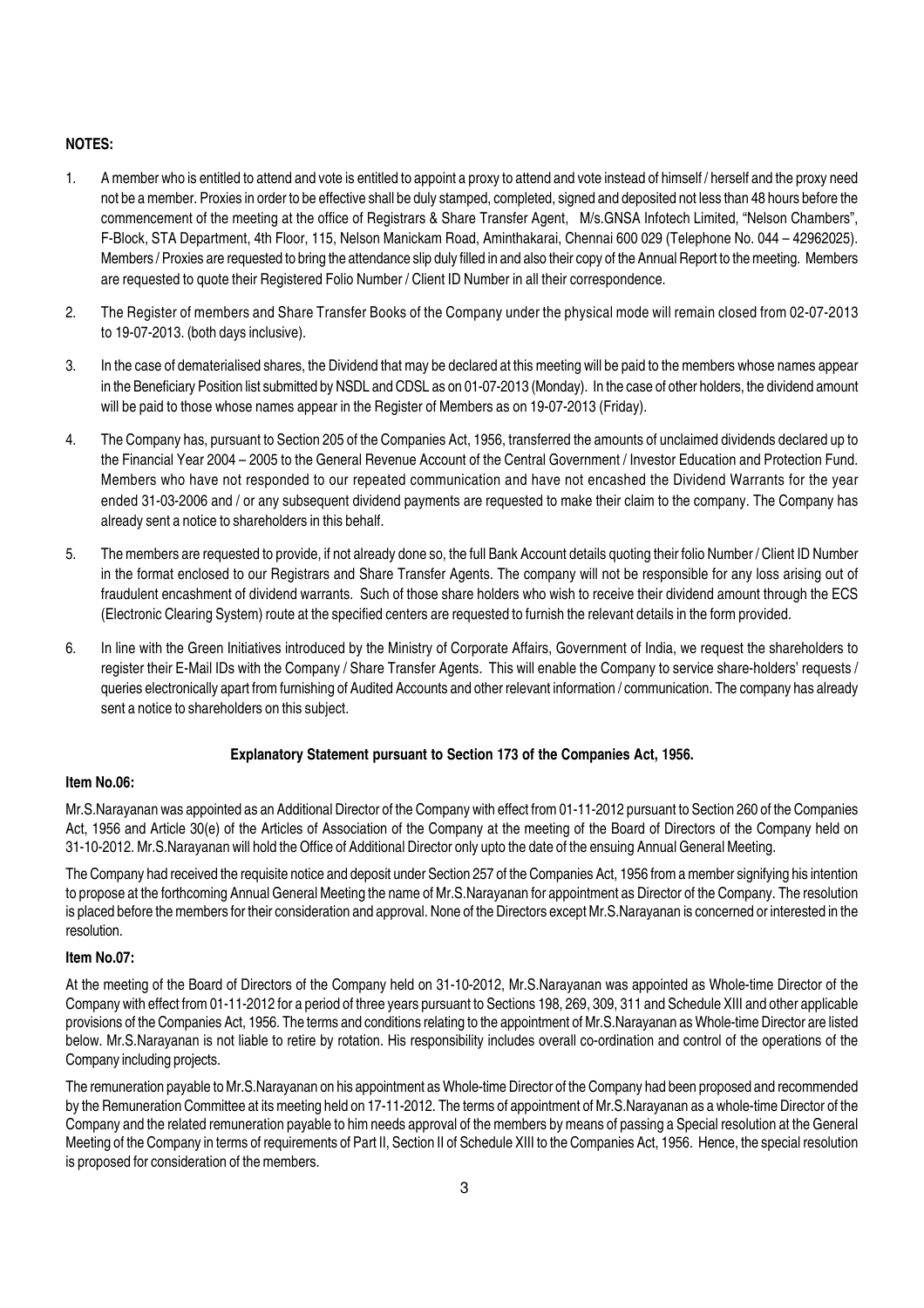The information to be disclosed as per the requirements of Part II, Section II of Schedule XIII to the Companies Act, 1956 are provided hereunder. Mr.S.Narayanan aged 52 years being a Whole-time Director of the Company is also a member of the Share Transfer & Shareholders/ Investors' Grievance Committee in the Company. The details of other Directorships / Committee memberships held by Mr.S.Narayanan as on date are given below:

|        | <b>Directorships</b>         |    | <b>BBL Daido Private Limited</b>                                                                                                                        |
|--------|------------------------------|----|---------------------------------------------------------------------------------------------------------------------------------------------------------|
|        | <b>Committee Memberships</b> |    | Nil                                                                                                                                                     |
|        |                              |    | The remuneration payable to Mr.S.Narayanan during the period of three years from 01-11-2012 is given below:                                             |
| Salary |                              |    | ₹1,65,000/- (Rupees One Lakh Sixty Five Thousands only) per month.                                                                                      |
|        | Special Allowance            | i. | ₹40,000/- (Rupees Forty Thousands only) per month.                                                                                                      |
|        | Performance Bonus            |    | Not exceeding ₹12,00,000/- (Rupees Twelve Lakhs Only) per Financial Year as may<br>be decided by the Remuneration Committee and the Board of Directors. |
|        |                              |    | <b>Perquisites</b> : Perquisites to be allowed in addition to salary and performance bonus as listed below.                                             |
| (a)    | House Rent Allowance         | ÷  | ₹99,000/- (Rupees Ninety Nine Thousands Only) per month.                                                                                                |
| (b)    |                              |    | Reimbursement of expenses incurred on gas, electricity, water, security and furnishings not exceeding one month's salary per annum.                     |
| (c)    | <b>Medical Reimbursement</b> |    | Expenses incurred by the Whole-time Director and his family not exceeding one<br>month's salary per annum.                                              |
| (d)    | Leave Travel Concession      | ٠  | For the Whole-time Director and his family, not exceeding one month's salary per annum.                                                                 |
| (e)    | <b>Education Allowance</b>   | ٠  | Not exceeding ₹ 3,00,000/- (Rupees Three Lakhs Only) per annum.                                                                                         |
| (f)    | Club Fees                    |    | Fees for One Club which will not include Admission and Life Membership Fees.                                                                            |

(g) Personal Accident Insurance : Premium for cover as per the rules of the Company

(h) Contribution to Provident Fund, Superannuation Fund and Gratuity will be allowed as applicable to other Senior Executives of the Company.

(i) Encashment of leave at the end of the tenure will be allowed as applicable to other Senior Executives of the Company.

(j) Leave facility as applicable to other Senior Executives of the Company shall be allowed.

The Whole-time Director shall be entitled to all expenses including reimbursement of travelling and entertainment expenses incurred in the course of the Company's business, which shall not be treated as a perquisite.

All the above perquisites shall be evaluated as per Income Tax Rules wherever applicable. In the absence of any such rules, perquisites shall be evaluated at actuals. He is not entitled to Sitting Fees.

#### Apart from the remuneration aforesaid:

The Whole-time Director shall be eligible for provision of car with driver. Telephone, mobile and other communication facilities will be provided at his residence and these will not be considered as perquisites.

Any variation of the above perquisites or any other perquisites as may be approved by the Remuneration Committee / Board from time to time.

The appointment and remuneration payable as mentioned above shall be subject to the overall ceiling under Sections 198 and 309 of the Companies Act, 1956 and approval of the Members.

#### Minimum Remuneration:

In the event of absence or inadequacy of profits in any financial year during the tenure of his appointment, the remuneration to the Whole-time Director by way of salary and perquisites shall not exceed the limits specified in Part II, Section II of Schedule XIII to the Companies Act, 1956 from time to time or such other limits as may be notified by the Government from time to time as Minimum Remuneration and conformably to and within such limit as may be specified by the Remuneration Committee / Board of Directors.

#### Termination:

The contract can be terminated by either party by giving three calendar months notice.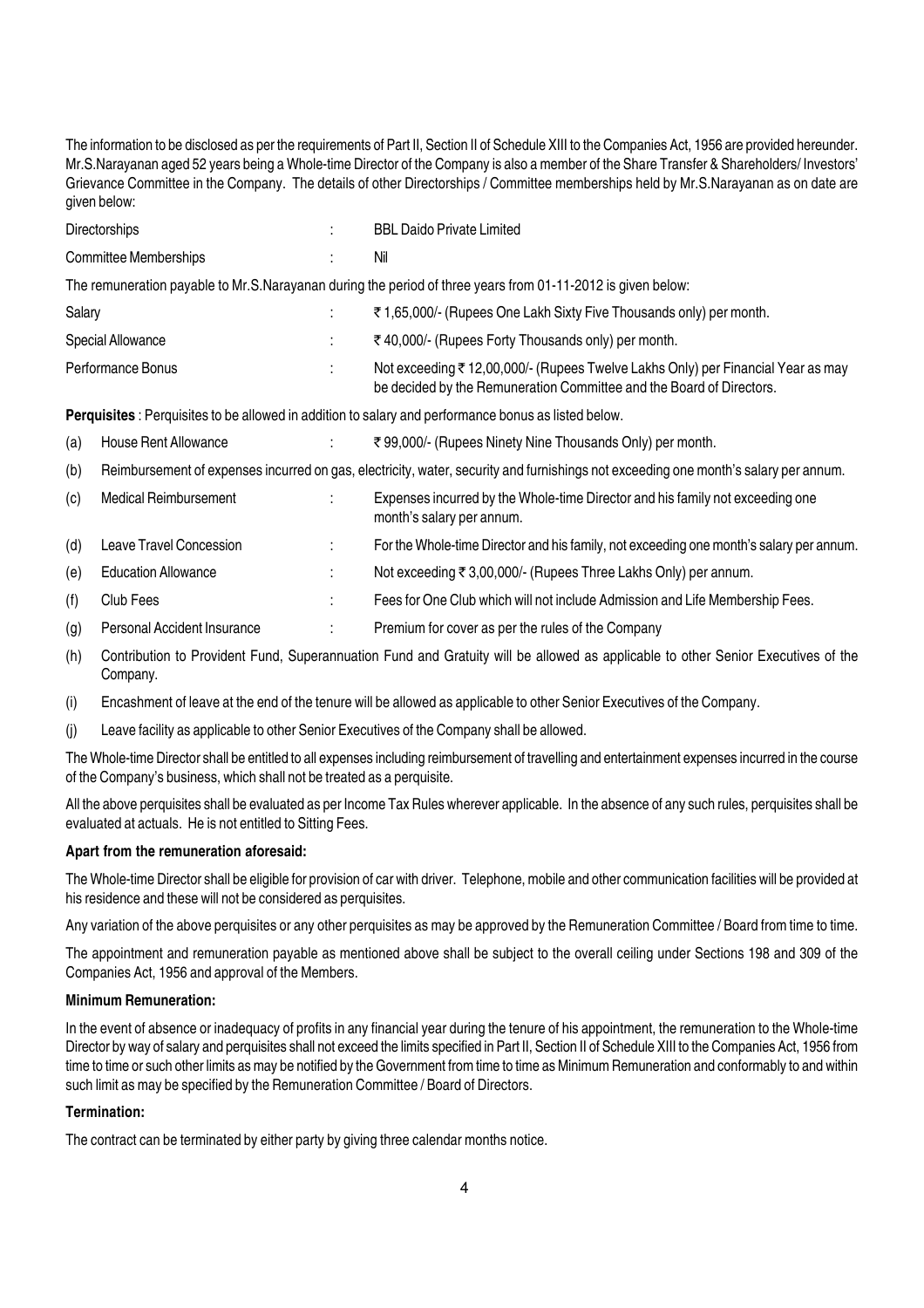The agreement which has been approved by the Board of Directors at their meeting held on 17-11-2012 detailing therein the terms and conditions detailed above along with the responsibilities and duties to be discharged by the Whole-time Director in that capacity has been entered into with the Whole-time Director. Copies of the relevant agreement will be available for inspection by any member of the Company at the Registered Office of the Company between 10.00 a.m. to 12.00 noon on any working day till the date of the Annual General Meeting.

Mr.S.Narayanan, Whole-time Director is interested in the resolutions referable to the terms of his appointment and remuneration payable to him. No other Director is concerned or interested in the resolution.

Information relating to the Industry has already been furnished in the Corporate Governance section of the Annual Report of the Company. The Directors recommend the resolution for consideration and approval of the members.

Abstract and terms of appointment and memorandum of interest under Section 302 of the Companies Act 1956 have already been circulated to the Members.

The relevant information required to be furnished under Part II, Section II of Schedule XIII to the Companies Act, 1956 are furnished hereunder:

#### I. General Information

|    | 1. Nature of Industry                                                                                                                   | Auto Ancillary                                                                               |
|----|-----------------------------------------------------------------------------------------------------------------------------------------|----------------------------------------------------------------------------------------------|
| 2. | Date or expected date of commencement of<br>Commercial production                                                                       | Company was established in the year 1961 and had already commenced<br>commercial production. |
| 3. | In case of new companies, expected date of<br>commencement of activities as per project<br>approved by financial institutions appearing |                                                                                              |
|    | in the prospectus.                                                                                                                      | Not Applicable                                                                               |

4. Financial Performance based on given indicators :  $($ math>\bar{z} in lakhs)

|                                       |               | <b>Year Ended</b> |
|---------------------------------------|---------------|-------------------|
| Particulars                           | ## 31-03-2013 | 31-03-2012        |
| Net Revenue                           | 16077.33      | 17292.23          |
| Other Income                          | 517.99        | 563.65            |
| Total                                 | 16595.32      | 17855.88          |
| <b>Profit Before Tax</b>              | 908.53        | 1879.68           |
| Profit After Tax                      | 675.70        | 1285.05           |
| Dividend<br>- Amount                  | 344.25        | 420.75            |
| Dividend<br>- Percentage              | 90%           | 110%              |
| Earnings Per Share (₹)                | 17.67         | 33.60             |
| <b>Share Capital</b>                  | 382.50        | 382.50            |
| Reserves                              | 13291.06      | 13018.12          |
| Net Worth                             | 13673.56      | 13400.62          |
| Debt-Equity Ratio                     | 0.01:1        | 0.01:1            |
| .<br>$\sim$ $\sim$ $\sim$ $\sim$<br>. |               |                   |

## Subject to approval of the members at the ensuing Annual General Meeting.

The Company has declared dividends since inception without break.

```
5. Export Performance
```

| (a) Year Ended |                                          | 31-03-2013                 |
|----------------|------------------------------------------|----------------------------|
|                | (b) Exports on FOB basis                 | ₹4337.48 lakhs             |
|                | (c) Foreign Exchange outgo referrable to |                            |
| (i)            | <b>Dividend</b>                          | ₹ Nil                      |
| (ii)           | Royalty                                  | ₹ Nil                      |
| (iii)          | New Technology / Consultancy             | ₹ Nill                     |
|                | 6. Foreign Investments                   | ₹ Nil                      |
|                | 7. Technical Collaborators               | Daido Metal Company, Japan |
|                |                                          |                            |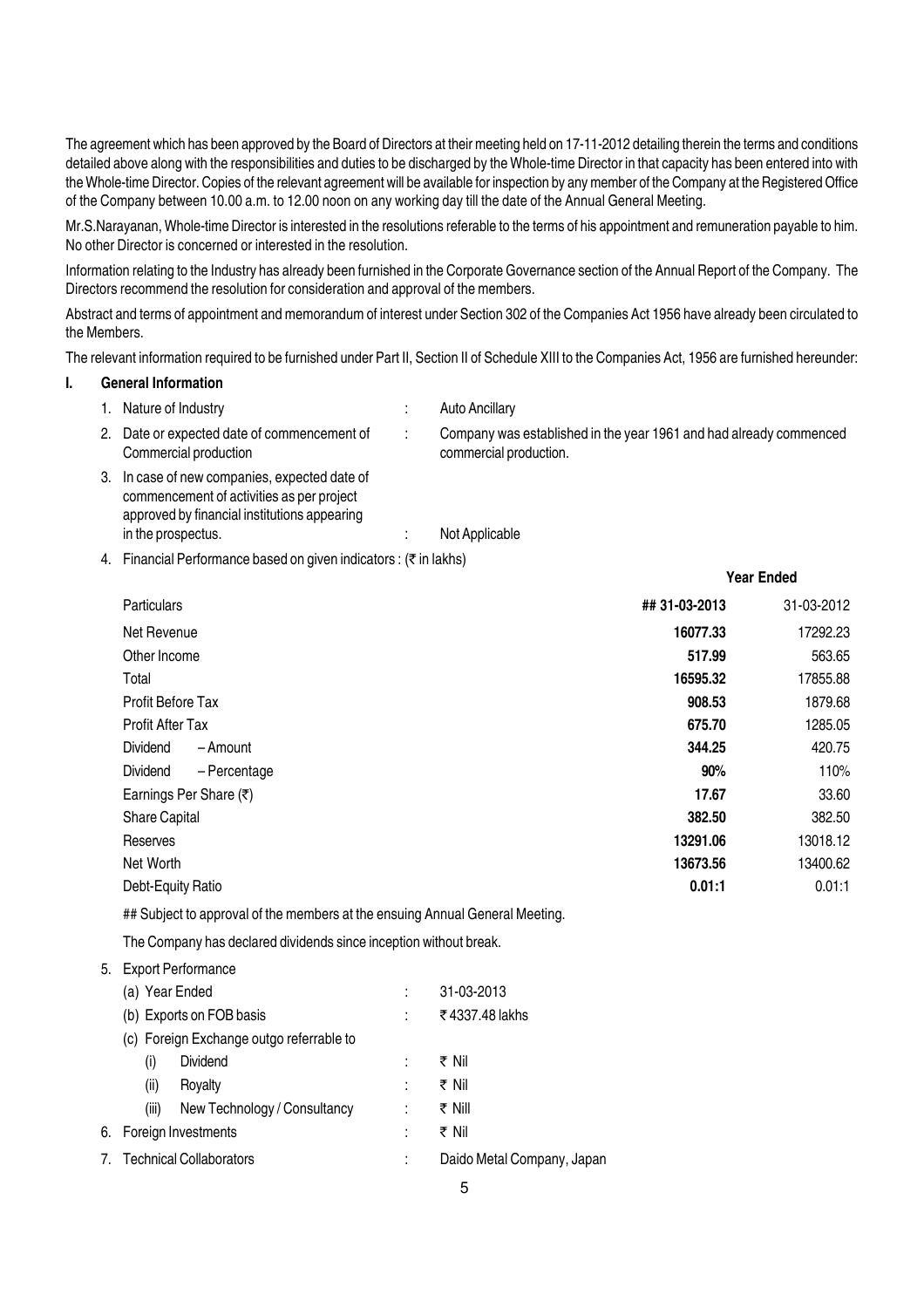II. Information about the Appointee :

|      |    | 1. Back-ground details                                                                                                                                                                                                              | Mr.S.Narayanan, a B.Tech (Hons) also holds a Masters Degree in Business<br>Administration from Case Western Reserve University, USA. He joined the<br>Company on 01-12-1986 and had extensive training in Imperial Clevite<br>Corporation, U.S.A. He has a rich experience in manufacture of auto<br>components production and has contributed significantly to the operations of<br>the Company. |
|------|----|-------------------------------------------------------------------------------------------------------------------------------------------------------------------------------------------------------------------------------------|---------------------------------------------------------------------------------------------------------------------------------------------------------------------------------------------------------------------------------------------------------------------------------------------------------------------------------------------------------------------------------------------------|
|      |    | 2. Past remuneration                                                                                                                                                                                                                | This being the first year of Mr.S.Narayanan, the details of past remuneration<br>are not applicable. (The Company has not introduced Stock Option Scheme)                                                                                                                                                                                                                                         |
|      | 3. | <b>Recognition or Awards</b>                                                                                                                                                                                                        | Nil                                                                                                                                                                                                                                                                                                                                                                                               |
|      | 4. | Job profile and his suitability                                                                                                                                                                                                     | (a)<br>His responsibility will include overall co-ordination and control of the<br>operations of the company including projects.                                                                                                                                                                                                                                                                  |
|      |    |                                                                                                                                                                                                                                     | He has been associated with the Company since 01-12-1986 and is<br>(b)<br>conversant with all the intricacies of manufacture and sale of the products<br>of the company.                                                                                                                                                                                                                          |
|      | 5. | <b>Remuneration Proposed</b>                                                                                                                                                                                                        | As mentioned in the notice and which has been approved by the Remuneration<br>Committee and the Board of Directors at their meetings held on 17-11-2012.                                                                                                                                                                                                                                          |
|      | 6. | Comparative remuneration profile with respect<br>to industry, size of the Company, profile of the<br>position and person (in case of expatriates, the<br>relevant details would be with reference to the<br>country of his origin.) | The remuneration proposed is comparable in the industry and<br>commensurate with the responsibility envisaged under the post of<br>Whole-time Director                                                                                                                                                                                                                                            |
|      |    | 7. Pecuniary Relationship                                                                                                                                                                                                           | Nil                                                                                                                                                                                                                                                                                                                                                                                               |
| III. |    | <b>Other Information:</b>                                                                                                                                                                                                           |                                                                                                                                                                                                                                                                                                                                                                                                   |
|      |    | 1. Reason for Loss or inadequacy                                                                                                                                                                                                    | The resolution is primarily to address in case there is inadequacy of profits<br>due to input cost increases which could not be adequately compensated.                                                                                                                                                                                                                                           |
|      | 2. | Steps taken or proposed to be taken for<br>improvement                                                                                                                                                                              | As mentioned, it is an enabling resolution. Company would take all steps to<br>protect the profit margins which would include increased capacity utilisation,<br>negotiating with the customers for price revision etc. when need arises to<br>maximise profits and reduce the losses.                                                                                                            |
|      | 3. | Expected increase in Productivity and profit<br>In measurable terms                                                                                                                                                                 | Barring unforeseen circumstances, a growth of around 7.5% in profit before<br>tax is anticipated.                                                                                                                                                                                                                                                                                                 |
| IV.  |    | Disclosure:                                                                                                                                                                                                                         |                                                                                                                                                                                                                                                                                                                                                                                                   |
|      |    | 1. Remuneration Package                                                                                                                                                                                                             | As given in the Explanatory Statement                                                                                                                                                                                                                                                                                                                                                             |
|      |    | 2. Details to be furnished in the Corporate<br>Governance Section                                                                                                                                                                   | Furnished in the Corporate Governance Section.                                                                                                                                                                                                                                                                                                                                                    |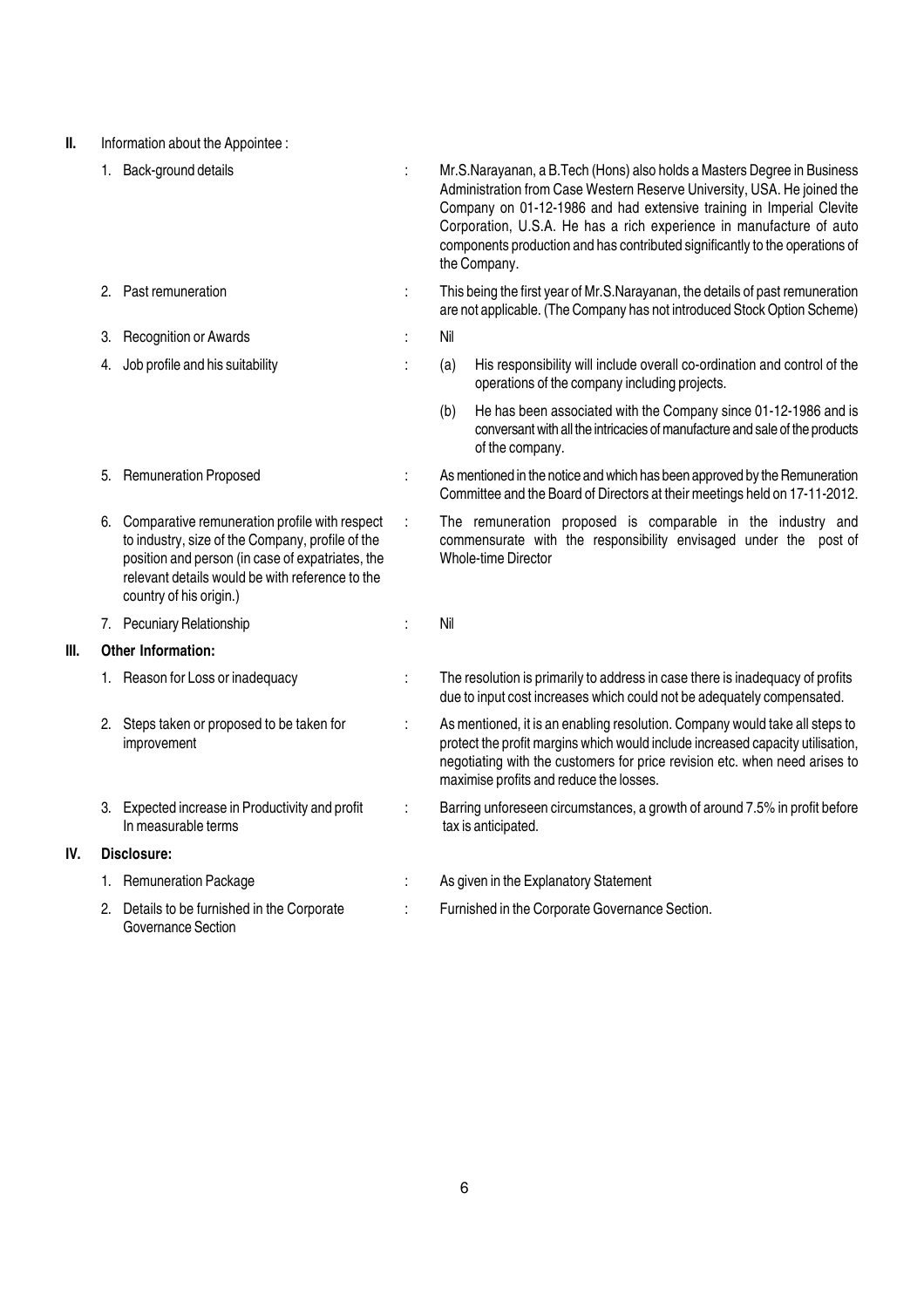| Name                                                                        | Mr.S. Narayanan                                                                                                                            | Mr.N.Venkataramani                                                                                                                                                                                                                                                                                                                                                                                                                                                                                                                                                                | Mr.R.Vijayaraghavan                                                                                                                        |
|-----------------------------------------------------------------------------|--------------------------------------------------------------------------------------------------------------------------------------------|-----------------------------------------------------------------------------------------------------------------------------------------------------------------------------------------------------------------------------------------------------------------------------------------------------------------------------------------------------------------------------------------------------------------------------------------------------------------------------------------------------------------------------------------------------------------------------------|--------------------------------------------------------------------------------------------------------------------------------------------|
| Date of Birth                                                               | 12-07-1960                                                                                                                                 | 09-12-1939                                                                                                                                                                                                                                                                                                                                                                                                                                                                                                                                                                        | 02-01-1950                                                                                                                                 |
| Date of appointment                                                         | 01-11-2012                                                                                                                                 | 08-02-1985                                                                                                                                                                                                                                                                                                                                                                                                                                                                                                                                                                        | 10-05-2010                                                                                                                                 |
| Qualifications                                                              | M.B.A. from Case Western Reserve University,<br>U.S.A.<br>Madras University<br>B. Tech. (Hons.) from Anna University<br>B.Sc. (Maths) from | Honours Degree in Mathematics from Delhi<br>Specialised in Mechanical Engineering and<br>obtained B.Sc.(Hons) & M.Sc., Degrees from<br>Diploma in production technology from the Imperial<br>A Fellow Member of the Institute of Mechanical<br>the University of London.<br>College of London.<br>Engineers, U.K.<br>University.                                                                                                                                                                                                                                                  | Masters degree in Physics & Business<br>Management, Graduate in Law.                                                                       |
| Expertise in specific functional areas                                      | Operations & Business Management                                                                                                           | Overall Business Management                                                                                                                                                                                                                                                                                                                                                                                                                                                                                                                                                       | Tax consultation matters.                                                                                                                  |
| Directorships in other companies                                            | imited<br><b>BBL Daido Private Li</b>                                                                                                      | Adyar Property Holding Company (P) Limited<br>Amalgamations Valeo Clutch Private Limited<br>Chennai Willingdon Corporate Foundation<br>IPL Engine Components Private Limited<br>Stanadyne Amalgamations (P) Limited<br>Stanes Amalgamated Estates Limited<br>Nettur Technical Training Foundation<br>Amalgamations Private Limited<br>Amalgamations Repco Limited<br>Simpson & Company Limited<br>Sundaram Finance Limited<br><b>PL</b> Green Power Limited<br>IP Pins & Liners Limited<br>George Oakes Limited<br>India Pistons Limited<br>Mahle IPL Limited<br>IP Rings Limited | Redington (India) Investment Limited<br>T.Stanes & Company Limited<br>Sundaram Clayton Limited<br>Sanco Trans Limited<br>Lucas TVS Limited |
| Member of Committees of the Board of<br>Companies of which he is a Director | Ξ                                                                                                                                          | IP Rings Limited - Member, Share Transfer<br>Amalgamations Repco Limited, Chairman,<br>India Pistons Limited - Member, Audit Committee<br>Mahle IPL Limited - Member, Audit Committee<br>Simpson & Compnay Limited - Member,<br>Remuneration Committee<br>Audit Committee<br>Committee                                                                                                                                                                                                                                                                                            | T.Stanes & Company Limited - Member,<br>Remuneration and Audit Committees<br>Sanco Trans Limited - Chairman,<br>Audit Committee            |
| No. of shares held in the company                                           | $rac{1}{2}$                                                                                                                                | ខ្មែ                                                                                                                                                                                                                                                                                                                                                                                                                                                                                                                                                                              | Ξ                                                                                                                                          |

# Details of directors seeking Appointment / re-appointment at the Annual General Meeting<br>(In pursuance to clause 49 of the Listing Agreement) Details of directors seeking Appointment / re-appointment at the Annual General Meeting (In pursuance to clause 49 of the Listing Agreement)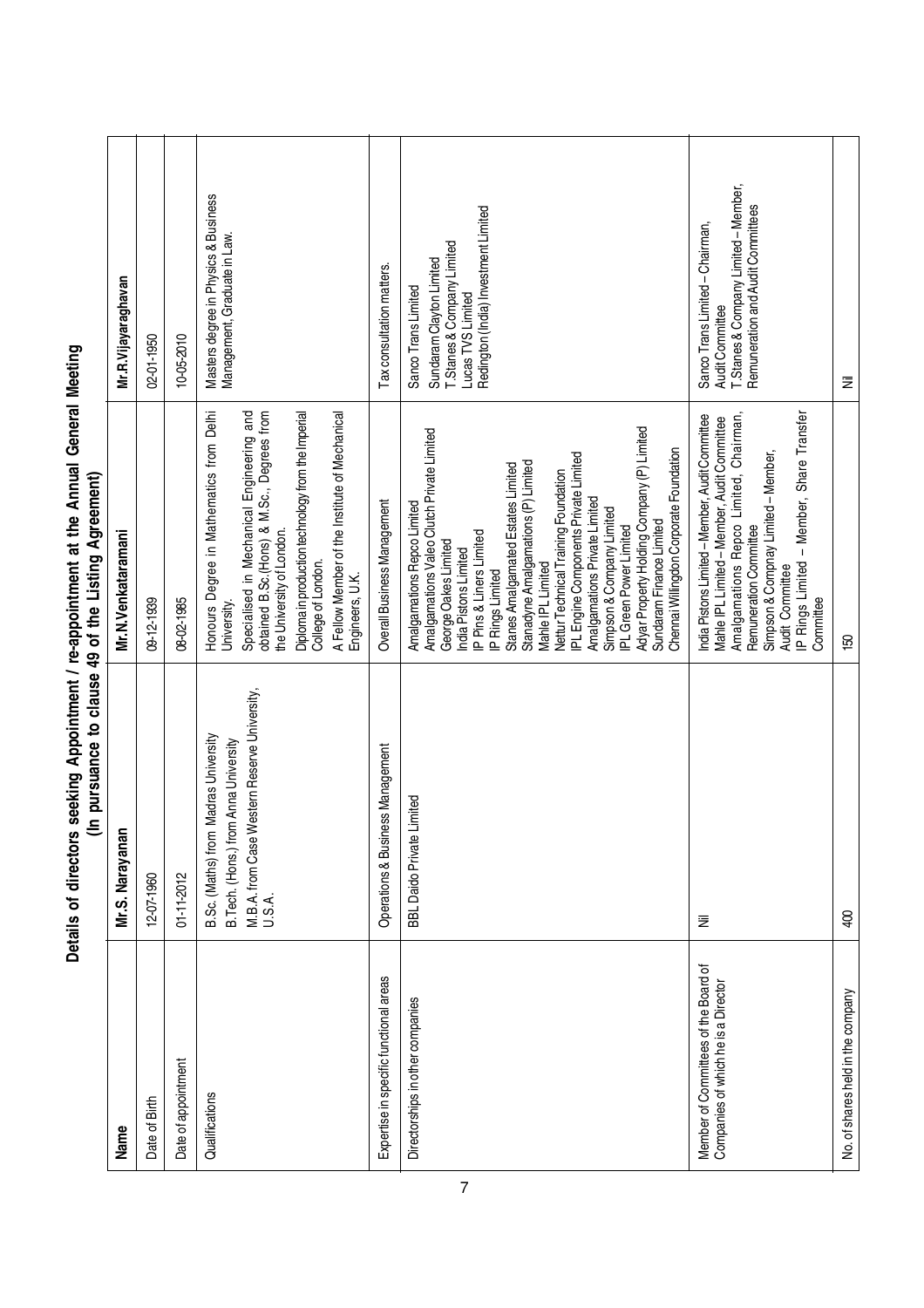#### **REPORT OF DIRECTORS**

Your Directors have pleasure in presenting the Fifty Second Annual Report covering the operations for the year ended 31st March 2013 together with the accounts and Auditors' Report thereon.

#### FINANCIAL RESULTS:

|                                                   | <b>Year Ended</b> | Year ended  |
|---------------------------------------------------|-------------------|-------------|
|                                                   | 31-03-2013        | 31-03-2012  |
|                                                   | (₹ in Lacs)       | (₹ in Lacs) |
| Net Revenue                                       | 16595.32          | 17855.88    |
| Profit before Interest, Depreciation and Taxation | 1361.48           | 2334.07     |
| Less :<br>Interest                                | 30.38             | 48.66       |
| Depreciation                                      | 422.57            | 405.73      |
| Profit before Tax                                 | 908.53            | 1879.68     |
| Less: Taxation [including Deferred Tax]           | 232.83            | 594.63      |
| Profit after Tax                                  | 675.70            | 1285.05     |
| Add: Balance brought forward from previous year   | 264.31            | 216.65      |
| Profit available for appropriation                | 940.01            | 1501.70     |
| Less: Transfer to:                                |                   |             |
| Proposed Dividend                                 | 344.25            | 420.75      |
| Dividend Tax                                      | 58.50             | 66.64       |
| <b>General Reserve</b>                            | 250.00            | 750.00      |
| <b>Balance Carried to Balance Sheet</b>           | 287.26            | 264.31      |

#### OPERATIONS:

The revenue for the year was lower by about 7% when compared to previous year. This was due to significant reduction in the off-take by the segments of some Original Equipment Manufacturers in the domestic market which was partly made up the increased presence in the after-market. The export of company's products which are alloy powders and bearings were affected with substaintial reduction due to market conditions.

The significant impact on the profitability was conditioned by increased cost of inputs including power and limited opportunities to compensate them from the market. Continued efforts to control costs and further rationalise the production with emphasis on material utilisation are expected to progressively relfect better perofmance.

#### DIVIDEND:

Your Directors are happy to recommend a Dividend of ₹9/- per share, (Previous Year: ₹11/- per share) on the Paid-up capital for the year ended 31-03-2013.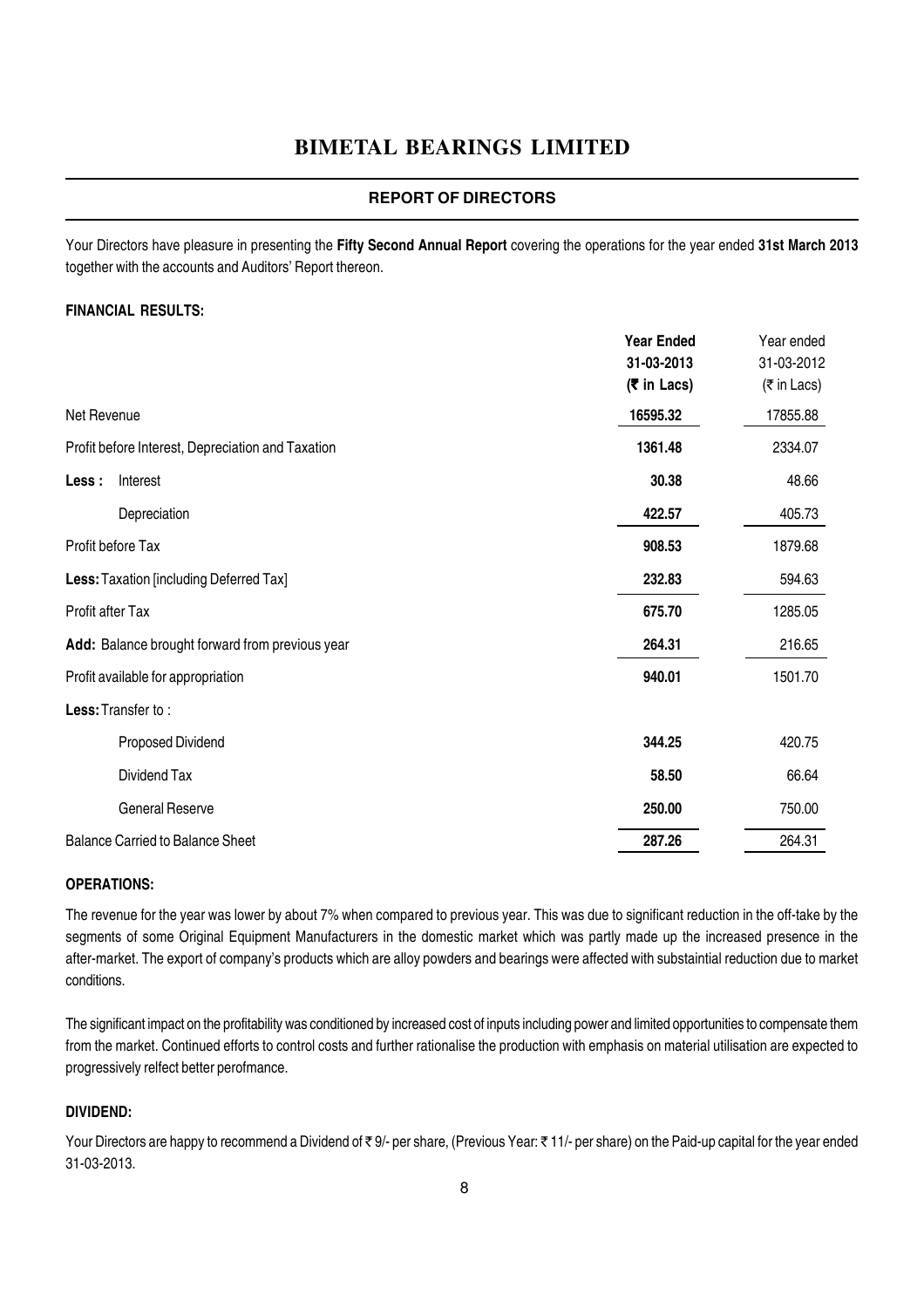#### DIRECTORS' RESPONSIBILITY STATEMENT:

Statement under Section 217(2AA) of the Companies Act, 1956:

- (a) The applicable accounting standards had been followed with no material departure.
- (b) The Accounting policies that have been selected have been applied consistently and the judgments and estimates based on them are prudent and reasonable to give a true and fair view of the state of the affairs of the company as on 31-03-2013 and of the profit for the year ended on that date.
- (c) Proper and sufficient care have been taken for maintenance of adequate accounting records in accordance with the provisions of the Companies Act, 1956 for safeguarding the assets of the company and for preventing and detecting fraud and other irregularities.
- (d) The Accounts have been prepared on a going concern basis.

#### CORPORATE GOVERNANCE:

The matters relating to Corporate Governance as per the Listing Agreement are given in the Annexure forming part of this Report.

#### CODE OF CONDUCT:

The Company has adopted a code of conduct for the Board of Directors and senior management of the Company and all of them have affirmed compliance of the same.

#### CEO / CFO CERTIFICATION:

As contemplated under Clause 49 of the Listing Agreement, the certificate from Mr.A.Krishnamoorthy, the Chief Executive Officer, and Mr.N.Venkatarman, Chief Financial Officer was placed before the Board of Directors at their meeting held on 22-05-2013 which was read and taken on record.

#### DISCLOSURE OF PARTICULARS:

The information required under Section 217(1)(e) of the Companies Act, 1956 read with the Companies (Disclosure of Particulars in the Report of Directors), Rules 1988 is given in the Annexure forming part of this Report.

#### DIRECTORS

Mr. S. Narayanan was appointed as Additional Director and also as Whole-time Director effective 01-11-2012. Mr. N.P. Mani ceased to be a Whole-time Director effective 01-11-2012 and continues to be a Director on the Board. Dr. R. Mahadevan ceased to be a Director with effect from 01-11-2012.

Mr.N.Venkataramani and Mr. R.Vijayaraghavan, Directors are retiring at the ensuing Annual General Meeting and being eligible, offer themselves for re-appointment.

#### AUDITORS:

M/s.Price Waterhouse, Chennai the retiring Auditors are eligible for re-appointment. The Audit Committee had recommended to the Board for their re-appointment.

#### COST AUDIT:

In terms of circular issued by the Government of India in respect of the products of the Company, cost audit is to be carried out. M/s. S. Mahadevan & Co., Coimbatore, practicing Cost Accountants have been appointed as Cost Auditors of the Company based on the recommendations of the Audit Committee.

#### ACKNOWLEDGEMENT:

Your Directors wish to thank the customers, employees, suppliers and Bankers for their support and co-operation extended during the year. Our thanks are due to Daido Metal Company for their co-operation. We wish to particularly thank our share-sholders for the continued support extended by them.

For and on behalf of the Board

Chennai **A. Krishnamoorthy A. Krishnamoorthy A.** Krishnamoorthy 22nd May 2013 Chairman & Managing Director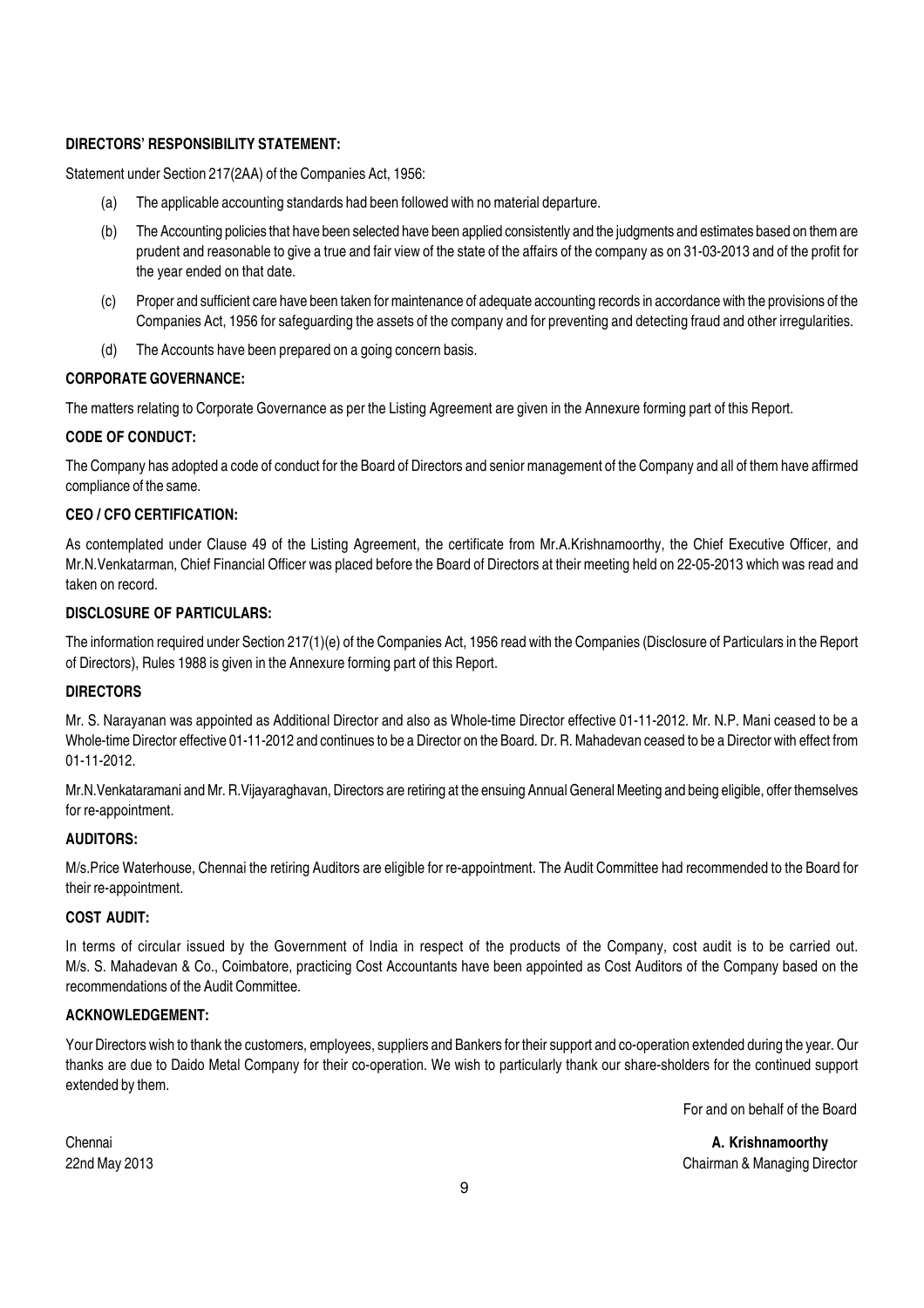#### MANAGEMENT DISCUSSION AND ANALYSIS

#### INDUSTRY STRUCTURE AND DEVELOPMENT:

India continues to grow as a major hub for the manufacturing of four wheeler especially in the passenger car segment and two wheelers which are one of the fast growing segment of the industry. With the entry of multi-national companies, the requirement for the components both for original equipments and for replacement market including their export requirements is increasing. As the long term prospects of the industry are expected to provide steady growth, the Company has to take advantage of the opportunity available and to actively participate in the volume growth.

#### OPPORTUNITIES AND THREATS:

The scope for participation in the opportunity available is conditioned by production of products adhering to the stringent quality standards which will call for development and acquisition of appropriate technology. The Company has to address capacity constraints to maintain economic scale of operations backed up by productivity. Instituting effective cost control measures and effective utilization of material, increased availability of capacity within the country and access to viable sources of supply from overseas has to be responded to by the Company.

Your Company is taking steps to address the constraints mentioned above to improve the performance.

#### OUTLOOK:

The outlook for the year appears to be a continuation of the previous year. The global markets however are giving some indications for growth and this could be useful to maintain efficient levels activity. The predictions of a good monsoon and the expectation of easing interest rates should help to reduce the negativity in the sentiments and improve the market conditions at least during the second half of the year.

#### INTERNAL CONTROL SYSTEM:

The Company maintains adequate internal control systems and the internal audit is handled by M/s. Fraser & Ross, Chartered Accountants.

#### FINANCIAL PERFORMANCE:

The management of both short term and long term financial assets is expected to be satisfactory with overall measures taken by the Company. The support coming from the Company's treasury operations and the planned capital expenditure is expected to result in improved financial performance of the Company.

#### HUMAN RESOURCES AND INDUSTRIAL RELATIONS:

The industrial relations in the company were cordial. The company's resource base in terms of personnel at all levels is fully engaged towards higher productivity and active participation in quality upgradation movements. The average number of employees of the company was 438 during the year.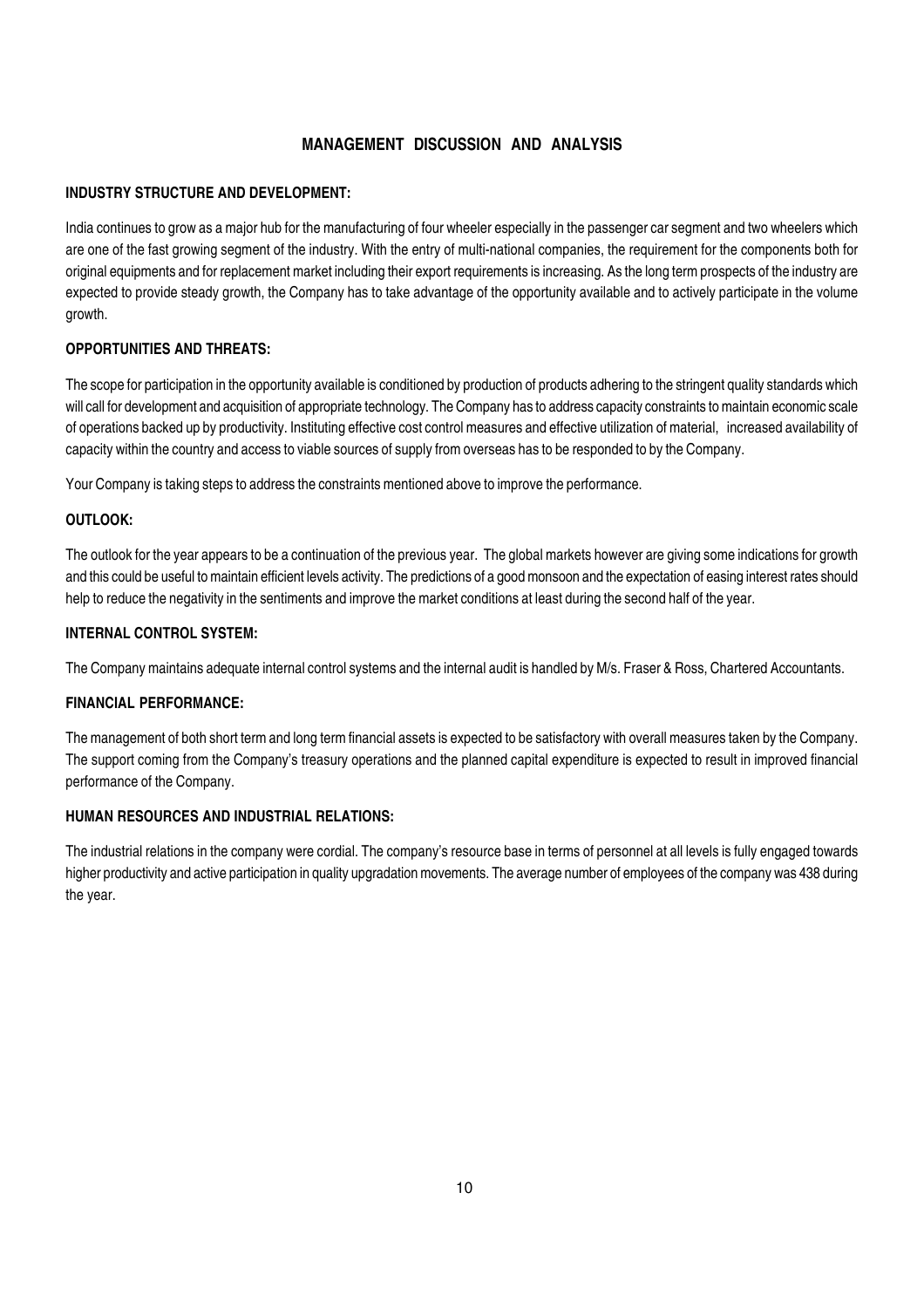#### Annexure to Directors' Report – Report on Corporate Governance

#### 01) Company's Philosophy on code of governance :

With the aim of strengthening corporate governance the Board of Directors would continue:

- To strive towards enhancement of shareholder value through prudent business management, sound business decisions and high standards of ethics with attendant transparency.
- To achieve excellence in Corporate Governance by complying in all respects with the mandatory guidelines in this regard and also regularly reviewing management systems for further improvement.

#### 02) Board of Directors :

(a) The Board consisted of the following Directors as on 31-03-2013:

#### Executive Directors:

| Mr.A.Krishnamoorthy | Chairman & Managing Director           |
|---------------------|----------------------------------------|
| Mr.S.Narayanan      | Whole-time Director (Since 01-11-2012) |

#### Non-Executive Directors:

Mr.N.Venkataramani

Mr.N.P.Mani : Whole-time Director (Upto 31-10-2012)

#### Independent Directors

Mr.A.B.Avery Mr.P.M.Venkatasubramanian Mr.Krishna Srinivasan Mr.R. Vijayaraghavan

- (b) The Board met 5 (five) times during the year i.e., on May 30, 2012, August 11, 2012, October 31, 2012, November 17, 2012 and February 09, 2013.
- (c) The attendance by the Directors at Board Meetings and last Annual General Meeting:

| <b>Name of the Director</b> | <b>Board Meeting</b> | <b>Annual General Meeting</b> |
|-----------------------------|----------------------|-------------------------------|
| Mr.A.Krishnamoorthy         | 4                    | Attended                      |
| Mr.N.P.Mani                 | 5                    | Attended                      |
| Mr.N.Venkataramani          | 5                    | Attended                      |
| Mr.A.B.Avery                | Nil                  | Did Not Attend                |
| Dr.R.Mahadevan ##           | 3                    | Attended                      |
| Mr.P.M. Venkatasubramanian  | 5                    | Attended                      |
| Mr.Krishna Srinivasan       | 5                    | Attended                      |
| Mr.R. Vijayaraghavan        | 5                    | Attended                      |
| Mr.S. Narayanan @ @         | 2                    | Attended                      |

The time gap between two Board Meetings did not exceed 4 months. The last Annual General Meeting was held on 23-07-2012.

## Dr.R.Mahadevan ceased to be a Director effective 01-11-2012.

@@ Mr.S.Narayanan was appointed as Director from 01-11-2012 and subsequently became a Whole-time Director effective that date.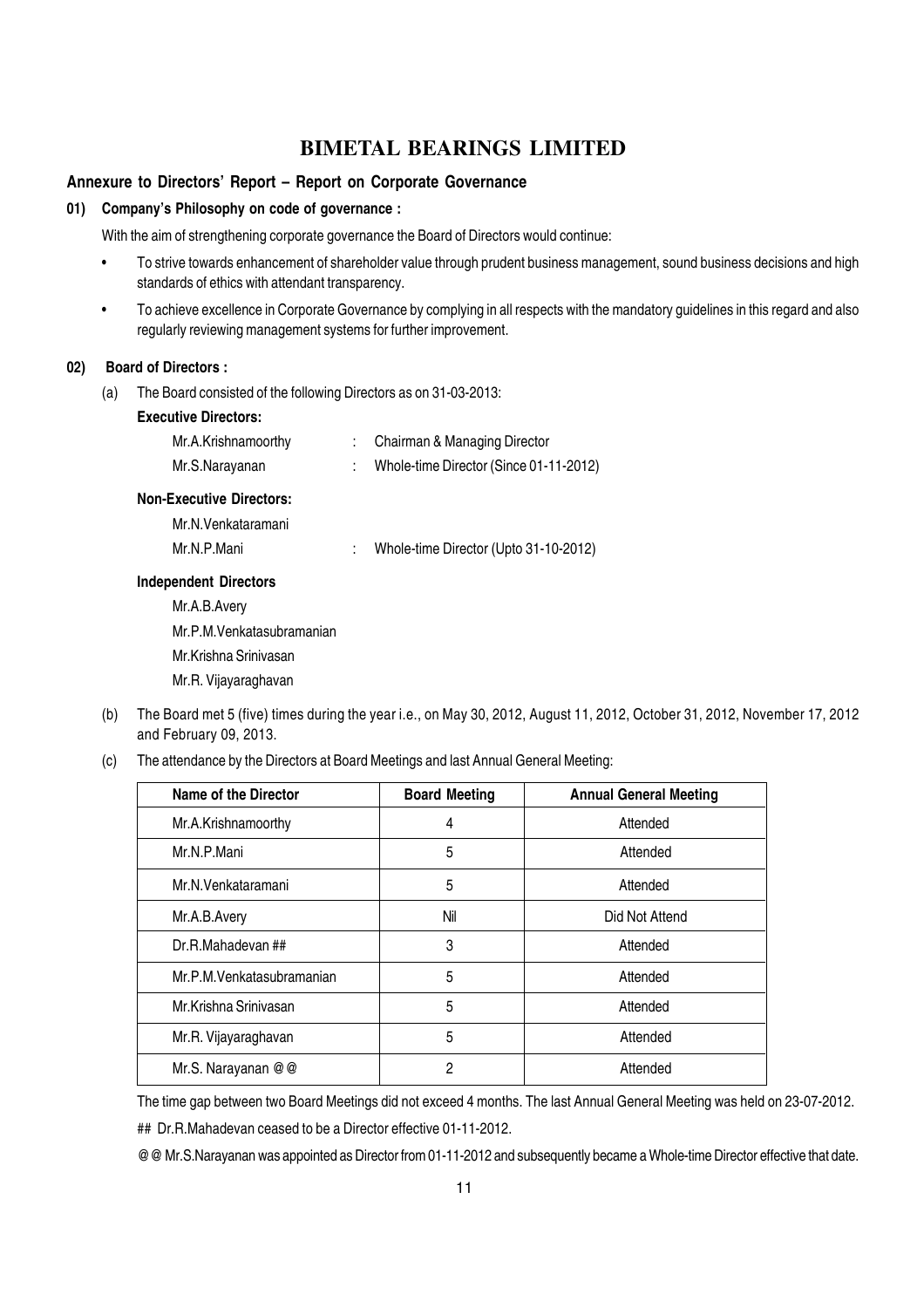(d) Directors' membership as on 31-03-2013 in the Board or Committees thereof (excluding foreign companies):

| Name of the Director       | <b>Other Boards</b> | <b>Other Board Committees</b> |
|----------------------------|---------------------|-------------------------------|
| Mr.A.Krishnamoorthy        | 13                  | 5 (of which 3 as Chairman)    |
| Mr.N.P.Mani                | $\overline{2}$      |                               |
| Mr.N.Venkataramani         | 15                  | 5 (of which 1 as Chairman)    |
| Mr.A.B.Avery               | <b>None</b>         | <b>None</b>                   |
| Mr.P.M. Venkatasubramanian | 5                   | 10 (of which 7 as Chairman)   |
| Mr.Krishna Srinivasan      | <b>None</b>         | None                          |
| Mr.R. Vijayaraghavan       | 5                   | 3 (of which 1 as Chairman)    |
| Mr.S. Narayanan            |                     | None                          |

#### 03) Audit Committee:

During the year ended March 31, 2013, the Audit Committee met 4 times i.e. on May 30, 2012, August 11, 2012, October 31, 2012 and February 09, 2013 under the Chairmanship of Mr.P.M.Venkatasubramanian. Mr.K.Vidhya Shankar, Deputy General Manager (Costing) & Company Secretary is the Secretary of the Audit Committee.

| Name of the Director         | No. of Audit Committee Meetings attended |
|------------------------------|------------------------------------------|
| Mr. P. M. Venkatasubramanian |                                          |
| Mr. N. Venkataramani         |                                          |
| Mr. Krishna Srinivasan       |                                          |
| Mr. R. Vijayaraghavan        |                                          |

The composition of the committee and the attendance of its members are given below:

#### 04) Remuneration Committee:

During the year ended March 31, 2013, the Remuneration Committee met 2 times i.e. on May 30, 2012 and November 17, 2012 under the Chairmanship of Mr.P.M.Venkatasubramanian. The scope of the Committee is to decide the remuneration payable to Executive and Non-Executive Directors apart from any reference made to it by the Board of Directors. The composition of the committee and the attendance of its members are given below:

| Name of the Director         | No. of Remuneration Committee Meetings attended |
|------------------------------|-------------------------------------------------|
| Mr. P. M. Venkatasubramanian |                                                 |
| Mr. Krishna Sriniyasan       |                                                 |
| Mr. R. Vijayaraghavan        |                                                 |
| Mr. A. B. Avery              | Nil                                             |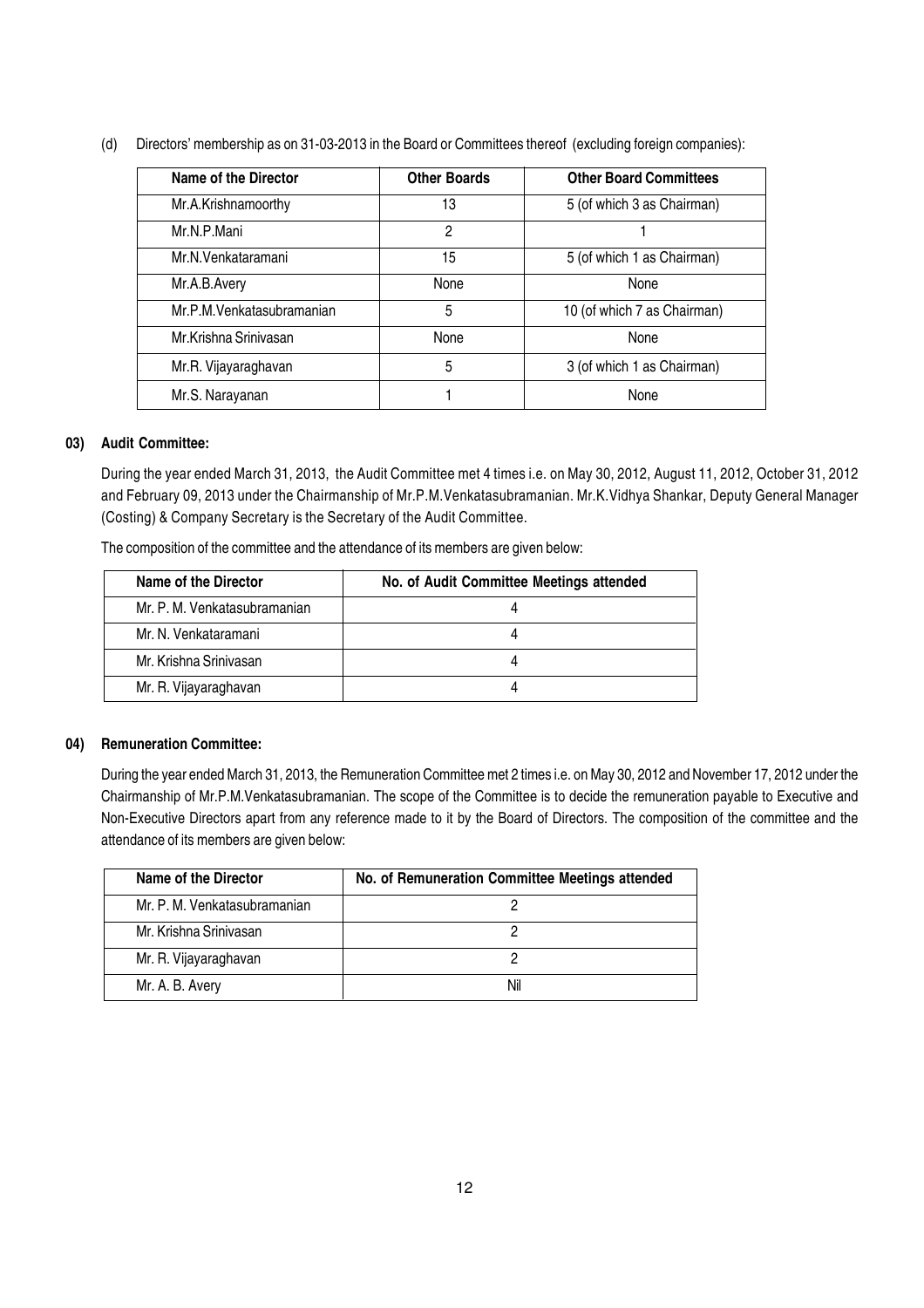| <b>Name of the Director</b>                                                                                                                                                                                                                                               | No. of<br>shares held                                                                                                                                                                                                                                                                                                                                              | Amount<br>(5) |               |  |  |
|---------------------------------------------------------------------------------------------------------------------------------------------------------------------------------------------------------------------------------------------------------------------------|--------------------------------------------------------------------------------------------------------------------------------------------------------------------------------------------------------------------------------------------------------------------------------------------------------------------------------------------------------------------|---------------|---------------|--|--|
| Mr. A.Krishnamoorthy (Chairman & Managing Director):                                                                                                                                                                                                                      | 50                                                                                                                                                                                                                                                                                                                                                                 |               |               |  |  |
| <b>Fixed Component</b>                                                                                                                                                                                                                                                    |                                                                                                                                                                                                                                                                                                                                                                    |               |               |  |  |
| Salary                                                                                                                                                                                                                                                                    |                                                                                                                                                                                                                                                                                                                                                                    | 42,00,000/-   |               |  |  |
| Contribution to Provident & Other Funds / Other Benefits                                                                                                                                                                                                                  |                                                                                                                                                                                                                                                                                                                                                                    |               | 26, 16, 387/- |  |  |
| Variable Component - Performance based Commission                                                                                                                                                                                                                         |                                                                                                                                                                                                                                                                                                                                                                    |               | Nil           |  |  |
| $Sub - Total (a)$                                                                                                                                                                                                                                                         |                                                                                                                                                                                                                                                                                                                                                                    | 50            | 68, 16, 387/- |  |  |
| the members.                                                                                                                                                                                                                                                              | The Company had entered into a service agreement with Mr. A. Krishnamoorthy,<br>Chairman & Managing Director for a period of 5 years effective 01-04-2010 terminable by<br>either party by giving three calendar months' notice in writing. No severance fee is payable<br>upon termination. He has been re-appointed for a period of 5 years with the approval of |               |               |  |  |
| Mr.N.P.Mani (Whole-time Director - Upto 31-10-2012) :                                                                                                                                                                                                                     |                                                                                                                                                                                                                                                                                                                                                                    | Nil           |               |  |  |
| <b>Fixed Component</b>                                                                                                                                                                                                                                                    |                                                                                                                                                                                                                                                                                                                                                                    |               |               |  |  |
| Salary                                                                                                                                                                                                                                                                    |                                                                                                                                                                                                                                                                                                                                                                    |               | 7,00,000/-    |  |  |
| Contribution to Provident & Other Funds / Other Benefits                                                                                                                                                                                                                  |                                                                                                                                                                                                                                                                                                                                                                    |               | 7,88,387/-    |  |  |
| Variable Component - Performance Bonus.                                                                                                                                                                                                                                   |                                                                                                                                                                                                                                                                                                                                                                    |               | Nil           |  |  |
| $Sub - Total (b)$                                                                                                                                                                                                                                                         |                                                                                                                                                                                                                                                                                                                                                                    |               | 14,88,387/-   |  |  |
| The Company entered into a service agreement with Mr.N.P.Mani, Whole-time Director for a<br>period of 1 year effective 01-11-2011.                                                                                                                                        |                                                                                                                                                                                                                                                                                                                                                                    |               |               |  |  |
| Mr.S.Narayanan, (Whole-time Director effective 01-11-2012):                                                                                                                                                                                                               |                                                                                                                                                                                                                                                                                                                                                                    | 400           |               |  |  |
| <b>Fixed Component</b>                                                                                                                                                                                                                                                    |                                                                                                                                                                                                                                                                                                                                                                    |               |               |  |  |
| Salary                                                                                                                                                                                                                                                                    |                                                                                                                                                                                                                                                                                                                                                                    |               | 8,25,000/-    |  |  |
| Contribution to Provident & Other Funds / Other Benefits                                                                                                                                                                                                                  |                                                                                                                                                                                                                                                                                                                                                                    |               | 11,37,408/-   |  |  |
| Variable Component - Performance Bonus.                                                                                                                                                                                                                                   |                                                                                                                                                                                                                                                                                                                                                                    |               | Nil           |  |  |
| $Sub - Total(c)$                                                                                                                                                                                                                                                          |                                                                                                                                                                                                                                                                                                                                                                    | 400           | 19,62,408/-   |  |  |
| The Company had entered into a service agreement with Mr.S.Narayanan, Whole-time Director for<br>a period of 3 years effective 01-11-2012 terminable by either party by giving three calendar months'<br>notice in writing. No severance fee is payable upon termination. |                                                                                                                                                                                                                                                                                                                                                                    |               |               |  |  |
| <b>Remuneration paid to Non-Executive Directors :</b>                                                                                                                                                                                                                     | Sitting Fees (₹)                                                                                                                                                                                                                                                                                                                                                   |               | Commission    |  |  |
| Mr.N.Venkataramani                                                                                                                                                                                                                                                        | 55,000/-                                                                                                                                                                                                                                                                                                                                                           | 150           | 2,02,000/-    |  |  |
| Mr.A.B.Avery                                                                                                                                                                                                                                                              |                                                                                                                                                                                                                                                                                                                                                                    |               |               |  |  |
| Dr.R.Mahadevan (Ceased to be a Director effective 01-11-2012)                                                                                                                                                                                                             |                                                                                                                                                                                                                                                                                                                                                                    | 1,40,000/-    |               |  |  |
| Mr.P.M.Venkatasubramanian                                                                                                                                                                                                                                                 |                                                                                                                                                                                                                                                                                                                                                                    | 1,90,000/-    |               |  |  |
| Mr.Krishna Srinivasan                                                                                                                                                                                                                                                     |                                                                                                                                                                                                                                                                                                                                                                    | 1,90,000/-    |               |  |  |
| Mr.R.Vijayaraghavan                                                                                                                                                                                                                                                       |                                                                                                                                                                                                                                                                                                                                                                    | 1,90,000/-    |               |  |  |
| Mr.N.P.Mani (Ceased to be a Whole-time Director effective 01-11-2012<br>and since 01-11-2012, he continues to be a Director)                                                                                                                                              |                                                                                                                                                                                                                                                                                                                                                                    | 1,40,000/-    |               |  |  |
| Sub-Total (d)                                                                                                                                                                                                                                                             | 150                                                                                                                                                                                                                                                                                                                                                                | 10,52,000/-   |               |  |  |
| Grand Total (a+b+c+d)                                                                                                                                                                                                                                                     |                                                                                                                                                                                                                                                                                                                                                                    | 600           | 1,13,19,182/- |  |  |

The details of the remuneration paid / payable to Executive and Non-Executive Directors for the year ended 31-03-2013 are given below:

The basis of payment of sitting fees to Non-Executive Directors would depend on the number of meetings attended. There has been no material pecuniary relationship other than as shown above between the Company and the Non-Executive Directors during the year.

The Company has not introduced stock option scheme.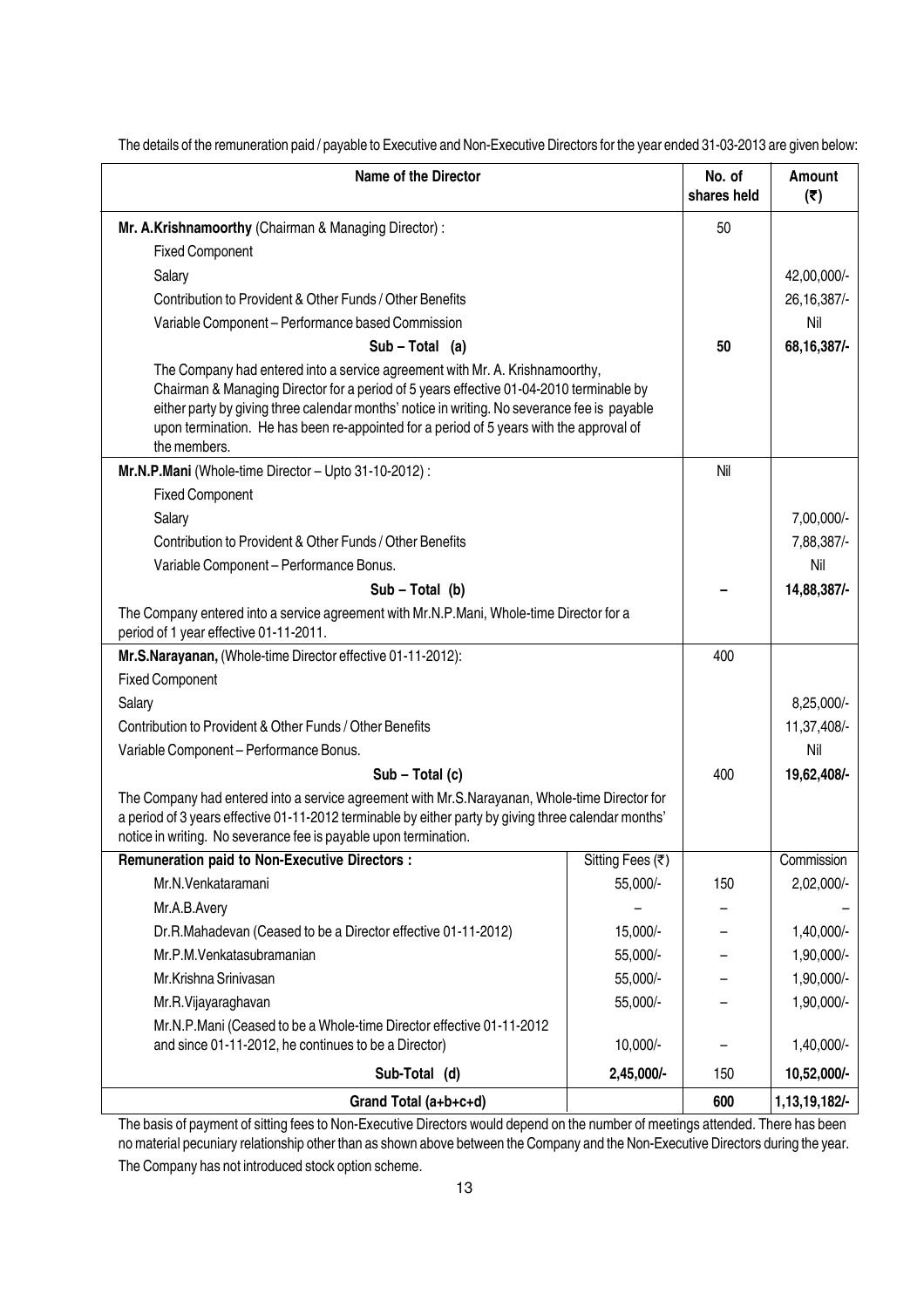#### 05) Shareholders Committee:

The Share Transfer and Shareholders / Investors Grievance Committee is functioning under the chairmanship of Mr.N.Venkataramani, Director alongwith Mr.A.Krishnamoorthy, Chairman & Managing Director and Mr.N.P.Mani, Director and Mr.S.Narayanan, Whole-time Director as members of this Committee. Mr.K.Vidhya Shankar, DGM (Costing) & Company Secretary is the Compliance Officer of the Company in matters relating to shareholders, Stock Exchanges, SEBI and other related regulatory matters. During the year 8 complaints / request letters were received from shareholders all of which were satisfactorily disposed off. No Complaint was pending on 31-03-2013. As on that date there were no pending share transfers.

#### 06) General Body Meetings:

(a) Details of location and time where last three Annual General Meetings were held :

| Year            | Location                     | Date and Time              |
|-----------------|------------------------------|----------------------------|
| 49th AGM - 2010 | New Woodlands Hotel, Chennai | July 23, 2010 – 10.15 a.m. |
| 50th AGM - 2011 | New Woodlands Hotel, Chennai | July 27, 2011 - 10.00 a.m. |
| 51st AGM - 2012 | Naradha Gana Sabha, Chennai  | July 23, 2012 - 10.30 a.m. |

- (b) At the Annual General Meeting held on 23-07-2012, special resolutions were passed for approving the re-appointment and payment of remuneration to Mr.N.P.Mani, Whole time Director and for the payment of 1% commission on the net profit of the Company to non-executive Directors for a period of 5 years effective 01-04-2012.
- (c) There has been no use of postal ballots so far.

#### 07) Disclosures:

- (1) There have been no materially significant related party transactions with the company's promoters, directors, the management, its subsidiaries or relatives which may have potential conflict with the interest of the company at large. The details of related party transactions as stated in Note No. 41 of notes to Accounts have been reviewed by the Audit Committee.
- (2) There has been no instances of non-compliance by the Company on any matters related to the capital markets, nor have any penalty/ strictures been imposed on the Company by the stock exchanges or SEBI or any other statutory authority on such matters. The Company has complied with all mandatory requirements prescribed under Clause 49 of the Listing Agreement. The Company has also complied with a few non-mandatory requirements.
- (3) Mr.A.Krishnamoorthy, Chairman & Managing Director and Mr.N.Venkataramani, Director are related to each other.

#### 08) Means of Communication:

- (a) The company had mailed the half-yearly results to all the shareholders.
- (b) Quarterly results are normally published in "The Economic Times" (English) and "Dinamalar" (Tamil). They are also available in the company's website www.bimite.co.in
- (c) The Management Discussion and Analysis Report is a part of the Annual Report

#### 09) GENERAL SHAREHOLDER INFORMATION:

(a) Financial Calendar: Financial Year : 1st April to 31st March

| <b>Annual General Meeting</b>                                           | Date: 19-07-2013                                         |
|-------------------------------------------------------------------------|----------------------------------------------------------|
|                                                                         | Time: 10.15 a.m.                                         |
|                                                                         | Venue: New Woodlands Hotel,<br>Mylapore, Chennai 600 004 |
| Unaudited results for the Quarter ending June 30, 2013                  | On or before 14th August 2013                            |
| Unaudited results for the Quarter / Half Year ending September 30, 2013 | On or before 14th November 2013                          |
| Unaudited results for the Quarter ending December 31, 2013              | On or before 14th February 2014                          |
| Audited Results for the year ending March 31, 2014.                     | During the month of May / June 2014                      |
|                                                                         |                                                          |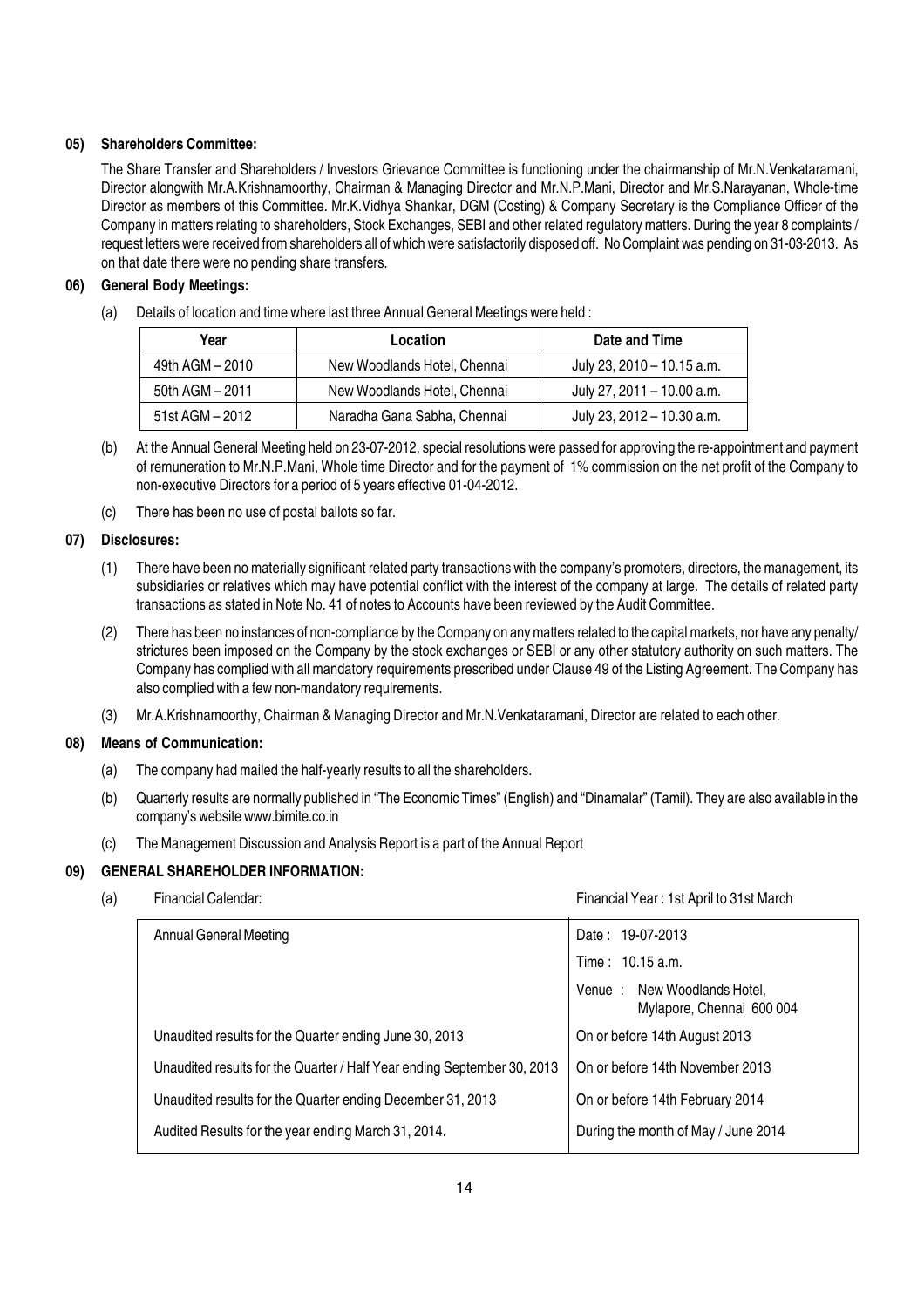#### (b) Others:

| Date of Book Closure       | 02-07-2013 to 19-07-2013                                                                                                                                               |
|----------------------------|------------------------------------------------------------------------------------------------------------------------------------------------------------------------|
| Dividend Payment date      | From 10-08-2013                                                                                                                                                        |
| Listing on Stock Exchanges | The Bombay Stock Exchange Limited, Mumbai and<br>The Madras Stock Exchange Limited, Chennai<br>National Stock Exchange Limited, Mumbai (Permitted to Trade Category)** |
| Stock code                 | MSE - BIMET BEAR / BSE - 505681                                                                                                                                        |

\*\* SEBI has introduced trading through periodic call auctions for illiquid securities. The Company's shares have been categorized as illiquid effective 01-04-2013 based on the previous Quarter's traded volumes.

#### (c) Market price data of the Company's shares in the Stock Exchanges :

| Month            | The Bombay Stock Exchange Limited |         | National Stock Exchange Limited |         |
|------------------|-----------------------------------|---------|---------------------------------|---------|
|                  | High $(₹)$                        | Low (₹) | High $(₹)$                      | Low (₹) |
| April 2012       | 288.00                            | 275.75  | 299.90                          | 270.10  |
| May 2012         | 276.15                            | 266.05  | 289.70                          | 259.20  |
| June 2012        | 287.90                            | 269.20  | 295.00                          | 251.25  |
| <b>July 2012</b> | 296.10                            | 250.15  | 305.00                          | 245.00  |
| August 2012      | 263.75                            | 247.20  | 290.00                          | 246.00  |
| September 2012   | 264.75                            | 245.25  | 267.95                          | 245.00  |
| October 2012     | 265.95                            | 254.20  | 269.75                          | 257.00  |
| November 2012    | 255.15                            | 247.95  | 261.45                          | 228,00  |
| December 2012    | 258.90                            | 247.90  | 260.00                          | 245.00  |
| January 2013     | 260.85                            | 240.20  | 265.00                          | 241.30  |
| February 2013    | 248.00                            | 216.00  | 250.00                          | 211.05  |
| March 2013       | 221.00                            | 199.95  | 226.80                          | 198.00  |

There has been no trading of the Company's Shares in the Madras Stock Exchange Limited during the year ended 31-03-2013. (d) Performance in comparison to broad-based indices :

| Month            | <b>BSE</b> Indices |          |                     | <b>Bimetal Share Price (BSE)</b> |
|------------------|--------------------|----------|---------------------|----------------------------------|
|                  | High               | Low      | High $(\bar{\tau})$ | Low (₹)                          |
| April 2012       | 17664.10           | 17010.16 | 288.00              | 275.75                           |
| May 2012         | 17432.33           | 15809.71 | 276.15              | 266.05                           |
| June 2012        | 17448.48           | 15748.98 | 287.90              | 269.20                           |
| <b>July 2012</b> | 17631.19           | 16598.48 | 296.10              | 250.15                           |
| August 2012      | 17972.54           | 17026.97 | 263.75              | 247.20                           |
| September 2012   | 18869.94           | 17250.80 | 264.75              | 245.25                           |
| October 2012     | 19137.29           | 18393.42 | 265.95              | 254.20                           |
| November 2012    | 19372.70           | 18255.69 | 255.15              | 247.95                           |
| December 2012    | 19612.18           | 19149.03 | 258.90              | 247.90                           |
| January 2013     | 20203.66           | 19508.93 | 260.85              | 240.20                           |
| February 2013    | 19966.69           | 18793.97 | 248.00              | 216.00                           |
| March 2013       | 19754.66           | 18568.43 | 221.00              | 199.95                           |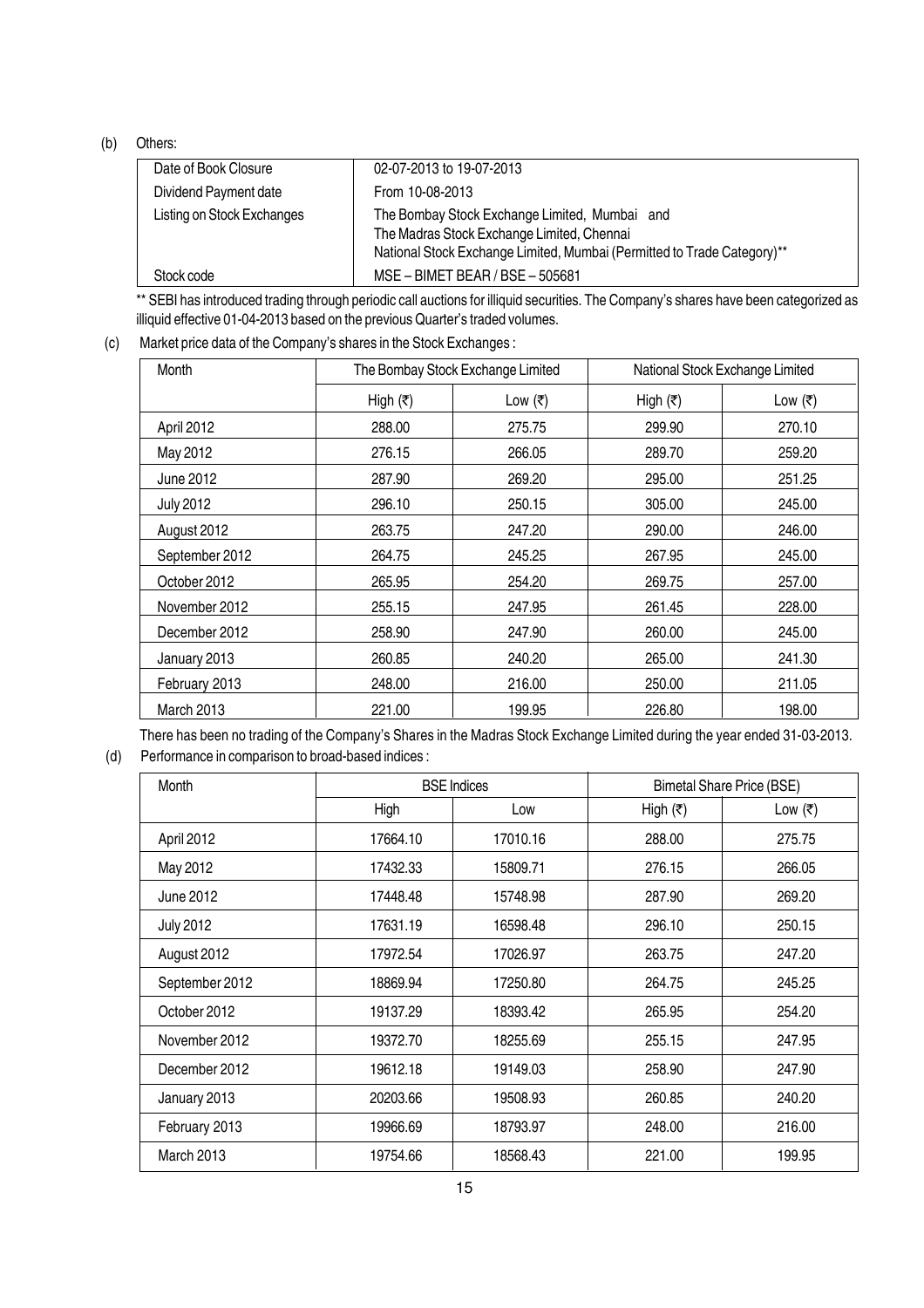(e) Registrars and Share Transfer Agents :

M/s.GNSA Infotech Limited, Chennai are the company's common Registrars and Share Transfer Agents for handling the share transfer work (for shares held in physical and demat form). Their contact address is given below:

GNSA Infotech Limited, The Contract Contract Ph.: (044) 4296 2025 Nelson Chambers, "F"- Block E-Mail: sta@gnsaindia.com No.115, Nelson Manickam Raod, Aminthakarai, Chennai – 600 029.

STA Department, 4th Floor, STA Department, 4th Floor, Contact Person : Mr.N.Krishnakumar, Director

(f) Share Transfer System :

Share Transfer Committee has directors, officers and representatives of the Share Transfer Agents. In order to ensure speedy attention, a Sub-Committee has been formed to attend to transfers and investors related subject. The Sub-Committee meets once in every 15 working days. Shares of the Company are also processed in the demat form. Secretarial Auditors verify the transactions placed before the Committee.

(g) Distribution of Shareholding :

| Category                                | As on 31-03-2013   |              | As on 31-03-2012 |              |
|-----------------------------------------|--------------------|--------------|------------------|--------------|
|                                         | <b>Shares Held</b> | % on Capital | Shares Held      | % on Capital |
| Bodies Corporate in the same management | 28,63,926          | 74.87        | 28,63,926        | 74.87        |
| <b>Directors</b>                        | 200                | 0.01         | 200              | 0.01         |
| <b>Public Financial Institutions</b>    | 209                | 0.01         | 22,583           | 0.59         |
| Non-Residents                           | 7,364              | 0.19         | 7,912            | 0.21         |
| <b>Other Bodies Corporate</b>           | 56,765             | 1.48         | 1,40,897         | 3.68         |
| Other resident public shareholders      | 8,96,536           | 23.44        | 7,89,482         | 20.64        |
| <b>TOTAL</b>                            | 38,25,000          | 100.00       | 38,25,000        | 100.00       |

| Number of<br><b>Shares</b> | No. of<br><b>Shareholders</b> | Percentage | <b>Total number</b><br>of shares | Percentage |
|----------------------------|-------------------------------|------------|----------------------------------|------------|
| <b>Upto 1000</b>           | 6,985                         | 98.78      | 6,24,999                         | 16.34      |
| $1001 - 2000$              | 45                            | 0.64       | 63,345                           | 1.66       |
| $2001 - 3000$              | 15                            | 0.21       | 36,870                           | 0.96       |
| $3001 - 4000$              | 5                             | 0.07       | 18,091                           | 0.47       |
| $4001 - 5000$              | 7                             | 0.10       | 31,702                           | 0.83       |
| $5001 - 10000$             | 5                             | 0.07       | 40,986                           | 1.07       |
| Above 10000                | 9                             | 0.13       | 30,09,007                        | 78.67      |
| <b>TOTAL</b>               | 7,071                         | 100.00     | 38,25,000                        | 100.00     |

(h) Dematerialisation of shares and liquidity:

The Company's shares are already available in the dematerialised form and the ISIN Number allotted to the company is INE469A01019. At present, the Company's shares are to be traded compulsorily in the Demat form only. As on 31-03-2013, out of the total number of 38,25,000 shares, 35,52,349 shares (92.87%) are in dematerialised form.

(i) The company does not have any outstanding GDR's / ADR's / Warrants or any other convertible instruments.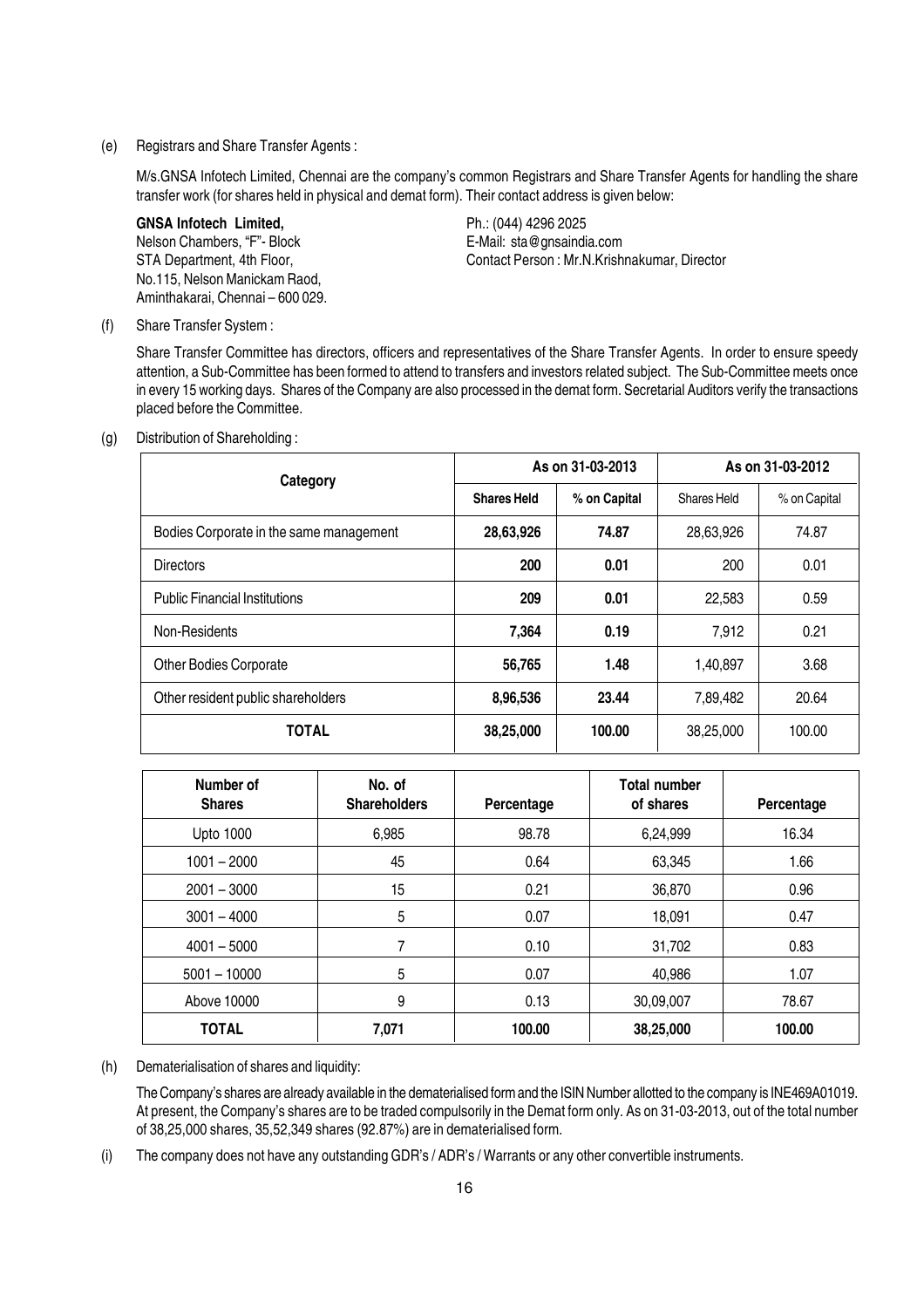| (i) | Plant locations:           |                                              |
|-----|----------------------------|----------------------------------------------|
|     | Strip Mill / Powder Plants | Huzur Gardens, Sembium, Chennai 600 011      |
|     | <b>Bearing Plants</b>      | 371, Marudhamalai Road, Coimbatore 641 041   |
|     |                            | Hosur-Krishnagiri Road, Hosur East - 635 125 |
|     | <b>Bushing Plant</b>       | 5/186, Old Mahabalipuram Road, Oggiyam       |
|     |                            | Thoraipakkam, Chennai 600 096.               |

(k) Address for Correspondence :

For all matters relating to Shares, Fixed Deposits and Investors' Grievance:

Mr. K. Vidhya Shankar Deputy General Manager (Costing) & Company Secretary, Bimetal Bearings Limited No.18, Race Course Road, Coimbatore – 641 018 Tel. Nos. : (0422) 222 2228 / 222 0126 / 222 2717 E - Mail : bimiteho@vsnl.net & vidhyashankar@bimite.co.in

#### NON-MANDATORY REQUIREMENTS:

The non-mandatory requirements as detailed in Clause 49 of the Listing Agreement have been complied with to the extent as detailed in the above paragraphs.

#### AUDITORS' CERTIFICATE REGARDING COMPLIANCE OF CONDITIONS OF CORPORATE GOVERNANCE UNDER CLAUSE 49 OF THE LISTING AGREEMENT

#### To the members of Bimetal Bearings Limited

We have examined the compliance of conditions of Corporate Governance by Bimetal Bearings Limited for the year ended March 31, 2013 as stipulated in clause 49 of the Listing Agreements of the said Company with Stock Exchanges in India.

The Compliance of conditions of Corporate Governance is the responsibility of the Company's management. Our examination was carried out in accordance with the guidance note on certification of Corporate Governance (As stipulated in Clause 49 of the Listing Agreement), issued by the Institute of Chartered Accountants of India and was limited to procedures and implementation thereof, adopted by the Company for ensuring the compliance of the conditions of Corporate Governance. It is neither an audit nor an expression of opinion on the financial statements of the Company.

In our opinion and to the best of our information and according to the explanations given to us, we certify that the Company has complied with the conditions of Corporate Governance as stipulated in the above mentioned Listing Agreements.

We state that such compliance is neither an assurance as to the future viability of the Company nor the efficiency or effectiveness with which the management has conducted the affairs of the Company.

> For Price Waterhouse Firm Registration Number: 301112E Chartered Accountants

Subramanian Vivek May 22, 2013 Membership Number : 100332

Chennai Partner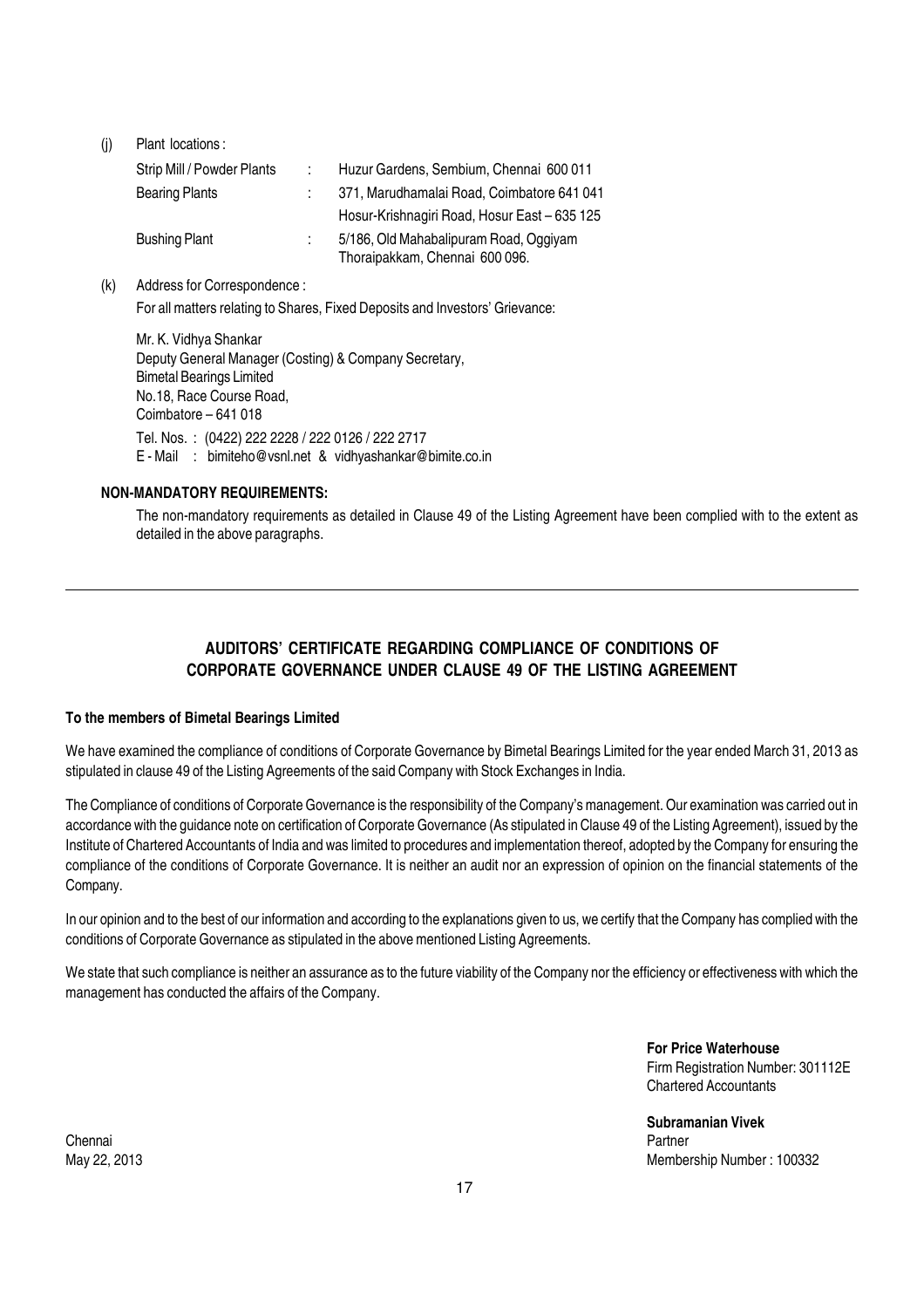#### ANNEXURE TO THE DIRECTORS' REPORT FOR THE YEAR ENDED 31-03-2013

Statement containing particulars pursuant to the Companies (Disclosure of particulars in the report of the Board of Directors), Rules, 1988.

#### 1. CONSERVATION OF ENERGY :

The Company continues its efforts to improve energy conservation based on recommendations arising out of the Energy Audit.

#### 2. TECHNOLOGY ABSORPTION:

#### (A) Research and Development (R&D) :

- 1. Specific areas in which R & D is carried out by the Company
	- Development and introduction of high strength bearings for updated and new generation of engines meeting required emission norms
	- Support to OEMs on development and testing of bearings and bearing materials.
- 2. Benefits derived as a result of the above R & D
	- Expansion of the range of products manufactured, addition of new customers and progress on indigenization.
- 3. Future plan of action :
	- Continuous Improvement in manufacturing process and materials technology.
	- Adoption of Lean and Six Sigma for the benefit of reducing waste and improving process capability.
	- Further diversification of the customer base to include non-automotive segments.
	- Enhancement of facilities to test products, materials and critical parameters in-house selectively

#### 4. Expenditure in R & D :

| (a) Capital                                         | ₹NIL       |
|-----------------------------------------------------|------------|
| (b) Recurring                                       | ₹45.58.685 |
| (c) Total                                           | ₹45.58.685 |
| (d) Total R & D expenditure as a % of net turn-over | 0.29%      |

#### (B) Technology Absorption, Adaptation and innovation :

During the last FIVE years there were no import of technology.

#### 3. FOREIGN EXCHANGE EARNINGS AND OUTGO :

- 1. Activities relating to exports
- 2. Initiatives taken to increase exports
- 3. Development of new export market for Products & Services : and
- 4. Export Plan

#### 4. TOTAL FOREIGN EXCHANGE USED AND EARNED :

- (a) Foreign Exchange Used  $\blacksquare$  : Refer Note No. 33 & 34
- (b) Foreign Exchange Earned The Contract Contract Contract Contract Contract Contract Contract Contract Contract Contract Contract Contract Contract Contract Contract Contract Contract Contract Contract Contract Contract C
- The Company is continuously pursuing new opportunities to further improve market presence
- -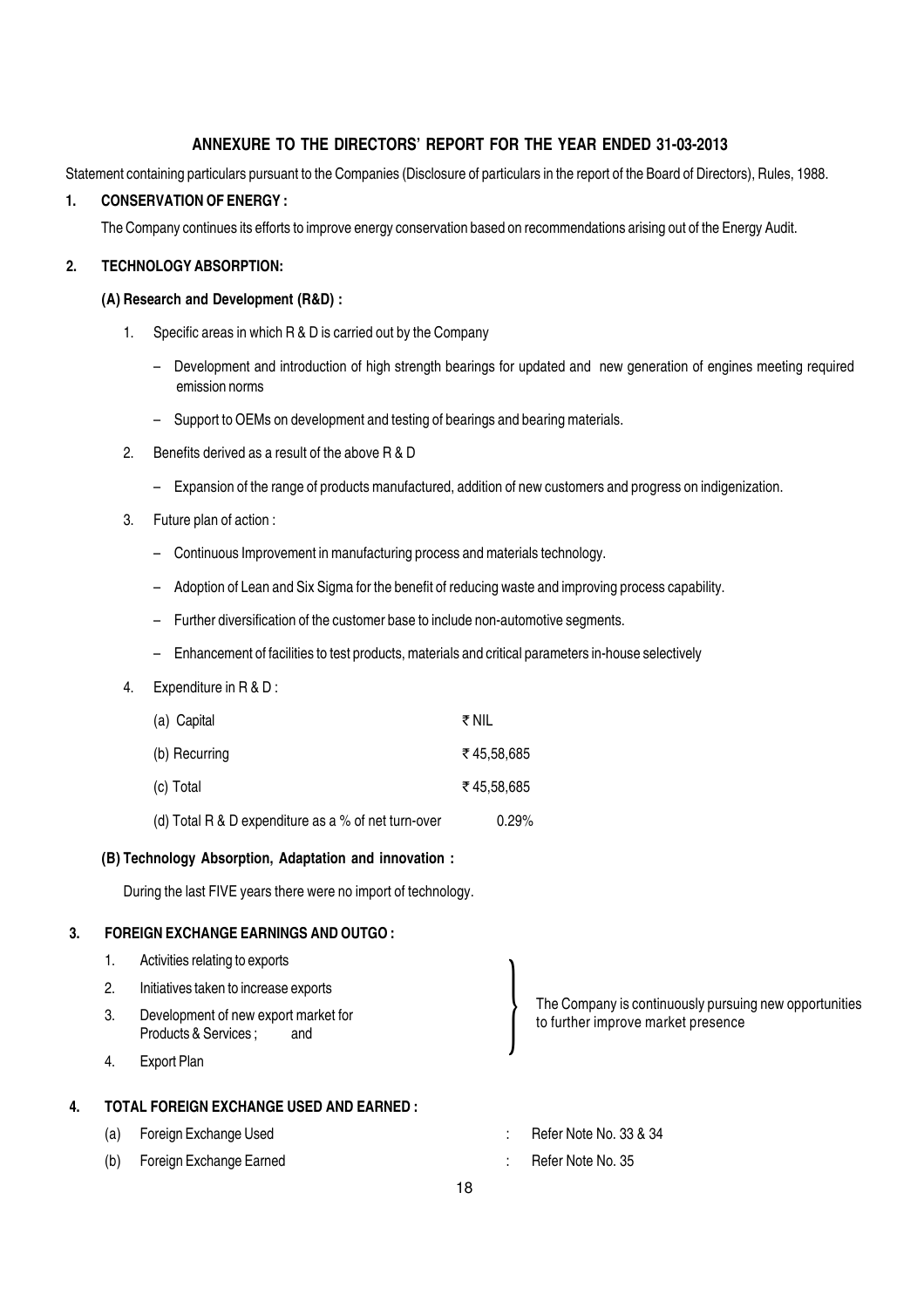#### INDEPENDENT AUDITORS' REPORT

#### To the Members of Bimetal Bearings Limited

#### Report on the Financial Statements

1. We have audited the accompanying financial statements of Bimetal Bearings Limited (the "Company"), which comprise the Balance Sheet as at March 31, 2013, and the Statement of Profit and Loss and Cash Flow Statement for the year then ended, and a summary of significant accounting policies and other explanatory information, which we have signed under reference to this report.

#### Management's Responsibility for the Financial Statements

2. The Company's Management is responsible for the preparation of these financial statements that give a true and fair view of the financial position, financial performance and cash flows of the Company in accordance with the Accounting Standards referred to in sub-section (3C) of section 211 of 'the Companies Act, 1956' of India (the "Act"). This responsibility includes the design, implementation and maintenance of internal control relevant to the preparation and presentation of the financial statements that give a true and fair view and are free from material misstatement, whether due to fraud or error.

#### Auditors' Responsibility

- 3. Our responsibility is to express an opinion on these financial statements based on our audit. We conducted our audit in accordance with the Standards on Auditing issued by the Institute of Chartered Accountants of India. Those Standards require that we comply with ethical requirements and plan and perform the audit to obtain reasonable assurance about whether the financial statements are free from material misstatement.
- 4. An audit involves performing procedures to obtain audit evidence, about the amounts and disclosures in the financial statements. The procedures selected depend on the auditors' judgment, including the assessment of the risks of material misstatement of the financial statements, whether due to fraud or error. In making those risk assessments, the auditors consider internal control relevant to the Company's preparation and fair presentation of the financial statements in order to design audit procedures that are appropriate in the circumstances. An audit also includes evaluating the appropriateness of accounting policies used and the reasonableness of the accounting estimates made by Management, as well as evaluating the overall presentation of the financial statements.
- 5. We believe that the audit evidence we have obtained is sufficient and appropriate to provide a basis for our audit opinion.

#### Opinion

- 6. In our opinion, and to the best of our information and according to the explanations given to us, the accompanying financial statements give the information required by the Act in the manner so required and give a true and fair view in conformity with the accounting principles generally accepted in India:
	- (a) in the case of the Balance Sheet, of the state of affairs of the Company as at March 31, 2013;
	- (b) in the case of the Statement of Profit and Loss, of the profit for the year ended on that date; and
	- (c) in the case of the Cash Flow Statement, of the cash flows for the year ended on that date.

#### Report on Other Legal and Regulatory Requirements

7. As required by 'the Companies (Auditor's Report) Order, 2003', as amended by 'the Companies (Auditor's Report) (Amendment) Order, 2004', issued by the Central Government of India in terms of sub-section (4A) of section 227 of the Act (hereinafter referred to as the "Order"), and on the basis of such checks of the books and records of the Company as we considered appropriate and according to the information and explanations given to us, we give in the Annexure a statement on the matters specified in paragraphs 4 and 5 of the Order.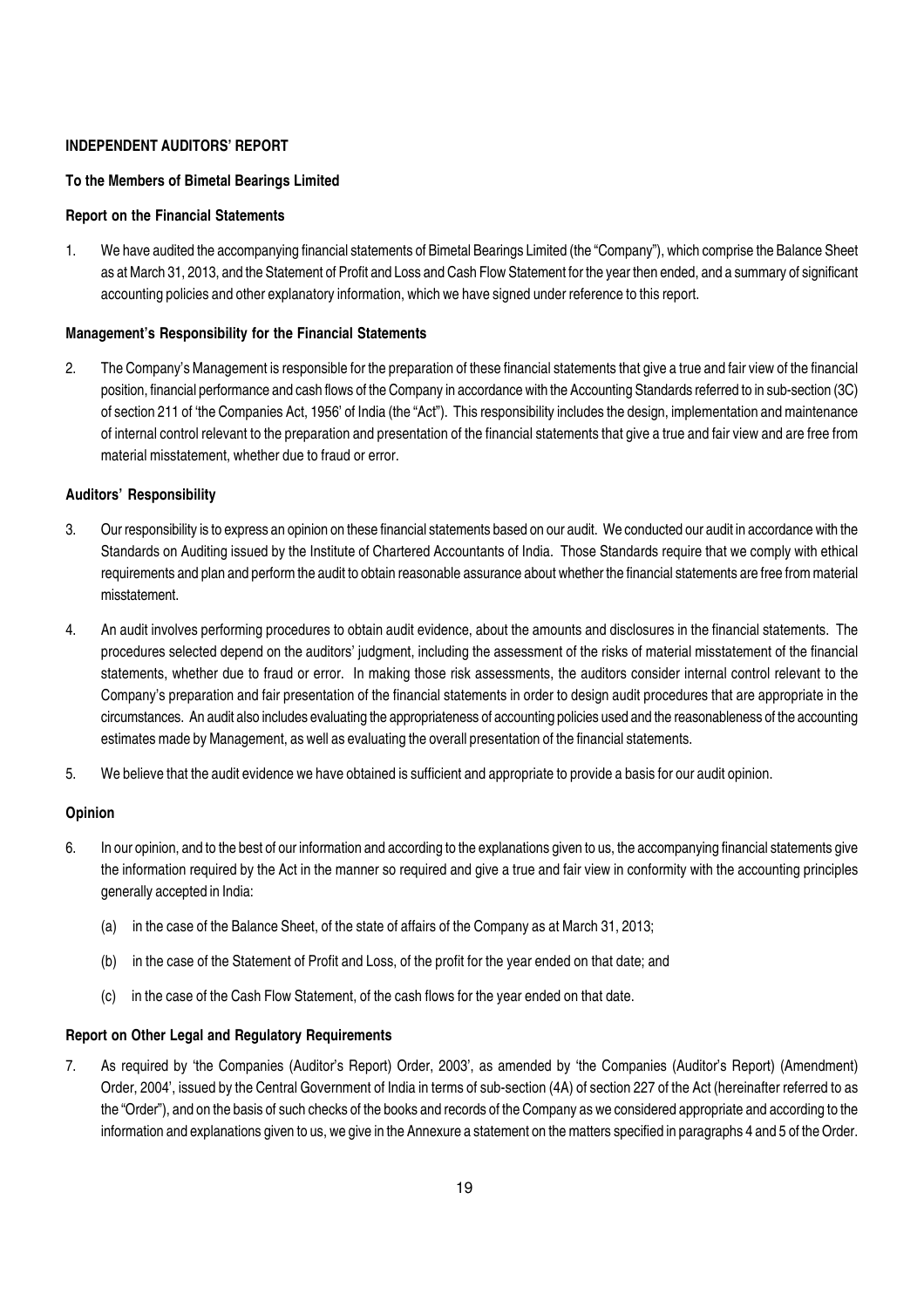- 8. As required by section 227(3) of the Act, we report that:
	- (a) We have obtained all the information and explanations which, to the best of our knowledge and belief, were necessary for the purpose of our audit;
	- (b) In our opinion, proper books of account as required by law have been kept by the Company so far as appears from our examination of those books;
	- (c) The Balance Sheet, Statement of Profit and Loss, and Cash Flow Statement dealt with by this Report are in agreement with the books of account;
	- (d) In our opinion, the Balance Sheet, Statement of Profit and Loss, and Cash Flow Statement dealt with by this report comply with the Accounting Standards referred to in sub-section (3C) of section 211 of the Act;
	- (e) On the basis of written representations received from the directors as on March 31, 2013, and taken on record by the Board of Directors, none of the directors is disqualified as on March 31, 2013, from being appointed as a director in terms of clause (g) of sub-section (1) of section 274 of the Act.

For Price Waterhouse Firm Registration Number: 301112E Chartered Accountants

Subramanian Vivek<br>Partner May 22, 2013 Membership Number : 100332

Chennai Partner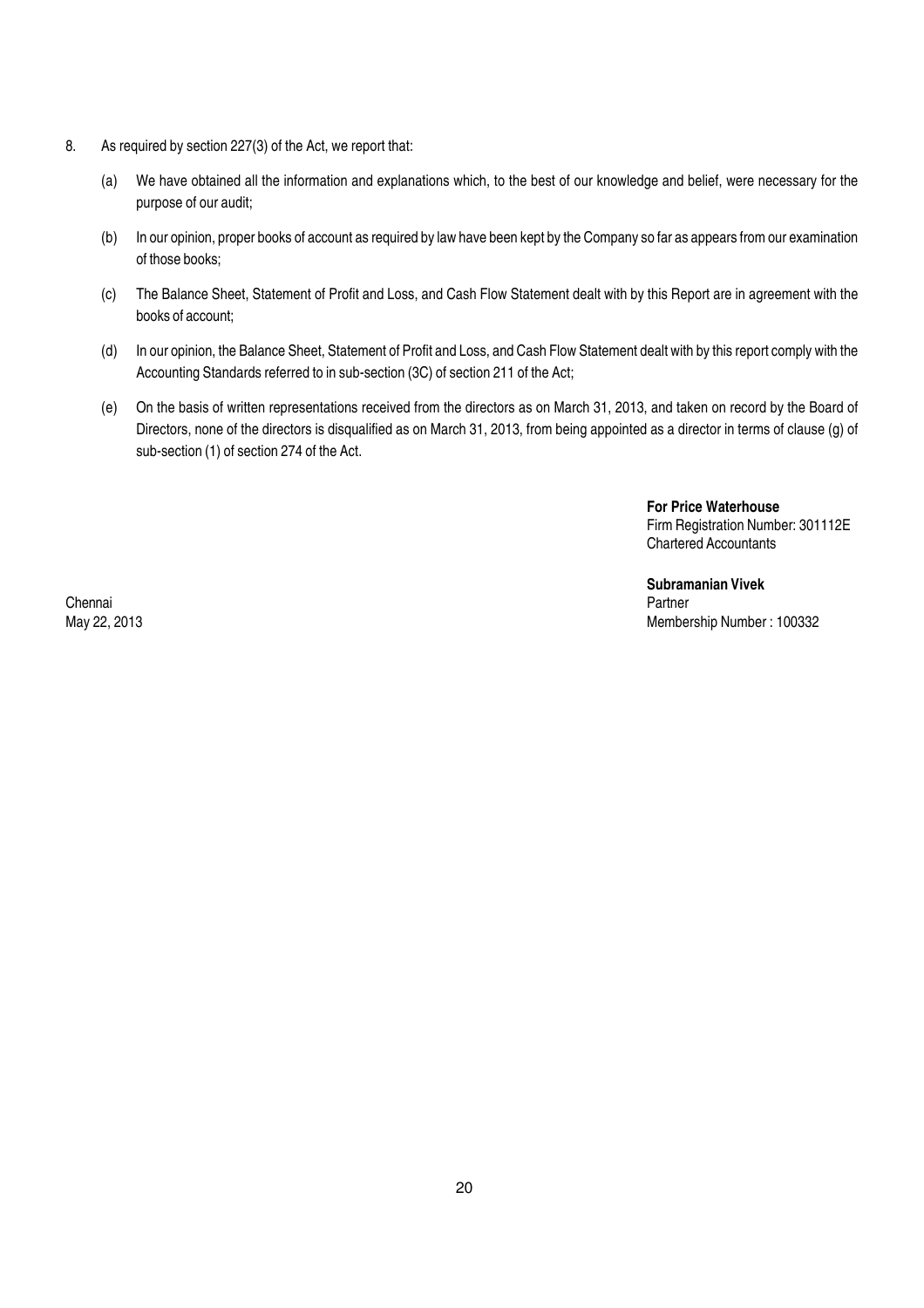#### Annexure to Independent Auditors' Report

Referred to in paragraph (7) of the Independent Auditors' Report of even date to the members of **Bimetal Bearings Limited** on the financial statements as of and for the year ended March 31, 2013

- i. (a) The Company is maintaining proper records showing full particulars, including quantitative details and situation, of fixed assets.
	- (b) The fixed assets are physically verified by the Management according to a phased programme designed to cover all the items over a period of 3 years which, in our opinion, is reasonable having regard to the size of the Company and the nature of its assets. Pursuant to the programme, a portion of the fixed assets has been physically verified by the Management during the year and no material discrepancies have been noticed on such verification.
	- (c) In our opinion, and according to the information and explanations given to us, a substantial part of fixed assets has not been disposed off by the Company during the year.
- ii. (a) The inventory (excluding stocks with third parties) has been physically verified by the Management during the year. In respect of inventory lying with third parties, these have substantially been confirmed by them. In our opinion, the frequency of verification is reasonable.
	- (b) In our opinion, the procedures of physical verification of inventory followed by the Management are reasonable and adequate in relation to the size of the Company and the nature of its business.
	- (c) On the basis of our examination of the inventory records, in our opinion, the Company is maintaining proper records of inventory. Discrepancies noticed on physical verification of inventory by Management, as compared to book records were material and have been appropriately dealt with in the books of accounts.
- iii. (a) The Company has not granted any loans, secured or unsecured, to companies, firms or other parties covered in the register maintained under Section 301 of the Act. Therefore, the provisions of Clause 4(iii)(b),(c) and (d) of the said Order are not applicable to the Company.
	- (b) The Company has taken unsecured loan, from one party covered in the register maintained under Section 301 of the Act. The maximum amount involved during the year and the year-end balance of such loan aggregated to  $\bar{\tau}$ . 84,50,000 and  $\bar{\tau}$ .84,50,000 respectively.
	- (c) In our opinion, the rate of interest and other terms and conditions of such loans are not prima facie prejudicial to the interest of the Company.
	- (d) In respect of the aforesaid loans, the Company is regular in repaying the principal amounts, as stipulated, and is also regular in payment of interest, as applicable.
- iv. In our opinion, and according to the information and explanations given to us, there is an adequate internal control system commensurate with the size of the Company and the nature of its business for the purchase of inventory and fixed assets and for the sale of goods. Further, on the basis of our examination of the books and records of the Company, and according to the information and explanations given to us, we have neither come across, nor have been informed of, any continuing failure to correct major weaknesses in the aforesaid internal control system.
- v. (a) According to the information and explanations given to us, we are of the opinion that the particulars of all contracts or arrangements that need to be entered into the register maintained under section 301 of the Companies Act, 1956 have been so entered.
	- (b) In our opinion, and according to the information and explanations given to us, the transactions made in pursuance of such contracts or arrangements and exceeding the value of Rupees Five Lakhs in respect of any party during the year have been made at prices which are reasonable having regard to the prevailing market prices at the relevant time.
- vi. In our opinion, and according to the information and explanations given to us, the Company has complied with the provisions of Sections 58A and 58AA or any other relevant provisions of the Act and the 'Companies (Acceptance of Deposits) Rules, 1975' with regard to the deposits accepted from the public. According to the information and explanations given to us, no order has been passed by the Company Law Board or National Company Law Tribunal or Reserve Bank of India or any Court or any other Tribunal on the Company in respect of the aforesaid deposits.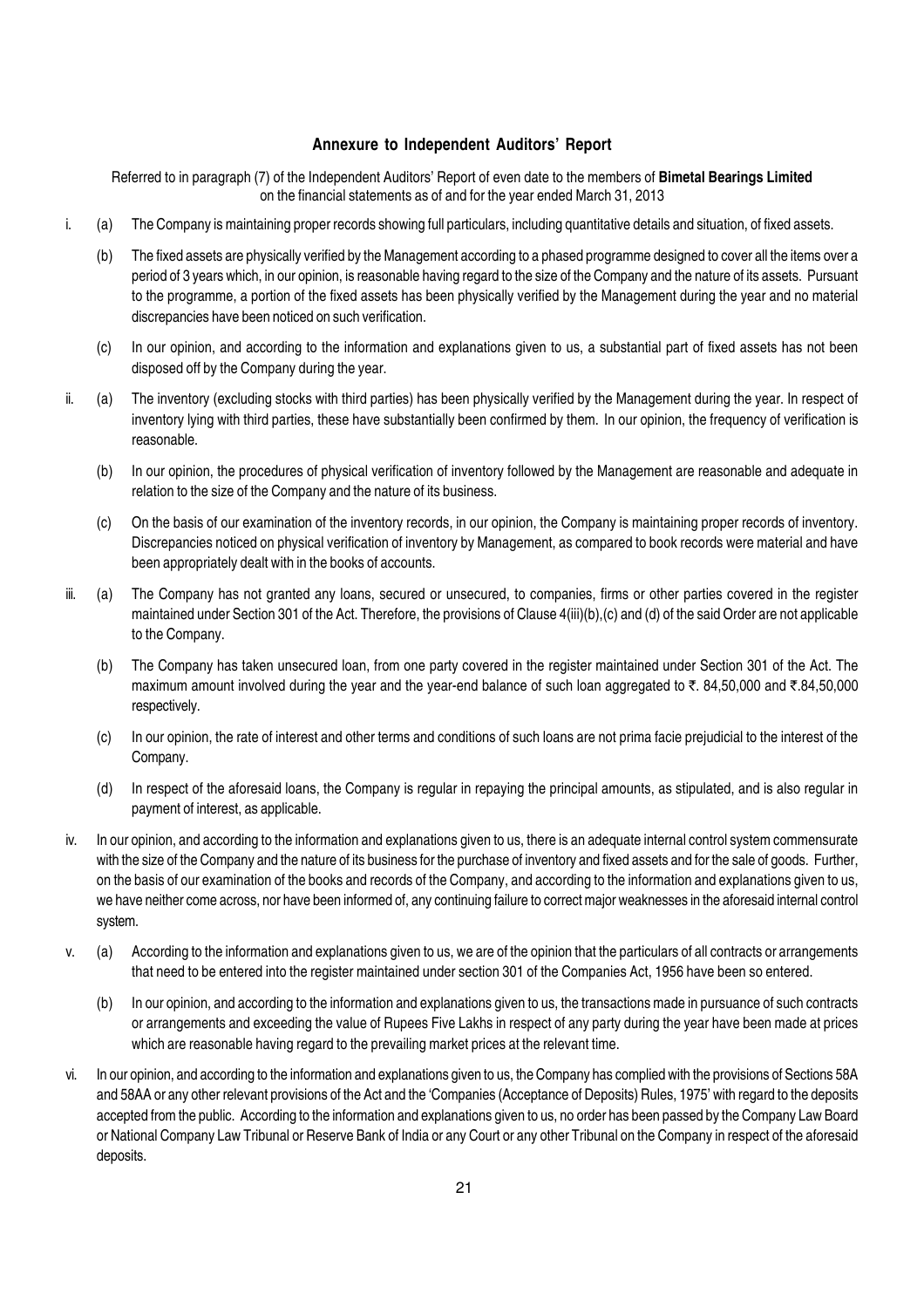- vii. In our opinion, the Company has an internal audit system commensurate with its size and the nature of its business.
- viii. We have broadly reviewed the books of account maintained by the Company in respect of products where, pursuant to the rules made by the Central Government of India, the maintenance of cost records has been prescribed under clause (d) of sub-section (1) of Section 209 of the Act, and are of the opinion that, prima facie, the prescribed accounts and records have been made and maintained. We have not, however, made a detailed examination of the records with a view to determine whether they are accurate or complete.
- ix. (a) According to the information and explanations given to us and the records of the Company examined by us, in our opinion, the Company is generally regular in depositing undisputed statutory dues in respect of provident fund, investor education and protection fund, employees' state insurance and income tax, though there has been a slight delay in a few cases, and is regular in depositing undisputed statutory dues, including excise duty, sales tax, wealth tax, service tax, customs duty and other material statutory dues, as applicable, with the appropriate authorities.
	- (b) According to the information and explanations given to us and the records of the Company examined by us, there are no dues of wealth-tax, service-tax, customs duty, and excise duty which have not been deposited on account of any dispute. The particulars of dues of income tax, sales tax as at March 31, 2013 which have not been deposited on account of a dispute, are as follows:-

| Name of the<br><b>Statute</b>             | Nature of<br>dues | Amount<br>(₹) | Period to which the<br>amount relates | Forum where the dispute<br>is pending |
|-------------------------------------------|-------------------|---------------|---------------------------------------|---------------------------------------|
| Income Tax Act, 1961                      | Income Tax        | 7,00,662      | Assessment Year 2004-05               | Income Tax Appellate Tribunal         |
| Income Tax Act, 1961                      | Income Tax        | 19,49,995     | Assessment Year 2006-07               | CIT (Appeal)                          |
| Income Tax Act, 1961                      | Income Tax        | 29,95,008     | Assessment Year 2007-08               | CIT (Appeal)                          |
| Income Tax Act, 1961                      | Income Tax        | 53,57,715     | Assessment Year 2008-09               | CIT (Appeal)                          |
| Income Tax Act, 1961                      | Income Tax        | 62,51,970     | Assessment Year 2010-11               | CIT (Appeal)                          |
| Tamil Nadu General<br>Sales Tax Act, 1959 | Sales Tax         | 3,44,381      | Assessment Year1997-1998              | Sales Tax Appellate Tribunal          |
| Tamil Nadu General<br>Sales Tax Act, 1959 | Sales Tax         | 3,41,943      | Assessment Year1998-1999              | Sales Tax Appellate Tribunal          |
| Central Sales Tax Act, 1956               | Sales Tax         | 55.082        | Assessment Year1997-1998              | Sales Tax Appellate Tribunal          |
| Central Sales Tax Act, 1956               | Sales Tax         | 1,47,212      | Assessment Year1998-1999              | Sales Tax Appellate Tribunal          |

- x. The Company has no accumulated losses as at the end of the financial year and it has not incurred any cash losses in the financial year ended on that date or in the immediately preceding financial year.
- xi. As the Company does not have any borrowings from any financial institution or bank nor has it issued any debentures as at the balance sheet date, the provisions of Clause 4(xi) of the Order are not applicable to the Company.
- xii. The Company has not granted any loans and advances on the basis of security by way of pledge of shares, debentures and other securities. Therefore, the provisions of Clause 4(xii) of the Order are not applicable to the Company
- xiii. As the provisions of any special statute applicable to chit fund/ nidhi/ mutual benefit fund/ societies are not applicable to the Company, the provisions of Clause 4(xiii) of the Order are not applicable to the Company.
- xiv. In our opinion, the Company is not dealing in or trading in shares, securities, debentures and other investments. Accordingly, the provisions of Clause 4(xiv) of the Order are not applicable to the Company.
- xv. In our opinion, and according to the information and explanations given to us, the Company has not given any guarantee for loans taken by others from banks or financial institutions during the year. Accordingly, the provisions of Clause 4(xv) of the Order are not applicable to the Company.
- xvi. The Company has not raised any term loans. Accordingly, the provisions of Clause 4(xvi) of the Order are not applicable to the Company.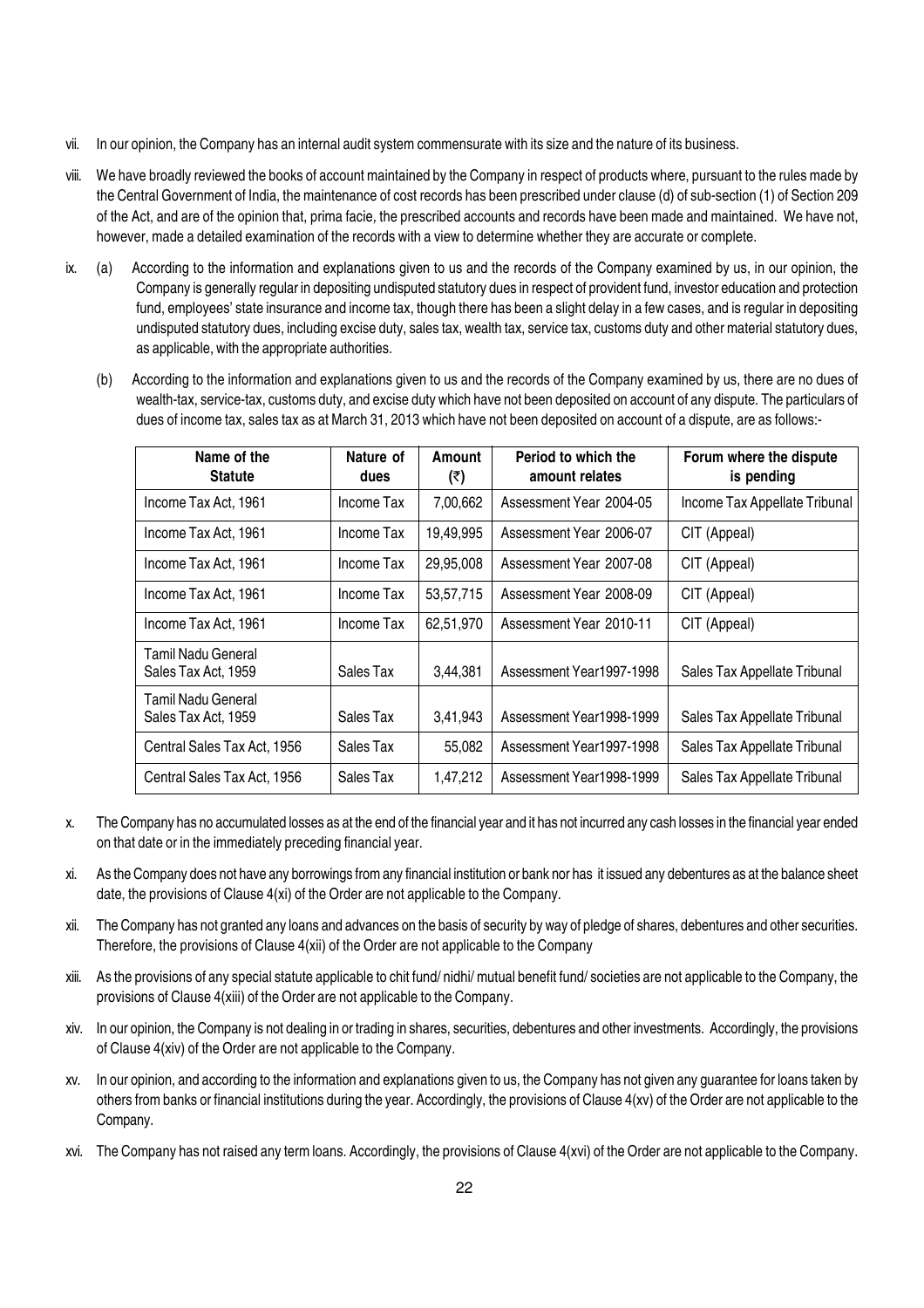- xvii. According to the information and explanations given to us and on an overall examination of the balance sheet of the Company, we report that the no funds raised on short-term basis have been used for long-term investment.
- xviii. The Company has not made any preferential allotment of shares to parties and companies covered in the register maintained under Section 301 of the Act during the year. Accordingly, the provisions of Clause 4(xviii) of the Order are not applicable to the Company.
- xix. The Company has not issued any debentures during the year and does not have any debentures outstanding as at the beginning of the year and at the year end. Accordingly, the provisions of Clause 4(xix) of the Order are not applicable to the Company.
- xx. The Company has not raised any money by public issues during the year. Accordingly, the provisions of Clause 4(xx) of the Order are not applicable to the Company.
- xxi. During the course of our examination of the books and records of the Company, carried out in accordance with the generally accepted auditing practices in India, and according to the information and explanations given to us, we have neither come across any instance of material fraud on or by the Company, noticed or reported during the year, nor have we been informed of any such case by the Management.

For Price Waterhouse Firm Registration Number: 301112E Chartered Accountants

Subramanian Vivek May 22, 2013 Membership Number : 100332

Chennai Partner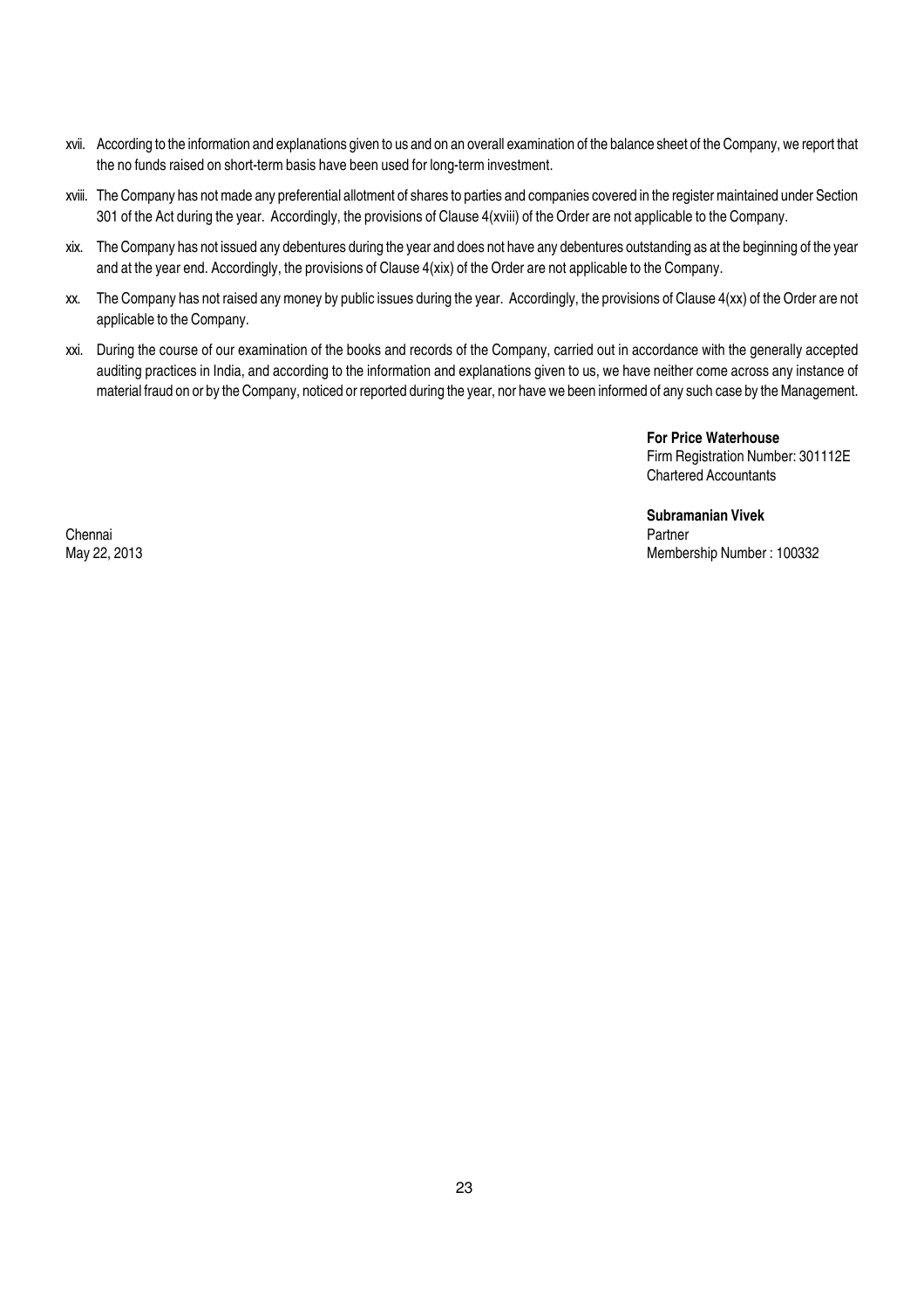**Balance Sheet**

(All amounts are in Indian Rupees, unless otherwise stated)

|                                                              |                | As at           |                  |
|--------------------------------------------------------------|----------------|-----------------|------------------|
| <b>Particulars</b>                                           | <b>Note</b>    | 31, March 2013  | 31, March 2012   |
| <b>Equity and Liabilities</b>                                |                |                 |                  |
| Shareholders' funds                                          |                |                 |                  |
| Share capital                                                | 3              | 3,82,50,000     | 3,82,50,000      |
| Reserves and surplus                                         | 4              | 132,91,06,095   | 130, 18, 11, 982 |
|                                                              |                | 136,73,56,095   | 134,00,61,982    |
| <b>Non-current liabilities</b>                               |                |                 |                  |
| Long-term borrowings                                         | 5              | 1,24,00,000     | 68,50,000        |
| Deferred tax liabilities (Net)                               | 6              | 3,62,41,800     | 368,63,000       |
| Long-term provisions                                         | $\overline{7}$ | 77,71,155       | 64,13,767        |
|                                                              |                | 5,64,12,955     | 5,01,26,767      |
| <b>Current liabilities</b>                                   |                |                 |                  |
| Trade payables                                               | 8              | 10,98,20,879    | 11,19,65,377     |
| Other current liabilities                                    | 9              | 7,25,13,292     | 9,90,36,921      |
| Short-term provisions                                        | 10             | 4,95,10,088     | 5,52,48,455      |
|                                                              |                | 23, 18, 44, 259 | 26,62,50,753     |
| <b>TOTAL</b>                                                 |                | 165,56,13,309   | 165,64,39,502    |
| <b>Assets</b>                                                |                |                 |                  |
| <b>Non-current assets</b>                                    |                |                 |                  |
| <b>Fixed assets</b>                                          |                |                 |                  |
| Tangible assets                                              | 11             | 35,72,20,973    | 33,54,77,736     |
| Intangible assets                                            | 12             | 54,30,584       | 67,16,929        |
| Capital work-in-progress                                     |                | 94,33,928       | 75,63,707        |
| Intangible Asset under development                           |                | 65,64,900       | 33,80,229        |
| Non-current investments                                      | 13             | 10,53,94,594    | 12,88,04,257     |
| Long-term loans and advances                                 | 14             | 1,69,20,294     | 1,19,82,246      |
| Other non-current assets                                     | 15             | 6,64,00,000     | 8,64,00,000      |
|                                                              |                | 56,73,65,273    | 58,03,25,104     |
| <b>Current assets</b>                                        |                |                 |                  |
| <b>Current investments</b>                                   | 16             | 4,69,25,609     | 2,80,03,927      |
| Inventories                                                  | 17             | 52,42,03,301    | 50,27,16,583     |
| Trade receivables                                            | 18             | 34,88,06,647    | 40,04,80,033     |
| Cash and bank balances                                       | 19             | 5,62,45,372     | 6,03,54,935      |
| Short-term loans and advances                                | 20             | 6,37,95,745     | 5,60,65,242      |
| Other current assets                                         | 21             | 4,82,71,362     | 2,84,93,678      |
|                                                              |                | 108,82,48,036   | 107,61,14,398    |
| <b>TOTAL</b>                                                 |                | 165,56,13,309   | 165,64,39,502    |
| The notes are an integral part of these financial statements |                |                 |                  |

The notes are an integral part of these financial statements. This is the Balance Sheet referred to in our report of even date.

| <b>For Price Waterhouse</b>                                       | For and on behalf of the Board                                   |                                                  |
|-------------------------------------------------------------------|------------------------------------------------------------------|--------------------------------------------------|
| Firm Registration Number: 301112E<br><b>Chartered Accountants</b> | A.KRISHNAMOORTHY<br>Chairman and Managing Director               | N.VENKATARAMANI<br><b>Director</b>               |
| SUBRAMANIAN VIVEK<br>Partner<br>Membership Number: 100332         | S. NARAYANAN<br>Whole-time Director                              | P.M.VENKATASUBRAMANIAN<br>Director               |
| Chennai<br>May 22, 2013                                           | K.VIDHYA SHANKAR<br>Dy. G.M. (Costing) & Company Secretary<br>24 | N.VENKATARAMAN<br><b>Chief Financial Officer</b> |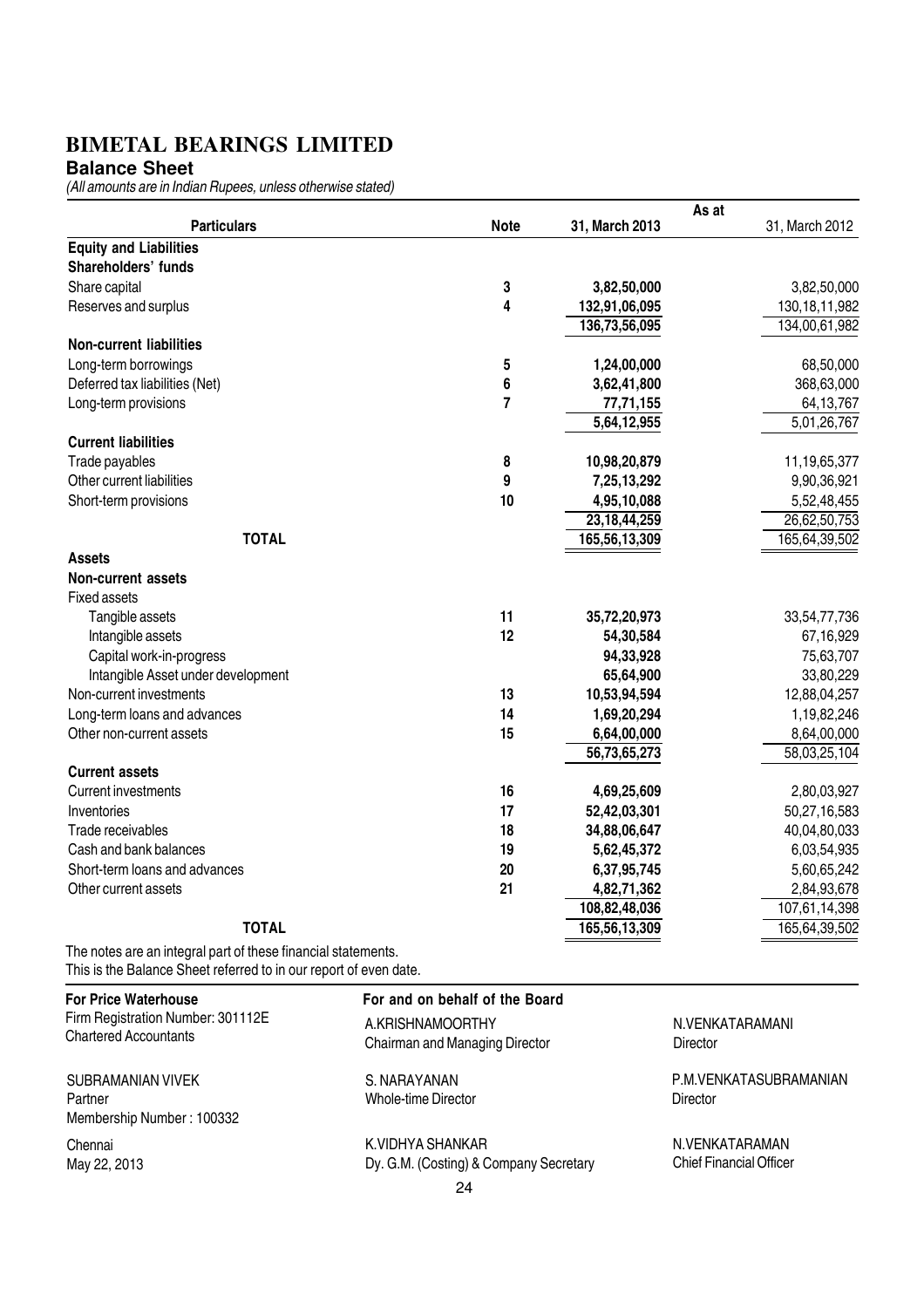#### **Statement of Profit and Loss**

|                                                                                                                                                   |                                                                                      |                 | <b>Year Ended</b>                                |                        |
|---------------------------------------------------------------------------------------------------------------------------------------------------|--------------------------------------------------------------------------------------|-----------------|--------------------------------------------------|------------------------|
| <b>Particulars</b>                                                                                                                                | <b>Note</b>                                                                          | 31, March 2013  |                                                  | 31, March 2012         |
| Revenue from operations (gross)                                                                                                                   | 25                                                                                   | 176,64,50,372   |                                                  | 186,25,77,055          |
| Less: Excise duty                                                                                                                                 |                                                                                      | 15,87,17,278    |                                                  | 13,33,53,999           |
| Revenue from operations (net)                                                                                                                     |                                                                                      | 160,77,33,094   |                                                  | 172,92,23,056          |
| Other income                                                                                                                                      | 26                                                                                   | 5,17,99,236     |                                                  | 5,63,65,333            |
| <b>TOTAL</b>                                                                                                                                      |                                                                                      | 165,95,32,330   |                                                  | 178,55,88,389          |
| <b>Expenses:</b>                                                                                                                                  |                                                                                      |                 |                                                  |                        |
| Cost of materials consumed                                                                                                                        | 27                                                                                   | 87,52,91,848    |                                                  | 91,04,17,663           |
| Changes in inventories of finished goods,<br>work-in-progress and stock-in-trade                                                                  | 28                                                                                   | (1,85,97,589)   |                                                  | (1,48,52,188)          |
| Purchase of stock in trade                                                                                                                        |                                                                                      |                 |                                                  | 52,90,524              |
| Employee benefits expense                                                                                                                         | 29                                                                                   | 20, 13, 26, 671 |                                                  | 19,56,64,636           |
| Finance costs                                                                                                                                     | 30                                                                                   | 30,38,117       |                                                  | 48,65,851              |
| Depreciation and amortisation expense                                                                                                             | 31                                                                                   | 4,22,57,277     |                                                  | 4,05,73,032            |
| Other expenses                                                                                                                                    | 32                                                                                   | 46,53,63,078    |                                                  | 45,56,60,425           |
| <b>TOTAL</b>                                                                                                                                      |                                                                                      | 156,86,79,402   |                                                  | 159,76,19,943          |
| Profit before tax                                                                                                                                 |                                                                                      | 9,08,52,928     |                                                  | 18,79,68,446           |
| Tax expense:                                                                                                                                      |                                                                                      |                 |                                                  |                        |
| - Current tax (Net of reversal relating to earlier years                                                                                          |                                                                                      |                 |                                                  |                        |
| ₹ 33,95,514, Previous year: Nil)                                                                                                                  |                                                                                      | 2,39,04,486     |                                                  | 6,05,00,000            |
| - Deferred tax                                                                                                                                    |                                                                                      | (6,21,200)      |                                                  | (10, 37, 000)          |
| Profit for the year                                                                                                                               |                                                                                      | 6,75,69,642     |                                                  | 12,85,05,446           |
| Earnings per equity share:                                                                                                                        | 38                                                                                   |                 |                                                  |                        |
| Basic                                                                                                                                             |                                                                                      | 17.67           |                                                  | 33.60                  |
| <b>Diluted</b>                                                                                                                                    |                                                                                      | 17.67           |                                                  | 33.60                  |
| The notes are an integral part of these financial statements.<br>This is the Statement of Profit and Loss referred to in our report of even date. |                                                                                      |                 |                                                  |                        |
| <b>For Price Waterhouse</b><br>Firm Registration Number: 301112E<br><b>Chartered Accountants</b>                                                  | For and on behalf of the Board<br>A.KRISHNAMOORTHY<br>Chairman and Managing Director |                 | N.VENKATARAMANI<br><b>Director</b>               |                        |
| <b>SUBRAMANIAN VIVEK</b><br>Partner<br>Membership Number: 100332                                                                                  | S. NARAYANAN<br><b>Whole-time Director</b>                                           |                 | <b>Director</b>                                  | P.M.VENKATASUBRAMANIAN |
| Chennai<br>May 22, 2013                                                                                                                           | K.VIDHYA SHANKAR<br>Dy. G.M. (Costing) & Company Secretary<br>25                     |                 | N.VENKATARAMAN<br><b>Chief Financial Officer</b> |                        |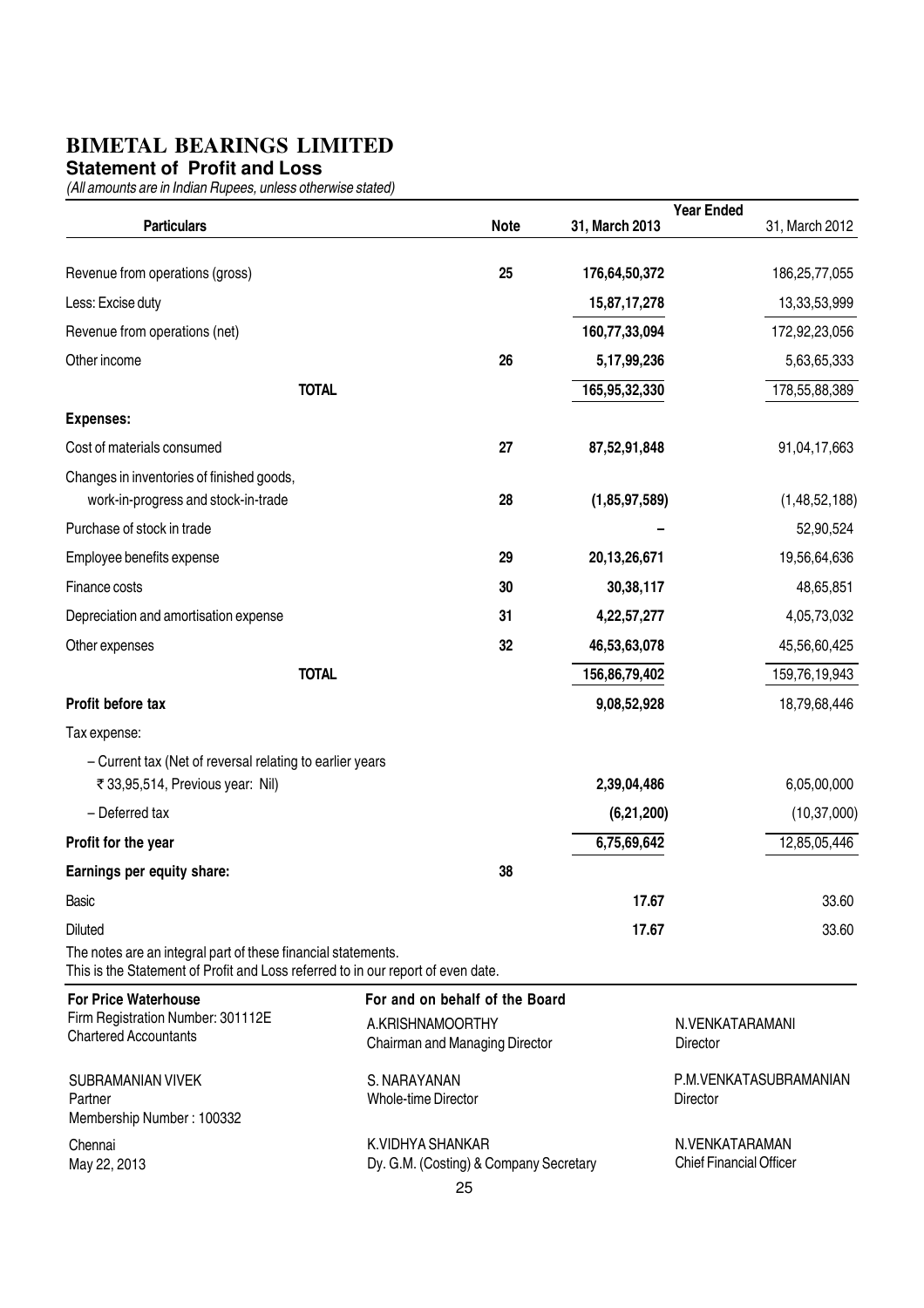**Cash Flow Statement**

|                                                                                    |                   | Year ended |                   |
|------------------------------------------------------------------------------------|-------------------|------------|-------------------|
|                                                                                    | 31 March, 2013    |            | 31 March, 2012    |
| A. Cash Flow from Operating Activities :                                           |                   |            |                   |
| Profit before taxation                                                             | 9,08,52,928       |            | 18,79,68,446      |
| Adjustment for :                                                                   |                   |            |                   |
| Depreciation and amortization                                                      | 4,22,57,277       |            | 4,05,73,032       |
| Interest expenditure                                                               | 30,38,117         |            | 48,65,851         |
| Interest income                                                                    | (1, 29, 44, 666)  |            | (1,57,26,083)     |
| Dividend income                                                                    | (1,05,12,933)     |            | (1,01,98,375)     |
| (Profit) / Loss on sale of tangible assets                                         | (14, 80, 731)     |            | 7,94,712          |
| (Profit) /Loss on sale of investments (net)                                        | (22, 77, 625)     |            | (2, 14, 924)      |
| Bad and doubtful debts written off                                                 | 498               |            | 55,34,779         |
| Provisions no longer required written back                                         | (1,05,14,607)     |            | (17, 89, 458)     |
| Unrealised foreign currency gain / (loss)                                          | 9,63,884          |            | (55,08,909)       |
|                                                                                    | 85,29,214         |            | 1,83,30,625       |
| Operating profit before working capital changes                                    | 9,93,82,142       |            | 20,62,99,071      |
| Adjustments for changes in working capital :                                       |                   |            |                   |
| Increase / (Decrease) in Long term provisions                                      | 13,57,388         |            | 10,79,388         |
| Increase / (Decrease) in Trade payables                                            | (17, 16, 669)     |            | 3,62,63,770       |
| Increase / (Decrease) in Other current liabilities                                 | (1,55,89,115)     |            | 1,71,03,604       |
| Increase / (Decrease) in Short term provisions                                     | 28,87,773         |            | (1, 12, 13, 810)  |
| (Increase) / Decrease in Long term loans and advances                              | (5,09,682)        |            | (5,55,337)        |
| (Increase) / Decrease in Other non-current assets                                  |                   |            | 75,00,000         |
| (Increase) / Decrease in Inventories                                               | (2, 14, 86, 718)  |            | (14,07,68,986)    |
| (Increase) / Decrease in Trade receivables                                         | 5,60,49,093       |            | (8, 19, 50, 428)  |
| (Increase) / Decrease in Short term loans and advances                             | 23,408            |            | 57,61,618         |
| (Increase) / Decrease in Other current assets                                      | (54, 43, 930)     |            | 84,40,972         |
|                                                                                    | 1,55,71,548       |            | (15, 83, 39, 209) |
| Cash from / (used in) operations                                                   | 11,49,53,690      |            | 4,79,59,862       |
| Taxes paid                                                                         | (3, 16, 58, 397)  |            | (7,50,66,937)     |
| Net cash used in operating activities                                              | 8,32,95,293       |            | (2,71,07,075)     |
| <b>Cash Flow from Investing Activities</b>                                         |                   |            |                   |
| Purchase of tangible assets                                                        | (7, 24, 62, 601)  |            | (4,30,95,065)     |
| Sale of tangible assets                                                            | 17,45,905         |            | 30,90,075         |
| Investment in inter-corporate deposits                                             | (66,00,000)       |            | (5,32,00,000)     |
| Maturity of inter-corporate deposits                                               | 1,28,00,000       |            | 9,31,00,000       |
| Purchase of investments                                                            | (20, 39, 50, 185) |            | (10, 75, 39, 885) |
| Sale of investments                                                                | 21,07,15,791      |            | 17,34,42,974      |
| Investment in fixed deposits with Banks with maturity period of more than 3 months | (15,00,000)       |            | (15,00,000)       |
| Maturity of fixed deposits with Banks with maturity period of more than 3 months   | 15,00,000         |            | 1,75,00,000       |
| Interest received                                                                  | 1,31,36,870       |            | 1,67,72,973       |
| Dividend received                                                                  | 1,05,12,933       |            | 1,02,52,034       |
| <b>Net Cash from Investing Activities</b>                                          | (3, 41, 01, 287)  |            | 10,88,23,106      |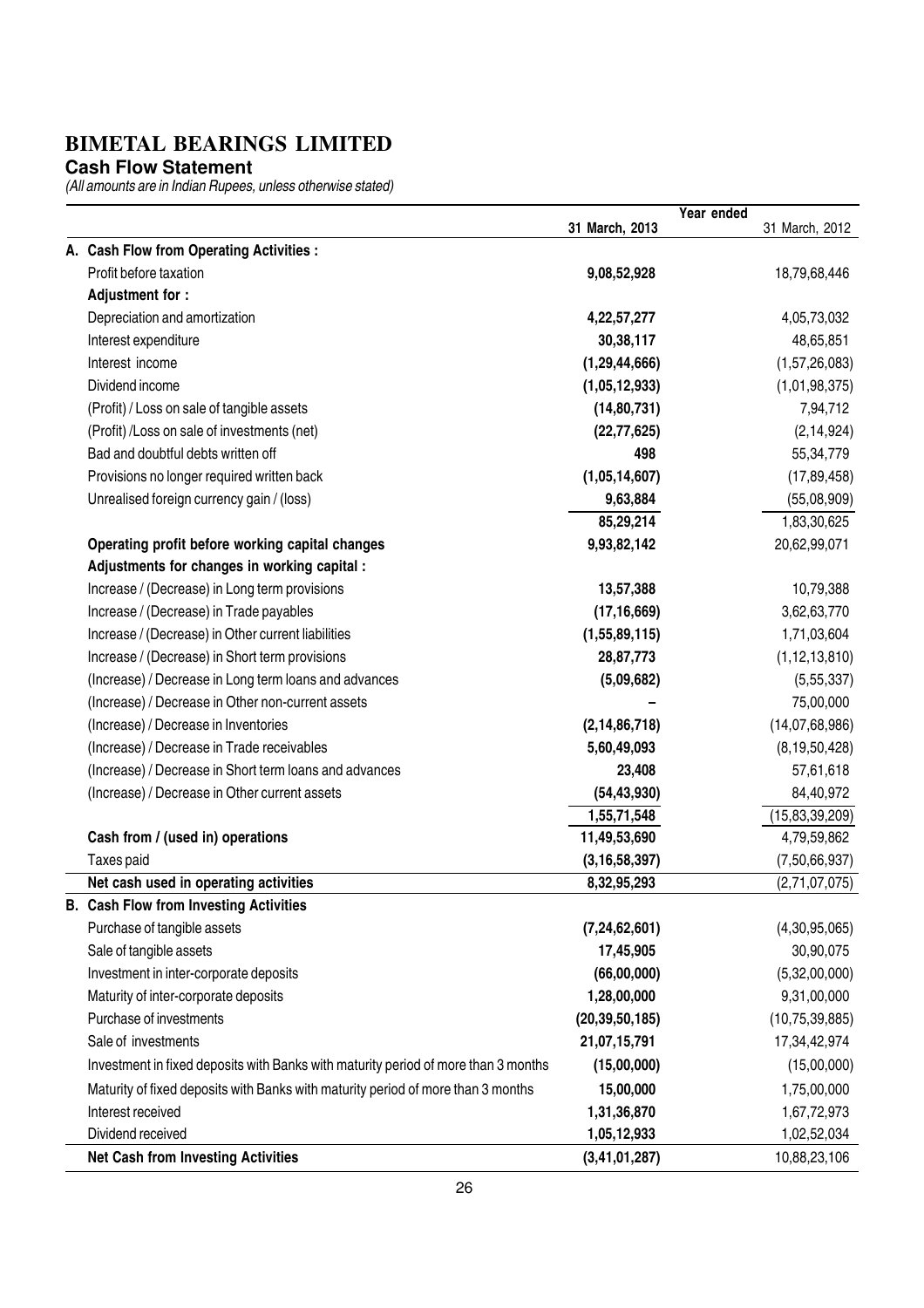**Cash Flow Statement – (Contd.)**

(All amounts are in Indian Rupees, unless otherwise stated)

|                                                                                 |                                                      |                  | Year ended                   |                  |
|---------------------------------------------------------------------------------|------------------------------------------------------|------------------|------------------------------|------------------|
|                                                                                 |                                                      | 31 March, 2013   |                              | 31 March, 2012   |
| C. Cash from Financing Activities                                               |                                                      |                  |                              |                  |
| Availment of unsecured loans                                                    |                                                      |                  |                              | 3,00,00,000      |
| Repayment of unsecured loans                                                    |                                                      |                  |                              | (3,00,00,000)    |
| Repayment of borrowings                                                         |                                                      | (79, 50, 000)    |                              | (44, 50, 000)    |
| Renewal of borrowings                                                           |                                                      | 79,50,000        |                              | 44,50,000        |
| Interest paid                                                                   |                                                      | (30, 38, 117)    |                              | (48, 65, 851)    |
| Dividend paid                                                                   |                                                      | (4, 19, 38, 783) |                              | (4, 19, 41, 757) |
| Dividends distribution tax paid                                                 |                                                      | (68, 26, 669)    |                              | (68, 25, 617)    |
| Net Cash used in Financing Activities                                           |                                                      | (5, 18, 03, 569) |                              | (5,36,33,225)    |
| Net Increase/(Decrease) in Cash and Cash Equivalents (A+B+C)                    |                                                      | (26,09,563)      |                              | 2,80,82,806      |
| Cash and Cash Equivalents at the beginning of the year                          |                                                      | 5,88,54,935      |                              | 3,07,72,129      |
| Cash and Cash Equivalents at the end of the year                                |                                                      | 5,62,45,372      |                              | 5,88,54,935      |
| Cash and cash equivalents comprise of:                                          |                                                      |                  |                              |                  |
| Cash on hand                                                                    |                                                      | 1,04,100         |                              | 1,24,963         |
| Cheques on hand                                                                 |                                                      | 14,80,922        |                              | 12,86,633        |
| Balances with banks in current accounts*                                        |                                                      | 5,46,60,350      |                              | 5, 14, 43, 339   |
| Balances with banks in deposit accounts original maturity of less than 3 months |                                                      |                  |                              | 60,00,000        |
| <b>Total</b>                                                                    |                                                      | 5,62,45,372      |                              | 5,88,54,935      |
| *Includes the following balances which are not available for use by the company |                                                      |                  |                              |                  |
| Unpaid dividend account                                                         |                                                      | 23,62,888        |                              | 22,26,671        |
| This is the Cash Flow Statement referred to in our report of even date          |                                                      |                  |                              |                  |
| <b>For Price Waterhouse</b><br>Firm Registration Number: 301112E                | For and on behalf of the Board                       |                  |                              |                  |
| <b>Chartered Accountants</b>                                                    | A.KRISHNAMOORTHY<br>Obalisach and Managlian Disastas |                  | N.VENKATARAMANI<br>Disa atas |                  |

SUBRAMANIAN VIVEK Partner Membership Number : 100332

Chennai May 22, 2013

A.KRISHNAMOORTHY Chairman and Managing Director

S. NARAYANAN Whole-time Director

K.VIDHYA SHANKAR Dy. G.M. (Costing) & Company Secretary

N.VENKATARAMANI **Director** 

P.M.VENKATASUBRAMANIAN Director

N.VENKATARAMAN Chief Financial Officer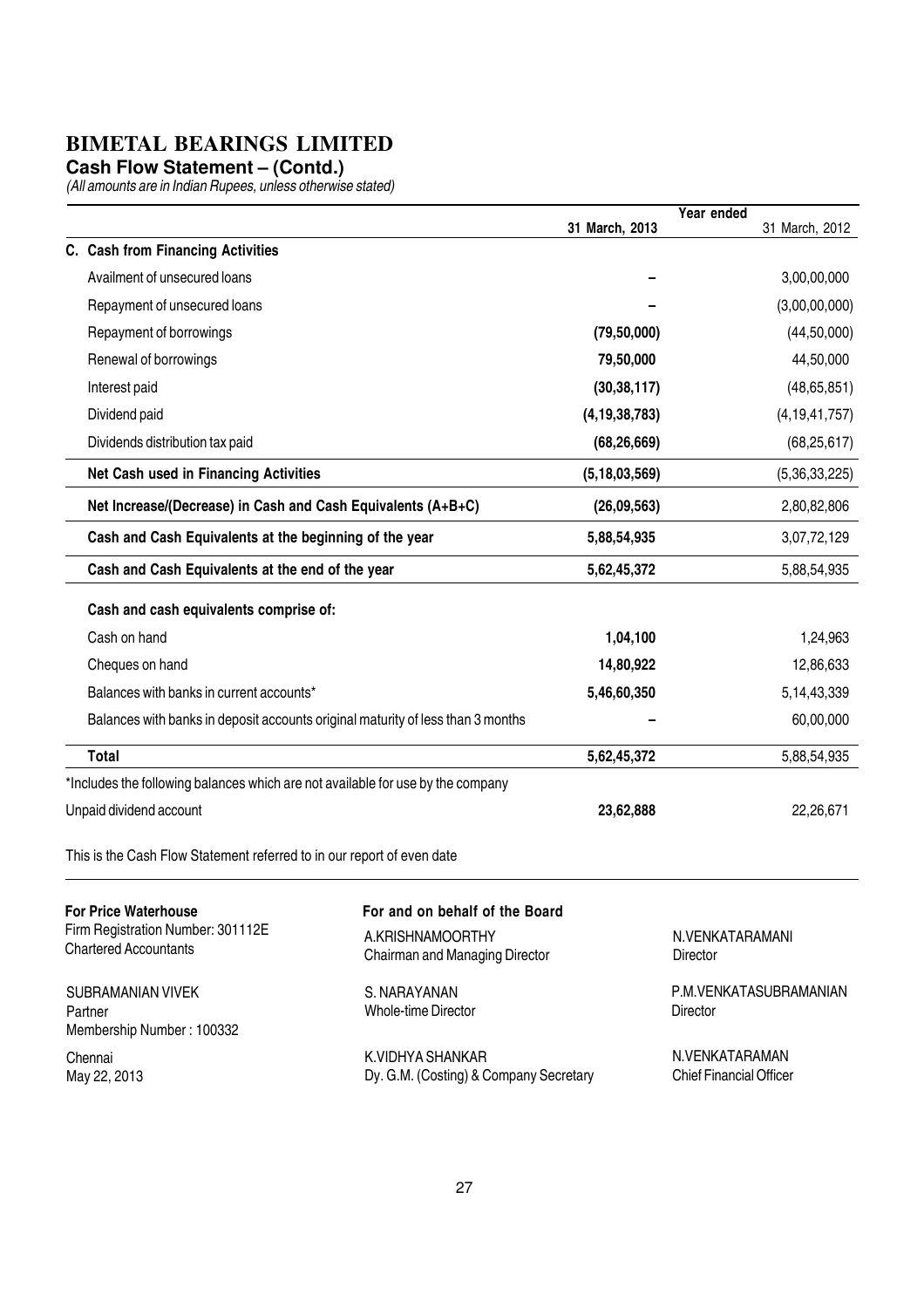#### **BIMETAL BEARINGS LIMITED Notes to the financial statements**

#### 1. General information

Bimetal Bearings Limited ("The Company" or "BBL" is manufacturing Engine Bearings, Bushings, Thrust Washers, Alloy Powder and Bimetallic Strips. The Company has manufacturing plants at Coimbatore, Hosur, Sembium (Chennai) and Thoraipakkam. The company is a public listed company and listed on The Bombay Stock Exchange, The Madras Stock Exchange and The National Stock Exchange.

#### 2. Summary of significant accounting policies

#### 2.1 Basis of preparation of Financial statements

The financial statements are prepared under historical cost convention on accrual basis, except so far as they relate to revaluation of Plant and Machinery, Equipment etc., This financial statement have been prepared to comply with in all material aspects the accounting standards notified under Section 211(3C) and Companies (Accounting Standards) Rules, 2006 and other relevant provisions of the Companies Act, 1956.

All assets and liabilities have been classified as current or non-current as per the Company's normal operating cycle and other criteria set out in the Schedule VI to the Companies Act, 1956. Based on the nature of operations, the Company has ascertained its operating cycle as 12 months for the purpose of current – non current classification of assets and liabilities.

#### 2.2 Use of estimates

The preparation of financial statements in conformity with the generally accepted accounting principles requires the management to make estimates and assumptions that affect the reported amount of assets, liabilities, revenue and expenses and disclosure of contingent liabilities as of the date of the financial statements. The estimates and assumptions used in the accompanying financial statements are based upon the management's evaluations of the relevant facts and circumstances as of the date of the financial statements. Actual results could differ from these estimates.

#### 2.3 Tangible assets

The revalued Plant and Machinery, Equipment etc. are stated at their respective replacement values after considering depreciation upto the date of revaluation. All other tangible assets are stated at cost. Cost includes related taxes, duties, freight etc. and interest on borrowed funds attributable to acquisition / construction of qualifying fixed assets and is net of Cenvat and VAT credits.

Depreciation on Tangible assets (other than revalued assets which have been fully depreciated) is provided on straight line method over the useful life of the asset or at the rates specified in Schedule XIV to the Companies Act, 1956, whichever is higher. Depreciation on additions is restricted to the period of use and no depreciation is provided in the year of sale. Assets costing individually upto  $\bar{\tau}$  5,000/- are fully depreciated in the year of purchase.

#### 2.4. Intangible assets

Intangible assets are stated at actual cost less accumulated amortisation and accumulated impairment losses, if any. Technical know how and software is amortised on a straight line basis over a period of 5 years and 6 years respectively.

#### 2.5 Impairment

Consideration is given at each Balance Sheet date to determine whether there is any modification or impairment of the carrying amount of the fixed assets. If any condition exists, an asset's recoverable amount is estimated. An impairment loss is recognised whenever the carrying amount of any asset exceeds recoverable amount.

#### 2.6 Investments

Investments that are readily realisable and are intended to be held for not more than one year from the date, on which such investments are made, are classified as current investments. All other investments are classified as long term investments. Current investments are carried at cost or fair value, whichever is lower. Long-term investments are carried at cost. However, provision for diminution is made to recognise a decline, other than temporary, in the value of the investments, such reduction being determined and made for each investment individually.

#### 2.7 Inventories

Inventories are valued at cost or net realisable value, whichever is low. Cost is determined using weighted average method. Cost includes cost of purchase excluding credits availed under Cenvat and VAT scheme, cost of conversion and other costs incurred in bringing the inventories to their present location and condition. Provision is made for slow moving and obsolete items of inventories.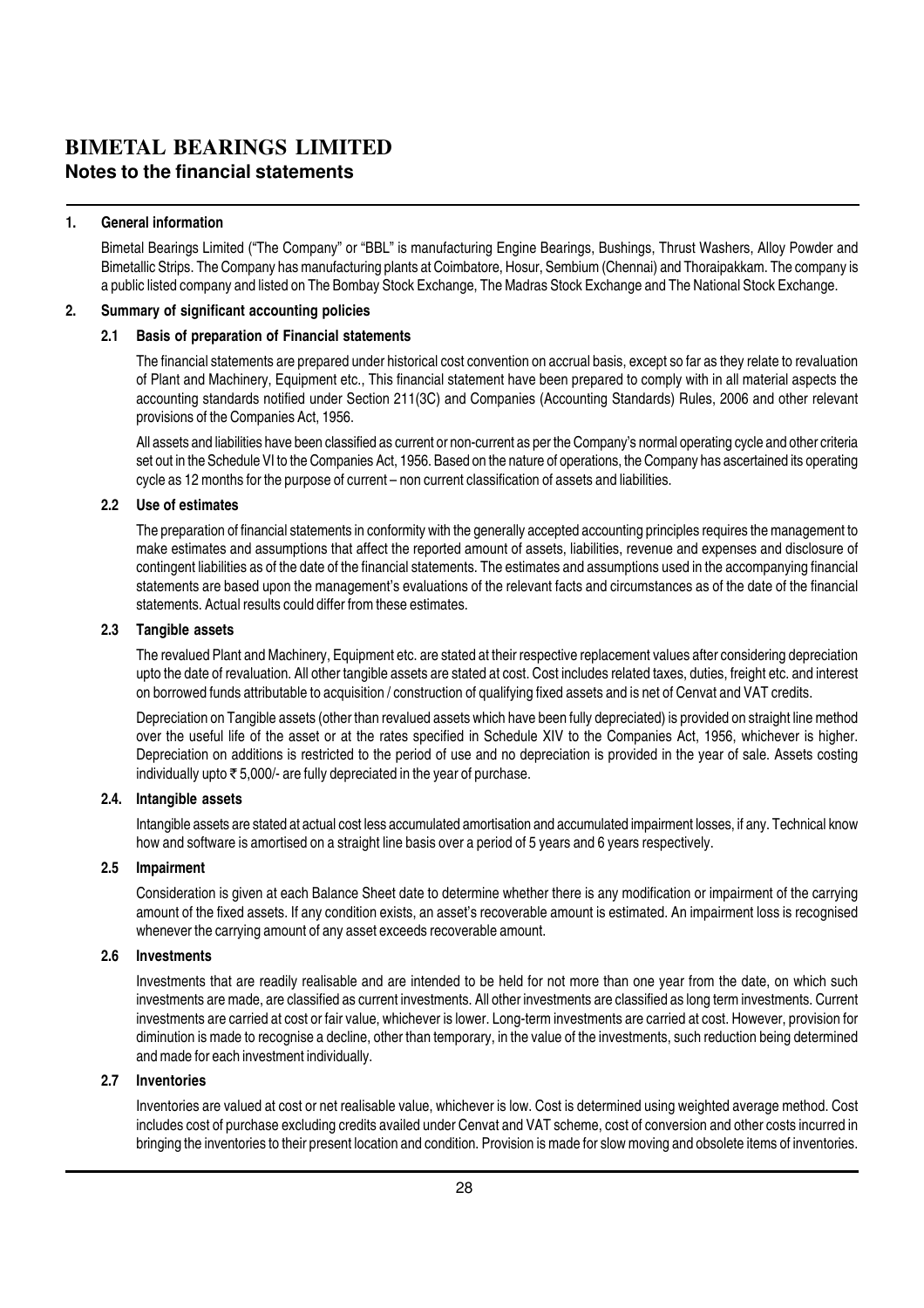#### **BIMETAL BEARINGS LIMITED Notes to the financial statements**

#### 2.8 Revenue recognition

Revenue from sale of goods is recognised when substantial risk and rewards are transferred to the buyer.

Dividend income is recognised when right to receive dividend is established.

Interest income is recognised on a time proportion basis taking into account the amount outstanding and the rate applicable.

Income from duty drawback is recognised on an accrual basis.

#### 2.9 Foreign currency transactions

Foreign Currency transactions are recorded at the exchange rates prevailing on the date of the transactions. At the year end all monetary assets and liabilities denominated in foreign currency are restated at the closing exchange rate. Exchange differences arising out of actual payments / realisations and from the year end restatement are recognised in the statement of profit and loss.

The premium or discount arising at the inception of forward exchange contracts entered into to hedge an existing asset/liability, is amortised as expense or income over the life of the contract. Exchange differences on such a contract are recognised in the Statement of Profit and Loss in the reporting period in which the exchange rates change. Any profit or loss arising on cancellation or renewal of such a forward exchange contract are recognised as income or as expense for the period.

Forward exchange contracts outstanding as at the year end on account of firm commitment / highly probable forecast transactions are marked to market and the losses, if any, are recognised in the Statement of Profit and Loss and gains are ignored in accordance with the Announcement of Institute of Chartered Accountants of India on 'Accounting for Derivatives' issued in March 2008.

#### 2.10 Employee benefits

#### Short term:

Short term employee benefits represents compensated absences which are expected to be availed or encashed within 12 months from the end of the year and are recognised as expense as per the Company's Scheme based on expected obligation.

#### Post Retirement :

Post Retirement Benefits comprise of Provident Fund, Gratuity and Superannuation fund which are accounted as follows:

#### (i) Provident fund :

This is a defined contribution plan. Contributions made towards provident fund, in accordance with applicable rules/statutes, is charged to revenue. The Company has no further obligations for future provident fund benefits other than the contributions made to the fund.

#### (ii) Gratuity:

This is a defined benefit plan. Contributions are made to the fund administered by Life Insurance Corporation of India (LIC). Gratuity liability is charged to the statement of profit and Loss based on actuarial valuation using Projected Unit Credit Method. Actuarial gains/ losses comprising of experience adjustments and the effects of changes in actuarial assumptions, are recognised immediately in the Statement of Profit and Loss in the year in which they arise.

#### (iii) Superannuation :

This is a defined contribution plan. Contributions in accordance with the company's scheme are made to the fund administered by LIC and charged to Statement of Profit and Loss. The Company has no further obligations for future superannuation fund benefits other than the contributions made to the fund.

#### Termination benefits:

Termination benefits represent compensation towards Voluntary Retirement Scheme which is expensed as incurred.

#### Long term:

Long Term employee benefits represent compensated absences which are expected to be availed or encashed beyond 12 months from the end of the year and are provided based on actuarial valuation using Projected Unit Credit Method. Actuarial gain/losses are recognised in the Statement of Profit and Loss.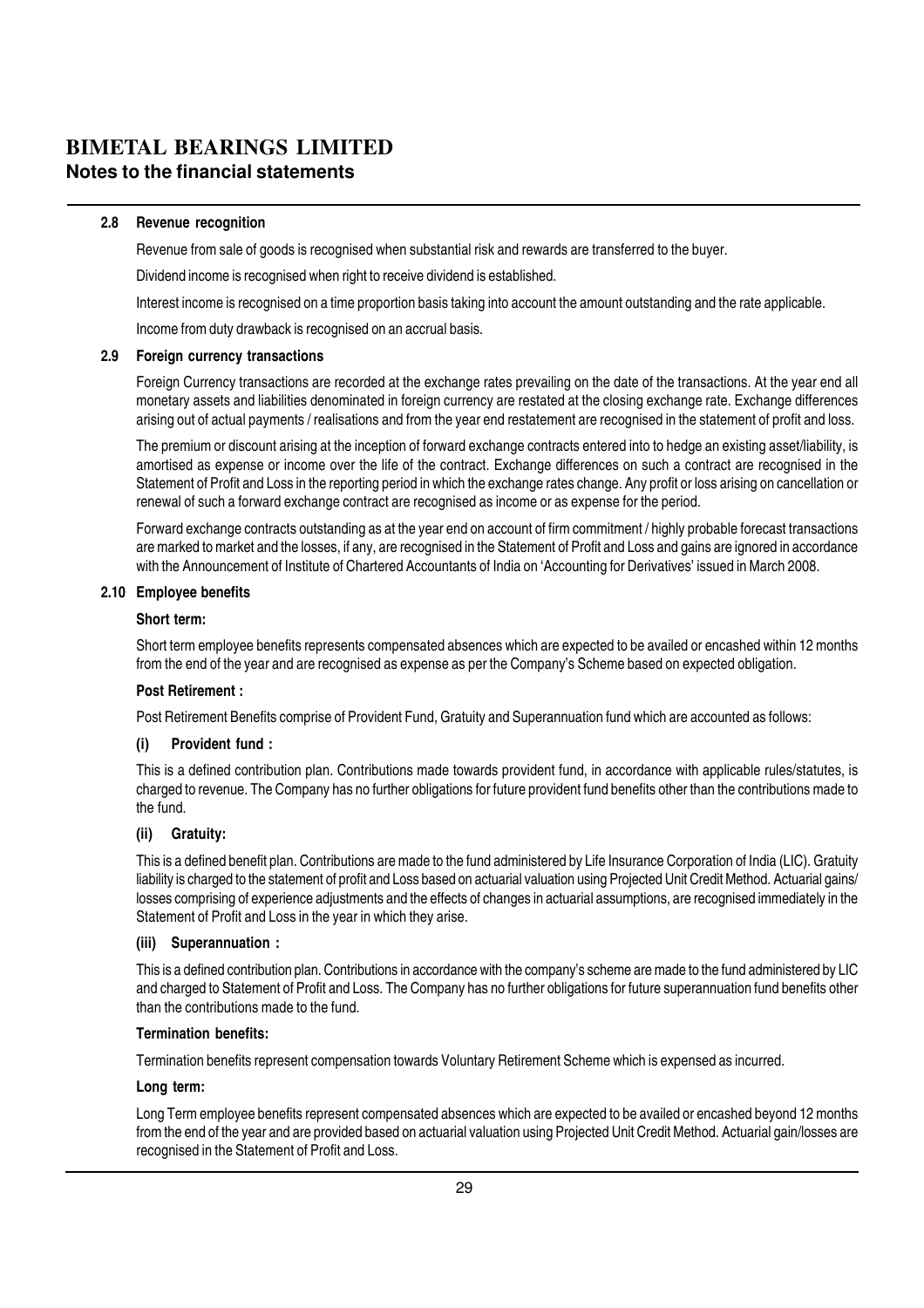#### **BIMETAL BEARINGS LIMITED Notes to the financial statements**

#### 2.11 Current and Deferred Tax

Tax expense for the year, comprising current tax and deferred tax, are included in the determination of the net profit or loss for the period. Current tax is measured at the amount expected to be paid to the tax authorities in accordance with the taxation laws prevailing in the respective jurisdictions.

Deferred tax is recognised for all the timing differences, subject to the consideration of prudence in respect of deferred tax assets. Deferred tax assets are recognised and carried forward only to the extent that there is a reasonable certainty that sufficient future taxable income will be available against which such deferred tax assets can be realised. Deferred tax assets and liabilities are measured using the tax rates and tax laws that have been enacted or substantively enacted by the Balance Sheet date. At each Balance Sheet date, the Company reassesses unrecognised deferred tax assets, if any.

Current tax assets and current tax liabilities are offset when there is a legally enforceable right to set off the recognised amounts and there is an intention to settle the asset and the liability on a net basis. Deferred tax assets and deferred tax liabilities are offset when there is a legally enforceable right to set off assets against liabilities representing current tax and where the deferred tax assets and the deferred tax liabilities relate to taxes on income levied by the same governing taxation laws.

#### 2.12 Earnings per share

Basic earnings per share is calculated by dividing the net profit or loss for the period attributable to equity shareholders by the weighted average number of equity shares outstanding during the period. Earnings considered in ascertaining the Company's earnings per share is the net profit for the period attributable to equity shareholders.

The weighted average number of equity shares outstanding during the period and for all periods presented is adjusted for events, such as bonus shares, other than the conversion of potential equity shares, that have changed the number of equity shares outstanding, without a corresponding change in resources.

For the purpose of calculating diluted earnings per share, the net profit or loss for the period attributable to equity shareholders and the weighted average number of shares outstanding during the period is adjusted for the effects of all dilutive potential equity shares.

#### 2.13 Provision and contingent liabilities

Provisions are recognised when there is a present obligation as a result of a past event, it is probable that an outflow of resources embodying economic benefits will be required to settle the obligation and there is a reliable estimate of the amount of the obligation. Provisions are measured at the best estimate of the expenditure required to settle the present obligation at the Balance sheet date and are not discounted to its present value.

Contingent liabilities are disclosed when there is a possible obligation arising from past events, the existence of which will be confirmed only by the occurrence or non occurrence of one or more uncertain future events not wholly within the control of the company or a present obligation that arises from past events where it is either not probable that an outflow of resources will be required to settle or a reliable estimate of the amount cannot be made, is termed as a contingent liability.

#### 2.14 Seament reporting

The accounting policies adopted for segment reporting are in conformity with the accounting policies adopted for the Company. Further, inter-segment revenue have been accounted for based on the transaction price agreed to between segments which is primarily market based. Revenue and expenses have been identified to segments on the basis of their relationship to the operating activities of the segment. Revenue and expenses, which relate to the Company as a whole and are not allocable to segments on a reasonable basis, have been included under "Unallocated corporate expenses".

#### 2.15 Cash and Cash equivalents

In the cash flow statement, cash and cash equivalents includes cash in hand, demand deposits with banks, other short-term highly liquid investments with original maturities of three months or less.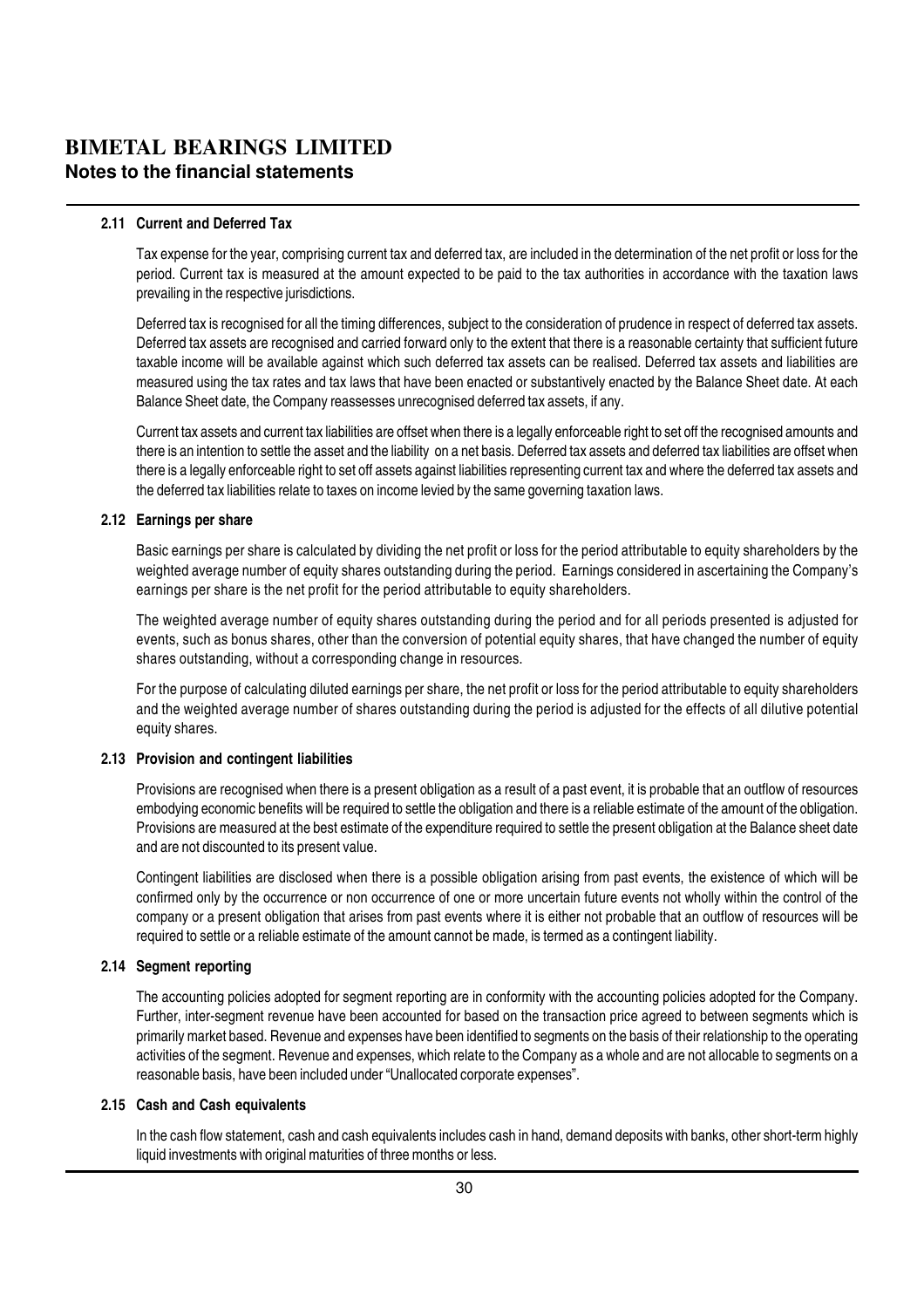#### **Notes to the financial statements**

|         |                                                                                                                                                                                                                                                                                                                          |                         | As at                   |
|---------|--------------------------------------------------------------------------------------------------------------------------------------------------------------------------------------------------------------------------------------------------------------------------------------------------------------------------|-------------------------|-------------------------|
|         |                                                                                                                                                                                                                                                                                                                          | 31, March 2013          | 31, March 2012          |
|         | <b>Share Capital</b>                                                                                                                                                                                                                                                                                                     |                         |                         |
|         | Authorised:                                                                                                                                                                                                                                                                                                              |                         |                         |
|         | 62,50,000 (Previous year: 62,50,000) Equity shares of ₹10 each                                                                                                                                                                                                                                                           | 6,25,00,000             | 6,25,00,000             |
|         | 1,25,000 (Previous year: 1,25,000) Redeemable cumulative preference shares of ₹100 each                                                                                                                                                                                                                                  | 1,25,00,000             | 1,25,00,000             |
| Issued: |                                                                                                                                                                                                                                                                                                                          |                         |                         |
|         | 38,25,000 (Previous year: 38,25,000) Equity shares of ₹10 each                                                                                                                                                                                                                                                           | 3,82,50,000             | 3,82,50,000             |
|         | Subscribed and Paid up:                                                                                                                                                                                                                                                                                                  |                         |                         |
|         | 38,25,000 (Previous year: 38,25,000) Equity shares of ₹10 each (fully paid)                                                                                                                                                                                                                                              | 3,82,50,000             | 3,82,50,000             |
| (a)     | Reconciliation of number of shares                                                                                                                                                                                                                                                                                       |                         |                         |
|         | Number of Shares at the beginning of the Year                                                                                                                                                                                                                                                                            | 38,25,000               | 38,25,000               |
|         | Number of Shares at the end of the Year                                                                                                                                                                                                                                                                                  | 38,25,000               | 38,25,000               |
| (b)     | Rights, preferences and restrictions attached to share                                                                                                                                                                                                                                                                   |                         |                         |
|         | The Company has one class of Equity share having a par value of ₹10 per share. Each share holder is eligible for one vote per share<br>held. The dividend proposed by the Board of Directors is subject to the approval of the shareholder in the ensuing Annual General<br>Meeting, except in case of interim dividend. |                         |                         |
| (c)     | Shares held by ultimate holding company and subsidiaries of<br>holding company                                                                                                                                                                                                                                           | As at<br>31, March 2013 | As at<br>31, March 2012 |
|         | 9,69,000 Equity shares (Previous year: 9,69,000) Amalgamations Private Limited,<br>the holding company                                                                                                                                                                                                                   | 96,90,000               | 96,90,000               |
|         | 12,72,348 Equity shares (Previous year: 12,72,348) India Pistons Limited, step down<br>subsidiary of Amalgamations Private Limited                                                                                                                                                                                       | 1,27,23,480             | 1,27,23,480             |
|         | 6,04,063 Equity shares (Previous year: 6,04,063) Simpson & Co. Ltd., a subsidiary of<br><b>Amalgamations Private Limited</b>                                                                                                                                                                                             | 60,40,630               | 60,40,630               |
|         | 2,040 Equity shares (Previous year: 2,040) Associated Printers (Madras) (P) Ltd.,<br>a subsidiary of Amalgamations Private Limited                                                                                                                                                                                       | 20,400                  | 20,400                  |
|         | 3,975 Equity shares (Previous year: 3,975) Higginbothams Private Limited, a subsidiary<br>of Amalgamations Private Limited                                                                                                                                                                                               | 39,750                  | 39,750                  |
|         | 12,500 Equity shares (Previous year: 12,500) Sri Rama Vilas Service Limited,<br>a step down subsidiary of Amalgamations Private Limited                                                                                                                                                                                  | 1,25,000                | 1,25,000                |
|         |                                                                                                                                                                                                                                                                                                                          | 2,86,39,260             | 2,86,39,260             |
| (d)     | Details of shares held by shareholder holding more than 5% of the<br>aggregate shares in the Company                                                                                                                                                                                                                     |                         |                         |
|         | <b>Equity Shares:</b>                                                                                                                                                                                                                                                                                                    |                         |                         |
|         | Amalgamations Private Limited                                                                                                                                                                                                                                                                                            | 9,69,000<br>(25%)       | 9,69,000<br>(25%)       |
|         | India Pistons Limited                                                                                                                                                                                                                                                                                                    | 12,72,348<br>(33%)      | 12,72,348<br>(33%)      |
|         | Simpson & Co Ltd.                                                                                                                                                                                                                                                                                                        | 6,04,063<br>(16%)       | 6,04,063<br>(16%)       |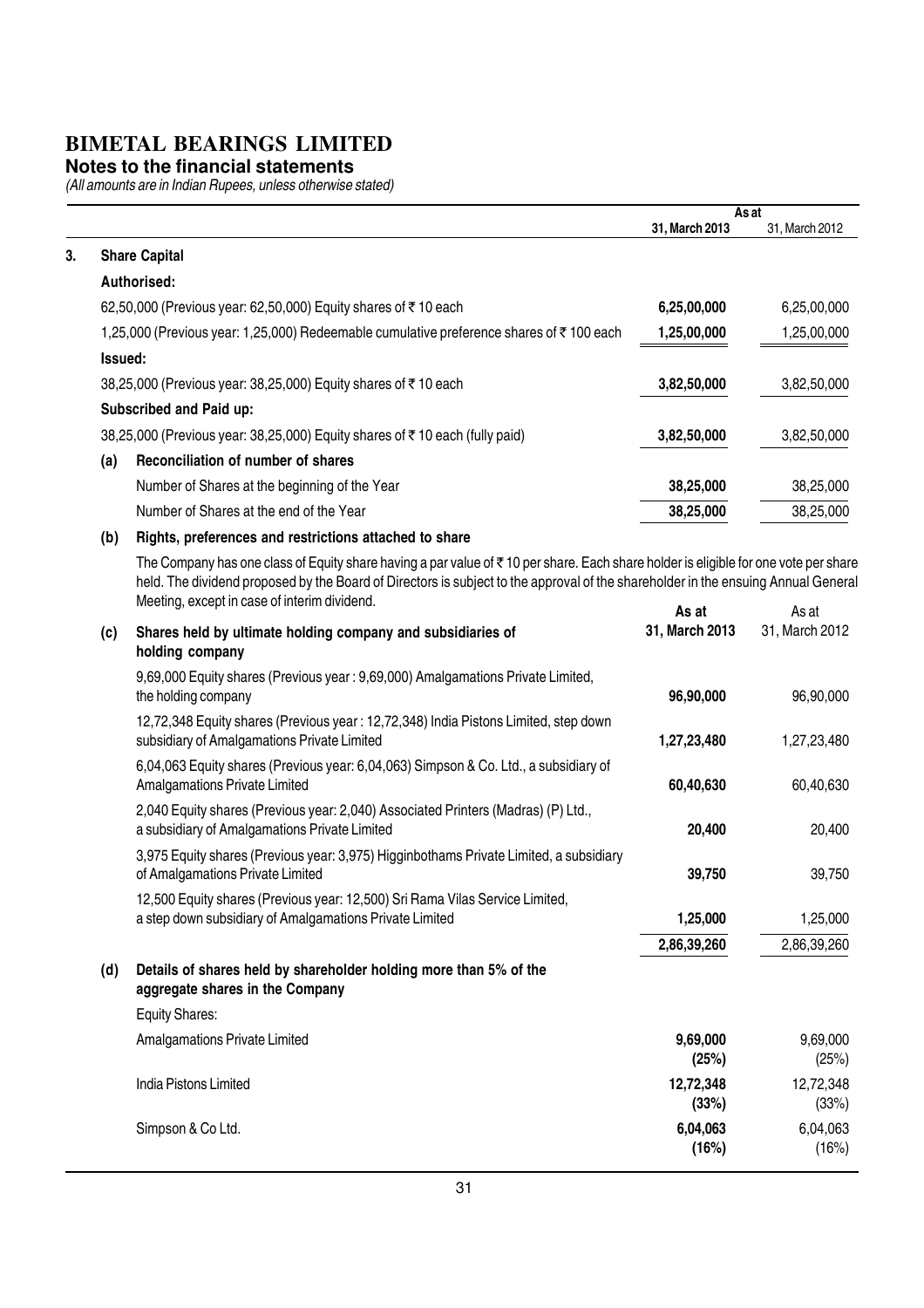#### **Notes to the financial statements**

(All amounts are in Indian Rupees, unless otherwise stated)

|    |                                                                                    |                | As at            |
|----|------------------------------------------------------------------------------------|----------------|------------------|
| 4. | <b>Reserves and Surplus</b>                                                        | 31, March 2013 | 31, March 2012   |
|    | <b>Capital reserve</b>                                                             |                |                  |
|    | Balance as at the beginning of the year                                            | 3,81,147       | 3,81,147         |
|    | Balance as at the end of the year                                                  | 3,81,147       | 3,81,147         |
|    | <b>General reserve</b>                                                             |                |                  |
|    | Balance as at the beginning of the year                                            | 127,50,00,000  | 120,00,00,000    |
|    | Add: Transferred from Statement of Profit and Loss                                 | 2,50,00,000    | 7,50,00,000      |
|    | Balance as at the end of the year                                                  | 130,00,00,000  | 127,50,00,000    |
|    | Surplus in Statement of Profit and Loss                                            |                |                  |
|    | Balance as at the beginning of the year                                            | 2,64,30,835    | 2,16,64,543      |
|    | Profit for the year                                                                | 6,75,69,642    | 12,85,05,446     |
|    | Less: Appropriations                                                               |                |                  |
|    | Proposed dividend on equity shares for the year                                    | 3,44,25,000    | 4,20,75,000      |
|    | Dividend distribution tax on proposed dividend on equity shares                    | 58,50,529      | 66,64,154        |
|    | Transferred to general reserve                                                     | 2,50,00,000    | 7,50,00,000      |
|    | Balance as at the end of the year                                                  | 2,87,24,948    | 2,64,30,835      |
|    | <b>TOTAL</b>                                                                       | 132,91,06,095  | 130, 18, 11, 982 |
| 5. | Long-term borrowings (Unsecured)                                                   |                |                  |
|    | Fixed deposits [Refer note (a) and (b) below]                                      | 1,24,00,000    | 68,50,000        |
|    |                                                                                    | 1,24,00,000    | 68,50,000        |
|    | Fixed deposit includes fixed deposit held by Chairman and Managing Director<br>(a) | 70,00,000      | 42,50,000        |
|    | (b)<br>Fixed Deposit are repayable as under (i.e. 3 years from the date of issue)  |                |                  |
|    | During 2013-14                                                                     |                | 24,00,000        |
|    | During 2014-15                                                                     | 44,50,000      | 44,50,000        |
|    | During 2015-16                                                                     | 79,50,000      |                  |
| 6. | Deferred tax liabilities (Net)                                                     |                |                  |
|    | Deferred Tax liabilities:                                                          |                |                  |
|    | Depreciation                                                                       | 4,13,22,700    | 3,85,12,000      |
|    | Deferred Tax assets:                                                               |                |                  |
|    | Expenses allowable in tax in future years                                          | 50,80,900      | 16,49,000        |
|    |                                                                                    | 3,62,41,800    | 3,68,63,000      |
|    |                                                                                    |                |                  |

Deferred tax assets and Deferred tax liabilities have been offset as they relate to the same governing taxation laws.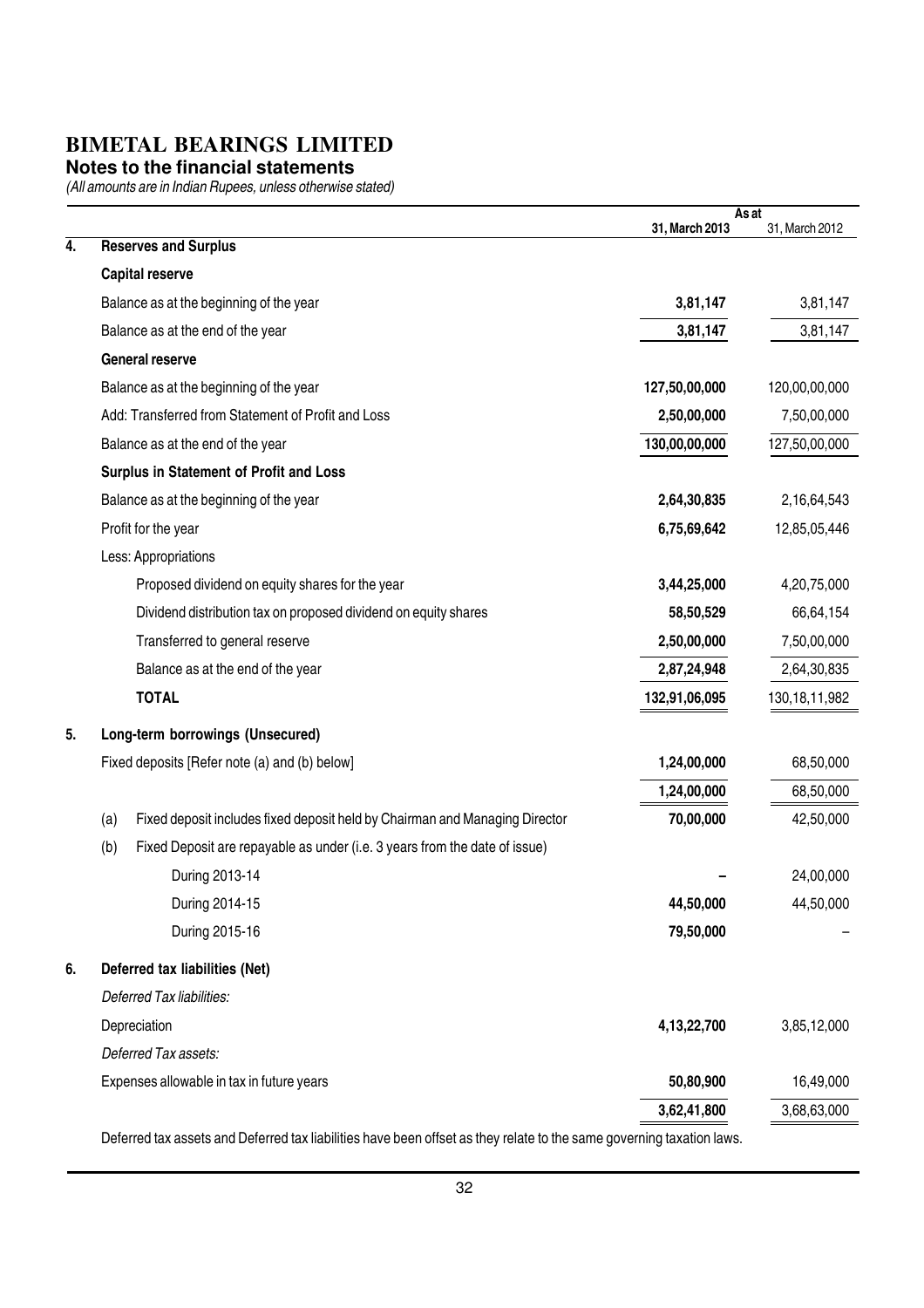#### **Notes to the financial statements**

|     |                                                                                                                                                                                                | As at          |                |
|-----|------------------------------------------------------------------------------------------------------------------------------------------------------------------------------------------------|----------------|----------------|
| 7.  | <b>Long-term Provision</b>                                                                                                                                                                     | 31, March 2013 | 31, March 2012 |
|     | Provision for employee benefits                                                                                                                                                                |                |                |
|     | Compensated absences                                                                                                                                                                           | 77,71,155      | 64, 13, 767    |
|     |                                                                                                                                                                                                | 77,71,155      | 64,13,767      |
| 8.  | Trade payables                                                                                                                                                                                 |                |                |
|     | Sundry creditors (Refer note below)                                                                                                                                                            | 10,98,20,879   | 11,19,65,377   |
|     |                                                                                                                                                                                                | 10,98,20,879   | 11,19,65,377   |
|     | Note:                                                                                                                                                                                          |                |                |
|     | The Company has certain dues to suppliers registered under Micro, Small and Medium Enterprises Development Act, 2006 (MSMED Act).<br>The disclosure pursuant to said MSMED Act are as follows: |                |                |
|     | Total amount outstanding                                                                                                                                                                       | 1,00,61,008    | 1,05,35,930    |
|     | Total amount outstanding beyond the appointed date                                                                                                                                             | 45,10,708      | 34,96,001      |
|     | Amount of interest accrued and due on balance outstanding                                                                                                                                      | 3,96,290       | 1,03,401       |
|     | Total amount paid during the year beyond the appointed date                                                                                                                                    | 28,09,512      |                |
|     | Amount of interest accrued and due on amount paid during the year beyond the appointed date                                                                                                    |                |                |
|     | Total interest due but not paid                                                                                                                                                                | 4,99,691       | 1,03,401       |
| 9.  | <b>Other current Liabilities</b>                                                                                                                                                               |                |                |
|     | Unpaid dividend [Refer note(a)]                                                                                                                                                                | 23,62,888      | 22,26,671      |
|     | Advances from customers                                                                                                                                                                        | 60,94,832      | 55,37,632      |
|     | Current Portion of Long term borrowings [Refer note(b)]                                                                                                                                        | 24,00,000      | 79,50,000      |
|     | Employee dues payable                                                                                                                                                                          | 99,55,364      | 2,82,56,301    |
|     | Statutory dues including provident fund and tax deducted at source                                                                                                                             | 1,57,27,228    | 1,64,98,935    |
|     | Other payables                                                                                                                                                                                 | 3,59,72,980    | 3,85,67,382    |
|     |                                                                                                                                                                                                | 7,25,13,292    | 9,90,36,921    |
|     | There are no amounts due for payment to the Investor Education and Protection Fund Under Section 205C of The Companies<br>(a)<br>Act, 1956 as at year end.                                     |                |                |
|     | Represents public deposits and includes deposit received from<br>(b)                                                                                                                           |                |                |
|     | Chairman and Managing Director                                                                                                                                                                 | 14,50,000      | 42,00,000      |
| 10. | <b>Short term Provisions</b>                                                                                                                                                                   |                |                |
|     | Provision for employee benefits                                                                                                                                                                |                |                |
|     | - Gratuity                                                                                                                                                                                     | 7,84,135       |                |
|     | - Compensated absences                                                                                                                                                                         | 27,96,937      | 23,08,396      |
|     | Provision for wealth tax                                                                                                                                                                       | 56,53,487      | 40,38,390      |
|     | Proposed dividend on equity Shares                                                                                                                                                             | 3,44,25,000    | 4,20,75,000    |
|     | Tax on proposed dividend                                                                                                                                                                       | 58,50,529      | 68,26,669      |
|     |                                                                                                                                                                                                | 4,95,10,088    | 5,52,48,455    |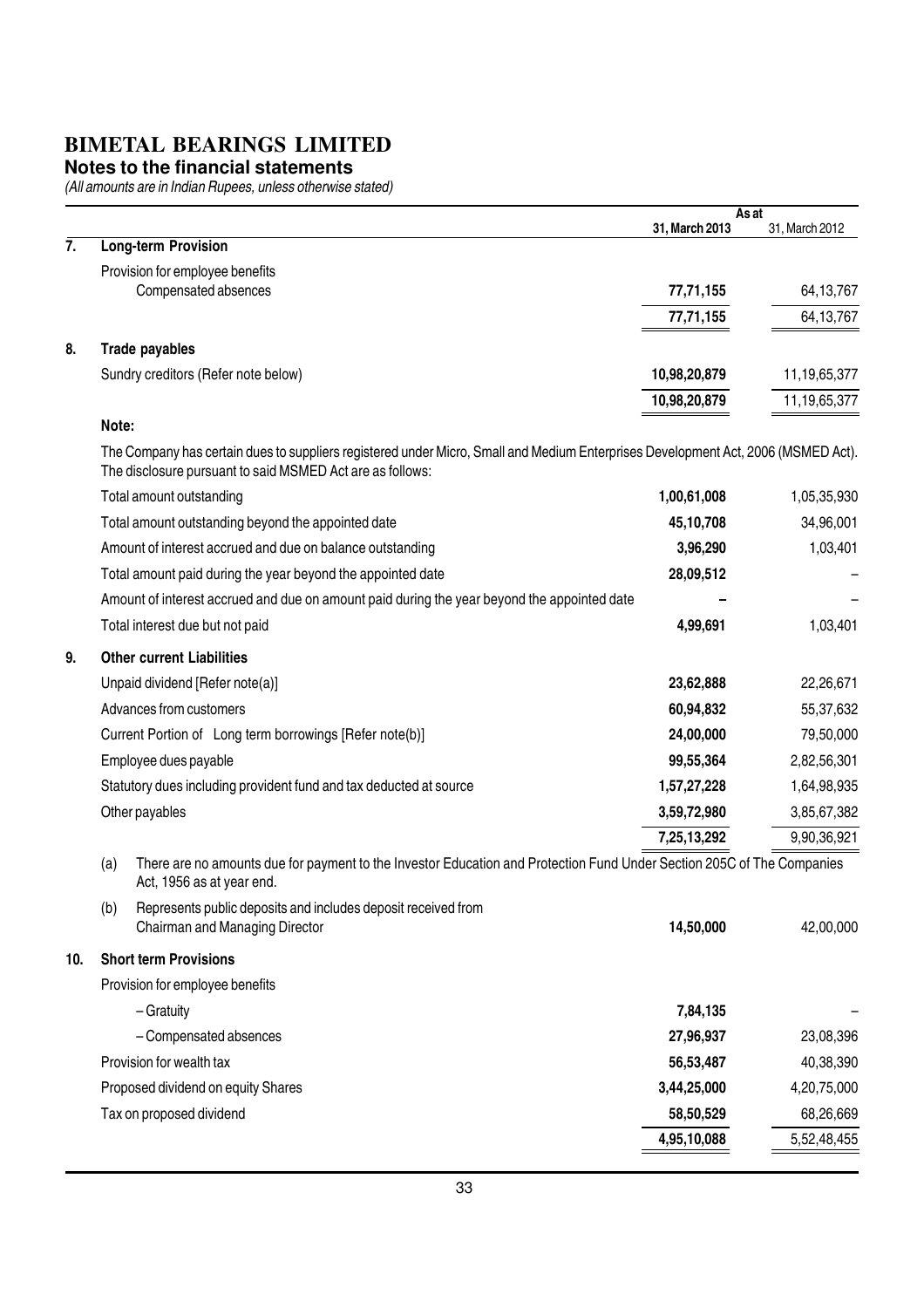## **BIMETAL BEARINGS LIMITED BIMETAL BEARINGS LIMITED** Notes to the Financial Statements **Notes to the Financial Statements**

(All amounts are in Indian Rupees, unless otherwise stated) (All amounts are in Indian Rupees, unless otherwise stated)

### 11. Tangible Assets **11. Tangible Assets**

|                                       |                          | <b>GROSS BLOCK</b> |             |                          |                    | DEPRECIATION |             |                    | <b>NET BLOCK</b>    |                     |
|---------------------------------------|--------------------------|--------------------|-------------|--------------------------|--------------------|--------------|-------------|--------------------|---------------------|---------------------|
| <b>DESCRIPTION</b>                    | 01.04.2012<br>Cost as at | Additions          | Deletions   | 31.03.2013<br>Cost as at | 01.04.2012<br>Jpto | For the year | Withdrawn   | 31.03.2013<br>Upto | 31.03.2013<br>As at | 31.03.2012<br>As at |
| Land                                  | 23,48,614                |                    | I           | 23,48,614                | ı                  |              |             |                    | 23,48,614           | 23,48,614           |
| Buildings (Refer Note i)              | 8,93,67,901              | 24,76,721          | I           | 9,18,44,622              | 4,63,37,070        | 21,26,171    | I           | 4,84,63,241        | 4,33,81,381         | 4,30,30,831         |
| Plant and equipment<br>Refer Note ii) | 94,31,44,900             | 5,29,46,955        | 78,69,487   | 98,82,22,368             | 66,26,39,485       | 3,57,40,337  | 76,04,313   | 69,07,75,509       | 29,74,46,859        | 28,05,05,415        |
| Furniture and fixtures                | 1,03,03,911              | 1,09,927           | I           | 1,04,13,838              | 70,79,557          | 3,38,173     |             | 74,17,730          | 29,96,108           | 32,24,354           |
| Vehicles                              | 1,08,64,524              | 59,27,557          | 10,44,171   | 1,57,47,910              | 44,96,002          | 12,48,068    | 10,44,171   | 46,99,899          | 1,10,48,011         | 63,68,522           |
| <b>Total</b>                          | 105,60,29,850            | 6,14,61,160        | 89,13,658   | 110,85,77,352            | 72,05,52,114       | 3,94,52,749  | 86,48,484   | 75,13,56,379       | 35,72,20,973        | 33,54,77,736        |
| Previous year                         | 105, 10, 87, 056         | 3,49,30,048        | 2,99,87,254 | 105,60,29,850            | 70,87,76,488       | 3,78,78,093  | 2,61,02,467 | 72,05,52,114       | 33,54,77,736        |                     |

## 12. Intangible Assets **12. Intangible Assets**

|                    |                          | <b>GROSS BL</b> | č<br>S           |                          |                    | <b>DEPRECIATION</b> |           |                           | NET BLOCK           |                     |
|--------------------|--------------------------|-----------------|------------------|--------------------------|--------------------|---------------------|-----------|---------------------------|---------------------|---------------------|
| <b>DESCRIPTION</b> | Cost as at<br>01.04.2012 | dditions        | <b>Deletions</b> | 31.03.2013<br>Cost as at | Upto<br>01.04.2012 | For the year        | Withdrawn | <b>lpto</b><br>31.03.2013 | 31.03.2013<br>As at | 31.03.2012<br>As at |
| Technical know-how | 2,82,63,936              |                 |                  | 2,82,63,936              | 2,28,87,510        | 24,88,941           |           | 2,53,76,451               | 28,87,485           | 53,76,426           |
| Software           | 9,63,680                 | 15,18,183       |                  | 34,81,863                | 6,23,177           | 3,15,587            |           | 9,38,764                  | 25,43,099           | 13,40,503           |
| Total              | 3,02,27,616              | 15,18,183       |                  | 3, 17, 45, 799           | 2,35,10,687        | 28,04,528           |           | 2,63,15,215               | 54,30,584           | 67,16,929           |
| Previous year      | 3,02,27,616              |                 |                  | 3,02,27,616              | 2,08,15,748        | 26,94,939           |           | 2,35,10,687               | 67,16,929           |                     |

### Notes:

- Cost of Buildings includes (i) Cost of Buildings includes  $\oplus$
- (a)  $\overline{z}$  7,45,837 (2012  $\overline{z}$  7,45,837) representing cost of HIG and MIG flats at Hosur (a)  $\overline{z}$  7,45,837 (2012 –  $\overline{z}$  7,45,837) representing cost of HIG and MIG flats at Hosur
- (b)  $\overline{x}$  23, 12, 756 (2012  $\overline{x}$  23, 12, 756) representing cost of an apartment (b)  $\bar{\tau}$  23,12,756 (2012 –  $\bar{\tau}$  23,12,756) representing cost of an apartment
- (c)  $\overline{x}$  64, 63, 728 (2012  $\overline{x}$  64, 63, 728) being cost of buildings on leasehold land (c) ₹ 64,63,728 (2012 – ₹ 64,63,728) being cost of buildings on leasehold land
- Plant and Machinery, Equipment etc. were revalued as on March 31, 1991 (ii) Plant and Machinery, Equipment etc. were revalued as on March 31, 1991 ⊜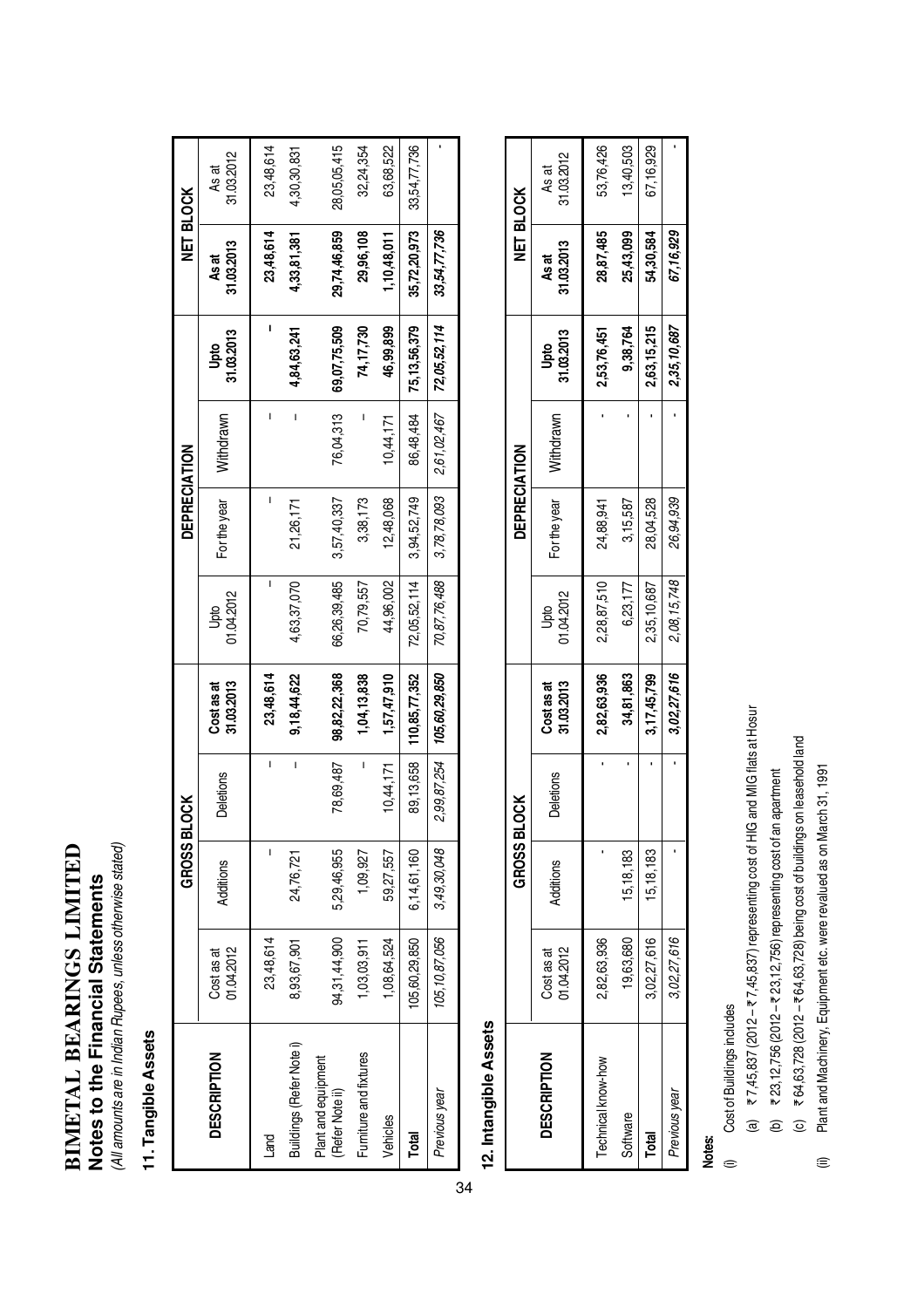#### **Notes to the financial statements**

|     | 13. Non-Current Investments                                            | <b>Face Value</b>       |           | As at March 31, 2013 | As at March 31, 2012 |             |
|-----|------------------------------------------------------------------------|-------------------------|-----------|----------------------|----------------------|-------------|
| L.  | Trade Investments (Valued at Cost)                                     | ₹                       | Nos.      | ₹                    | Nos.                 | ₹           |
|     | Investment in Equity Instruments (Unquoted)                            |                         |           |                      |                      |             |
|     | In Joint Ventures<br>(i)                                               |                         |           |                      |                      |             |
|     | <b>BBL Daido Private Limited</b>                                       | 10                      | 20,00,000 | 2,00,00,500          | 20,00,000            | 2,00,00,500 |
|     | Others<br>(ii)                                                         |                         |           |                      |                      |             |
|     | Amalgamations Repco Limited                                            | 10                      | 1,20,750  | 14,79,900            | 1,20,750             | 14,79,900   |
|     | South Asian Financial Exchange Limited                                 | $10$                    | 20,000    | 2,00,000             | 20,000               | 2,00,000    |
|     | <b>NTTF Industries Limited</b>                                         | 10                      | 25,000    | 5,00,000             | 25,000               | 5,00,000    |
|     | Arkay Energy (Rameswarm) Limited                                       | $10$                    | 2,80,000  | 28,00,000            | 2,80,000             | 28,00,000   |
|     |                                                                        |                         |           |                      |                      |             |
|     | Adyar Property Holding Company (P) Limited (paid up ₹65 per share) 100 |                         | 55        | 3,575                | 55                   | 3,575       |
| Ш.  | Others Investments (Valued at Cost)                                    |                         |           |                      |                      |             |
| (a) | Investment in Equity Instruments (Quoted)                              |                         |           |                      |                      |             |
|     | Aditya Birla Nuvo Limited                                              | 10                      | 1,400     | 3,59,071             | 1,400                | 3,59,071    |
|     | Allahabad Bank                                                         | 10                      | 2,000     | 1,39,997             | 2,000                | 1,39,997    |
|     | Andhra Bank                                                            | 10                      | 3,500     | 2,05,268             | 3,500                | 2,05,268    |
|     | Ashok Leyland Limited                                                  | 1                       | 11,000    | 45,650               | 11,000               | 45,650      |
|     | Asian Paints (India) Limited                                           | 10                      | 700       | 41,073               | 700                  | 41,073      |
|     | Axis Bank Limited                                                      | 10                      | 400       | 8,358                | 400                  | 8,358       |
|     | Bajaj Finance Limited (Rights Issue 92 Shares)                         | $10$                    | 676       | 2,08,161             | 584                  | 1,06,961    |
|     | Bajaj Holdings and Investment Limited                                  | $10$                    | 950       | 78,001               | 950                  | 78,001      |
|     | Bajaj Auto Limited                                                     | $10$                    | 1,900     |                      | 1,900                |             |
|     | Bajaj Finserve Limited (Rights Issue 95 Shares)                        | 10                      | 1,045     | 61,750               | 950                  |             |
|     | Bank of Baroda                                                         | 10                      | 3,750     | 7,39,993             | 3,750                | 7,39,993    |
|     | Bank of India                                                          | 10                      | 1,500     | 73,162               | 1,500                | 73,162      |
|     | Bank of Maharashtra                                                    | 10                      | 1,000     | 26,233               | 1,000                | 26,233      |
|     | Bharat Petroleum Corporation Limited (Bonus 1:1)                       | 10                      | 4,276     | 7,24,728             | 2,138                | 7,24,728    |
|     | <b>Biocon Limited</b>                                                  | 5                       | 300       | 47,250               | 300                  | 47,250      |
|     | Canfin Homes Limited                                                   | $10$                    | 200       | 8,043                | 200                  | 8,043       |
|     | Central Bank of India                                                  | 10                      | 2,438     | 2,49,590             | 2,438                | 2,49,590    |
|     | Chennai Petroleum Limited                                              | 10                      | 700       | 75,770               | 700                  | 75,770      |
|     | Colgate-Palmolive (India) Limited                                      | 1                       | 1,400     | 2,24,078             | 1,400                | 2,24,078    |
|     | <b>CMC</b> Limited                                                     | 10                      | 800       | 1,98,730             | 800                  | 1,98,730    |
|     | <b>Cummins India Limited</b>                                           | $\overline{\mathbf{2}}$ | 1,960     | 1,27,705             | 1,960                | 1,27,705    |
|     | Dena Bank                                                              | 10                      | 2,000     | 63,028               | 2,000                | 63,028      |
|     | FAG Bearings (India) Limited                                           | 10                      | 600       | 44,371               | 600                  | 44,371      |
|     | <b>GIC Housing Finance Limited</b>                                     | 10                      | 2,500     | 74,763               | 2,500                | 74,763      |
|     | Gas Authority of India Limited                                         | 10                      | 1,125     | 119,620              | 1,125                | 1,19,620    |
|     | Glaxo Smithkline Beecham Consumer Health Care Limited                  | 10                      | 750       | 88,353               | 1,000                | 1,17,804    |
|     | Grasim Industries Limited                                              | 10                      | 300       |                      | 300                  |             |
|     | <b>Ultratech Cement Limited</b>                                        | $10$                    | 171       |                      | 171                  |             |
|     | Great Eastern Shipping Corporation Limited                             | 10                      | 1,080     | 34,262               | 1,080                | 34,262      |
|     | <b>Great Offshore Limited</b>                                          | 10                      | 270       | 8,566                | 270                  | 8,566       |
|     | <b>HDFC Bank Limited</b>                                               | 2                       | 2,000     | 14,242               | 2,000                | 14,242      |
|     | Hindustan Unilever Limited                                             | 1                       | 400       | 44,326               | 400                  | 44,326      |
|     | Hindustan Petroleum Corporation Limited                                | 10                      | 1,500     | 5,03,978             | 1,500                | 5,03,978    |
|     | Housing Development Finance Corporation Limited                        | $\overline{\mathbf{2}}$ | 30,000    | 7,26,997             | 30,000               | 7,26,997    |
|     | <b>ICICI Bank Limited</b>                                              | 10                      | 3,340     | 8,35,718             | 3,340                | 8,35,718    |
|     | Indian Oil Corporation Limited                                         | $10$                    | 4,290     | 10,03,558            | 4,290                | 10,03,558   |
|     | Indian Overseas Bank                                                   | $10\,$                  | 2,500     | 64,140               | 2,500                | 64,140      |
|     | Indraprasth Gas Limited                                                | $10$                    | 500       | 29,104               | 500                  | 29,104      |
|     | Indusind Bank Limited                                                  | $10$                    | 1,500     | 32,016               | 1,500                | 32,016      |
|     | Industrial Development Bank of India                                   | 10                      | 5,500     | 2,35,680             | 5,500                | 2,35,680    |
|     | Balance c/d                                                            |                         |           | 3,25,49,308          |                      | 3,24,15,809 |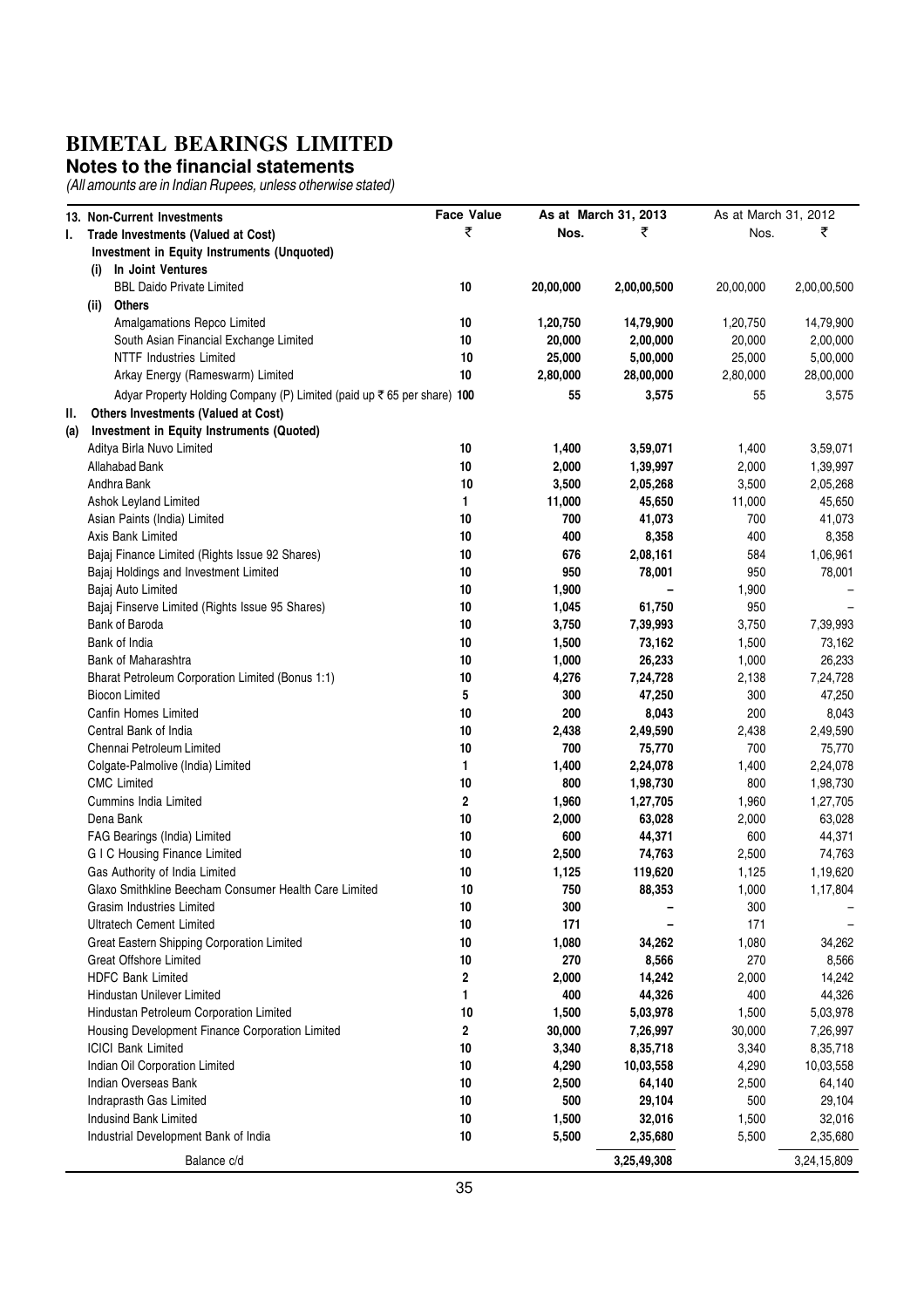#### **Notes to the financial statements**

|     | II. Investments (Valued at Cost)                                                                                                       | <b>Face Value</b> |          | As at March 31, 2013 | As at March 31, 2012 |             |
|-----|----------------------------------------------------------------------------------------------------------------------------------------|-------------------|----------|----------------------|----------------------|-------------|
|     | (a) Investment in equity instruments (Quoted) - (Contd.)                                                                               | ₹                 | Nos.     | ₹                    | Nos.                 | ₹           |
|     | Balance b/f                                                                                                                            |                   |          | 3,25,49,308          |                      | 3,24,15,809 |
|     | Karnataka Bank Limited                                                                                                                 | 10                | 1,750    | 97,744               | 1,750                | 97,744      |
|     | L.I.C. Housing Finance Limited                                                                                                         | $\overline{2}$    | 3,750    | 97,456               | 3,750                | 97,456      |
|     | Madras Stock Exchange Limited                                                                                                          | 1                 | 4,55,620 | 11,99,000            | 4,55,620             | 11,99,000   |
|     | Mahindra and Mahindra Limited                                                                                                          | 5                 | 2,000    | 39,241               | 2,000                | 39,241      |
|     | Maruti Suzuki India Limited                                                                                                            | 5                 | 200      | 25,000               | 200                  | 25,000      |
|     | National Aluminium Company Limited                                                                                                     | 5                 | 4,800    | 1,55,957             | 4,800                | 1,55,957    |
|     | National Thermo Power Corporation Limited                                                                                              | 10                | 1,980    | 2,63,426             | 1,980                | 2,63,426    |
|     | Neyveli Lignite Corporation Limited                                                                                                    | 10                | 600      | 27,444               | 600                  | 27,444      |
|     | Nilkamal Plastics Limited                                                                                                              | 10                | 700      | 25,343               | 700                  | 25,343      |
|     | Oil and Natural Gas Corporation Limited                                                                                                | 5                 | 10,200   | 12,32,995            | 10,200               | 12,32,995   |
|     | Oriental Bank of Commerce                                                                                                              | 10                | 4,500    | 11,25,000            | 4,500                | 11,25,000   |
|     | <b>Petronet LNG Limited</b>                                                                                                            | 10                | 1,000    | 15,066               | 1,000                | 15,066      |
|     | Punjab National Bank                                                                                                                   | 10                | 1,850    | 6,97,897             | 1,850                | 6,97,897    |
|     | Reliance Industries Limited                                                                                                            | 10                | 1,342    | 5,89,419             | 1,342                | 5,89,419    |
|     | <b>Reliance Power Limited</b>                                                                                                          | 10                |          |                      | 1,600                | 4,05,220    |
|     | Rural Electrification Corporation of India                                                                                             | 10                | 1,060    | 1,22,038             | 1,060                | 1,22,038    |
|     | Shipping Corporation of India                                                                                                          | 10                | 1,200    | 87,552               | 1,200                | 87,552      |
|     | Stanes Amalgamated Estates Limited                                                                                                     | 10                | 6,380    | 4,13,055             | 6,380                | 4,13,055    |
|     | State Bank of India                                                                                                                    | 10                | 1,150    | 7,95,296             | 1,150                | 7,95,296    |
|     | Sundaram Finance Limited (Bonus 1:1)                                                                                                   | 10                | 13,200   | 5,21,222             | 6,600                | 5,21,222    |
|     | Syndicate Bank                                                                                                                         | 10                | 2,250    | 65,625               | 2,250                | 65,625      |
|     | Tata Chemicals Limited                                                                                                                 | 10                | 1,400    | 74,971               | 1,400                | 74,971      |
|     | <b>Tata Consultancy Services Limited</b>                                                                                               | 1                 | 208      | 44,200               | 208                  | 44,200      |
|     | <b>Tata Motors Limited</b>                                                                                                             | $\mathbf 2$       | 9,000    | 1,64,864             | 9,000                | 1,64,864    |
|     | <b>Tata Steel Limited</b>                                                                                                              | 10                | 1,704    | 3,42,396             | 1,704                | 3,42,396    |
|     | Tata Global Beverages Limited                                                                                                          | 1                 | 13,000   | 2,94,415             | 13,000               | 2,94,415    |
|     | The United Nilgiri Tea Estates Limited                                                                                                 | 10                | 17,264   | 4,35,117             | 17,264               | 4,35,117    |
|     | <b>UCO Bank</b>                                                                                                                        | 10                | 250      | 4,728                | 250                  | 4,728       |
|     | Union Bank of India                                                                                                                    | 10                | 2,000    | 94,549               | 2,000                | 94,549      |
|     | Vijaya Bank                                                                                                                            | 10                | 1,200    | 32,852               | 1,200                | 32,852      |
|     | (b) Investment in Bonds (Unquoted)                                                                                                     |                   |          |                      |                      |             |
|     | 9.20% Central Bank of India Tier II Bonds (Series XII)                                                                                 | 10,00,000         | 1        | 10,00,000            | 1                    | 10,00,000   |
|     | 8.00% Indian Railway Finance Corporation Limited: Tax Free, Secured,                                                                   |                   |          |                      |                      |             |
|     | Redeemable, Non-convertible Bonds                                                                                                      | 1,000             | 1,088    | 10,88,000            | 1,088                | 10,88,000   |
|     | 8.20% Power Finance Corporation Limited: Tax Free, Secured,                                                                            |                   |          |                      |                      |             |
|     | Redeemable, Non-convertible debentures                                                                                                 | 1,000             | 1,424    | 14,24,000            | 1,424                | 14,24,000   |
|     | 7.22% Rural Electrification Corporation Limited: Tax Free, Secured                                                                     | 1,000             | 1,000    | 10,00,000            |                      |             |
|     | 7.19% Power Finance Corporation Limited: Tax Free Secured                                                                              | 1,000             | 1,200    | 12,00,000            |                      |             |
| (C) | <b>Investment in Debentures (Unquoted)</b>                                                                                             |                   |          |                      |                      |             |
|     | 9.50% Unsecured Non-Convertible Debentures under 2006 Series-I                                                                         |                   |          |                      |                      |             |
|     | of Infrastructure Leasing & Financial Services Limited                                                                                 | 1,000             | 1,200    | 12,00,000            | 1,200                | 12,00,000   |
|     | 12.00% Secured Redeemable Non Convertible Debentures in                                                                                |                   |          |                      |                      |             |
|     | <b>TATA Capital Limited</b>                                                                                                            | 1,000             |          |                      | 2,400                | 24,00,000   |
|     | 9.35% Secured Redeemable Non-Convertible Debentures under 2010<br>Series - VI - of Infrastructure Leasing & Financial Services Limited | 1,000             |          |                      |                      |             |
|     | 9.65% Secured Redeemable Non-Convertible Debentures under 2010                                                                         |                   |          |                      | 1,800                | 18,00,000   |
|     | Series - VI of Infrastructure Leasing & Financial Services Limited                                                                     | 1,000             | 1,000    | 10,00,000            |                      |             |
|     |                                                                                                                                        |                   |          |                      |                      |             |
|     | Balance c/d                                                                                                                            |                   |          | 4,95,45,176          |                      | 5,08,16,897 |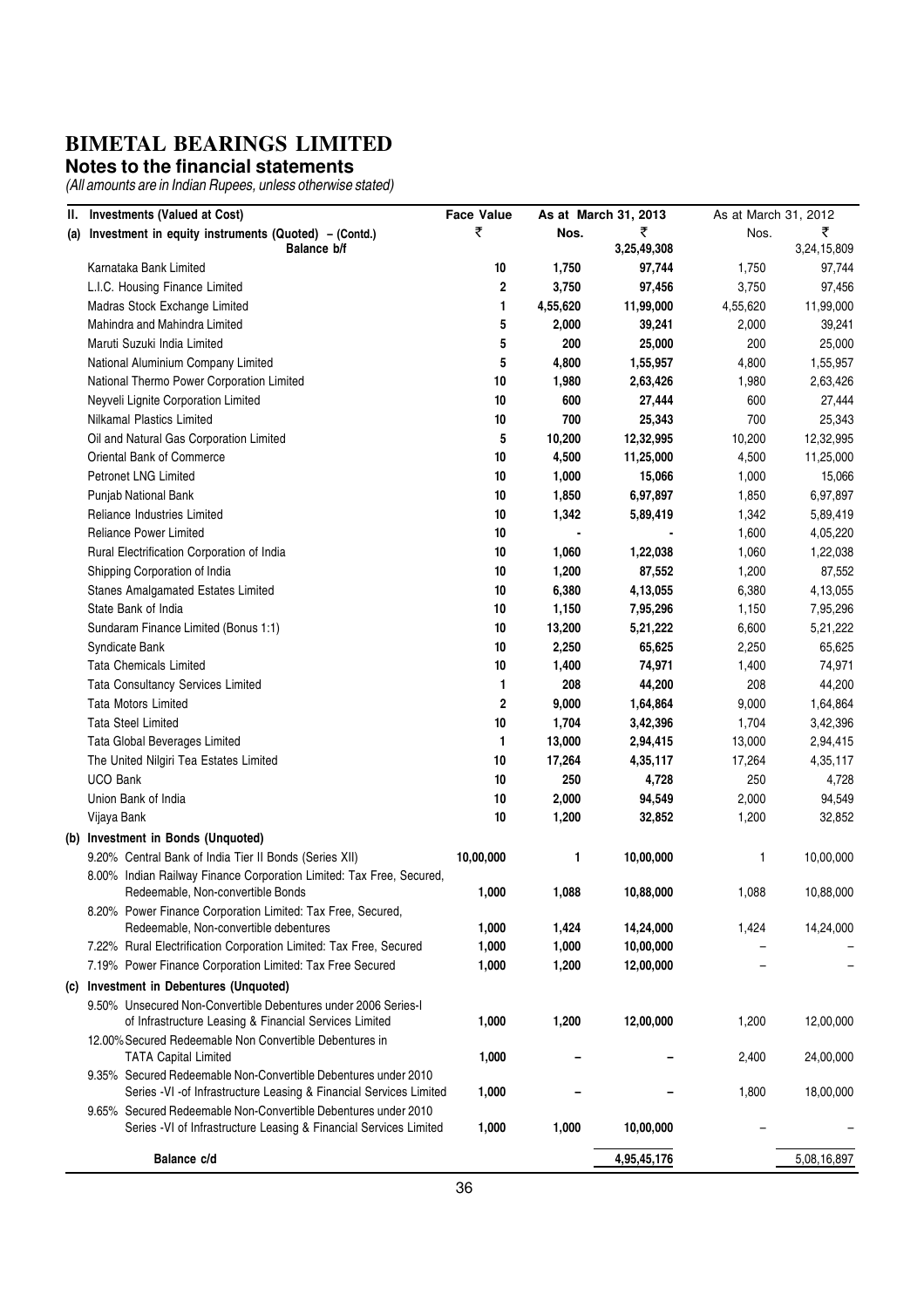#### **Notes to the financial statements**

|                                                                                                                 | <b>Face Value</b> |          | As at March 31, 2013 | As at March 31, 2012     |              |
|-----------------------------------------------------------------------------------------------------------------|-------------------|----------|----------------------|--------------------------|--------------|
| II. Others (Valued at Cost) - (Contd.)                                                                          | ₹                 | Nos.     | ₹                    | Nos.                     | ₹            |
| <b>Balance b/f</b>                                                                                              |                   |          | 4,95,45,176          |                          | 5,08,16,897  |
| (d) Investment in Mutual Funds (Unquoted)<br>UTI-Fixed Income Interval Fund-Series II - Quarterly Interval Plan | 10                | 90,000   |                      | 90,000                   | 9,00,000     |
| UTI-MIS-Advantage Plan Monthly Dividend Plan - Payout                                                           | 10                |          | 9,00,000             | 68,132                   | 9,15,106     |
|                                                                                                                 |                   |          |                      |                          |              |
| ICICI Prudential FMP Series 53-3 Years Plan-B - Dividend                                                        | 10                |          |                      | 1,20,000                 | 12,00,000    |
| ICICI Prudential Multiple Yield Fund Plan D - Dividend                                                          | 10                | 1,54,002 | 15,40,017            | 1,54,002                 | 15,40,017    |
| ICICI Prudential Capital Protection Oriented Fund - Series IV                                                   | 10                | 1,48,986 | 14,89,858            | 1,48,986                 | 14,89,858    |
| <b>ICICI Prudential Capital Protection Oriented Fund-Series IX-36</b>                                           | 10                | 3,00,000 | 30,00,000            |                          |              |
| ICICI Prudential Corporate Bond Fund B-Quarterly Dividend.                                                      | 10                | 5,88,521 | 59,99,500            |                          |              |
| <b>ICICI Prudential Capital Protection Oriented Fund III Plan A</b>                                             | 10                | 60,000   | 6,00,000             |                          |              |
| ICICI Prudential Capital Protection Oriented Fund III Plan C                                                    | 10                | 60,000   | 6,00,000             |                          |              |
| ICICI Prudential Capital Protection Oriented Fund III Plan D                                                    | 10                | 60,000   | 6,00,000             |                          |              |
| Sundaram BNP Paribas-Select Focus-Dividend                                                                      | 10                |          |                      | 64,328                   | 5,50,000     |
| Sundaram Capital Protection Oriented Fund - 2 - Years - Dividend                                                | 10                |          |                      | 87,454                   | 8,74,540     |
| Sundaram Fixed Term Plan AM 30 Months - Dividend                                                                | 10                |          |                      | 1,22,117                 | 12,21,170    |
| Sundaram Capital Protectioin Oriented Fund - Series 2 - Dividend                                                | 10                |          |                      | 3,35,372                 | 33,53,720    |
| Sundaram Capital Protectioin Oriented Fund - Series 2-3 Growth                                                  | 10                |          |                      | 1,20,000                 | 12,00,000    |
| Sundaram Capital Protection Oriented Fund                                                                       | 10                | 1,80,046 | 18,00,460            | 1,80,046                 | 18,00,460    |
| Sundaram Fixed Term Plan AZ -370 Days - Dividend                                                                | 10                |          |                      | 90,000                   | 9,00,000     |
| Sundaram Capital Protection Oriented Fund - 3 - Dividend                                                        | 10                | 89,990   | 8,99,900             |                          |              |
| SBI - Gold Exchange Traded Scheme - Growth                                                                      |                   | 1,500    | 22, 16, 749          | 1,600                    | 23,64,532    |
| SBI - Capital Protectioin Oriented Fund - Series III                                                            | 10                | 2,10,000 | 21,00,000            | 2,10,000                 | 21,00,000    |
| SBI - Magnum Income Fund-1998 - Dividend Option                                                                 | 10                | 2,42,900 | 27,99,900            | $\overline{\phantom{0}}$ |              |
| HDFC MF Monthly Income Plan - Long Term Quarterly                                                               | 10                |          |                      | 65,554                   | 9,00,000     |
| HDFC FMP 390D March 2012(1) - Quarterly Dividend - Series XXI                                                   | 10                |          |                      | 90,000                   | 9,00,000     |
| DSP Black Rock FTP - Series II-36M - Dividend                                                                   | 10                | 90,366   | 9,03,656             |                          |              |
| DSP Black Rock Income Opportunities Fund-Reg. Plan - Dividend                                                   | 10                | 46,132   | 4,99,900             |                          |              |
| Reliance Growth Fund - Dividend Plan                                                                            | 10                |          |                      | 10,918                   | 5,99,931     |
| <b>Reliance Vision Fund</b>                                                                                     | 10                |          |                      | 15,947                   | 7,50,000     |
| Reliance Monthly Income Plan - Quarterly Dividend Plan                                                          | 10                |          |                      | 2,43,975                 | 28,32,083    |
| Reliance Dual Advantage Fixed Tenure Fund-Plan A - Dividend                                                     | 10                |          |                      | 8,03,524                 | 80,35,239    |
| Reliance Dual Advantage Fixed Tenure Fund-Plan B - Dividend                                                     | 10                |          |                      | 6,55,494                 | 65,54,944    |
| Reliance Fixed Horizon Fund - XIX-Series 13 - Dividend                                                          | 10                |          |                      | 90,000                   | 9,00,000     |
| Reliance Dual Advantage Fixed Tenure Fund-1-Plan J - Dividend                                                   | 10                | 1,62,848 | 16,28,480            | 1,62,848                 | 16,28,480    |
| Reliance Fixed Horizon Fund - Quarterly Dividend                                                                | 10                |          |                      | 4,41,428                 | 44, 14, 277  |
| Reliance Fixed Horizon Fund-XXI - Series 25 - Dividend Plan                                                     | 10                |          |                      | 1,20,000                 | 12,00,000    |
| Reliance Dual Advantage Fixed Tenure Fund-II- Plan-A - Dividend                                                 | 10                | 2,67,284 | 26,72,844            | 2,67,284                 | 26,72,844    |
| Reliance Dual Advantage Fixed Tenure Fund-II-Plan G - Dividend                                                  | 10                |          |                      |                          |              |
|                                                                                                                 |                   | 1,17,277 | 11,72,771            |                          |              |
| Reliance Regular Savings Fund - Debt Plan - Quarterly Dividend                                                  | 10                | 1,29,613 | 16,21,998            |                          |              |
| Birla Sunlife Capital Protection Oriented Fund Series 2 - Growth                                                | 10                |          |                      | 4,29,314                 | 42,93,140    |
| Birla Sunlife Capital Protection Oriented Fund Series 3 - Growth                                                | 10                | 2,37,636 | 23,76,360            | 2,37,636                 | 23,76,360    |
| Birla Sunlife Capital Protection Oriented Fund Series 5 - Growth                                                | 10                |          |                      | 4,23,180                 | 42,31,800    |
| Franklin Templeton Fixed Tenure Fund Series XV - Dividend Plan                                                  | 10                |          |                      | 2,05,025                 | 20,50,250    |
| Templeton India Corporate Bond Opportunities Fund - Dividend                                                    | 10                | 7,62,101 | 81, 17, 241          |                          |              |
| Balance c/d                                                                                                     |                   |          | 9,30,84,810          |                          | 11,55,65,648 |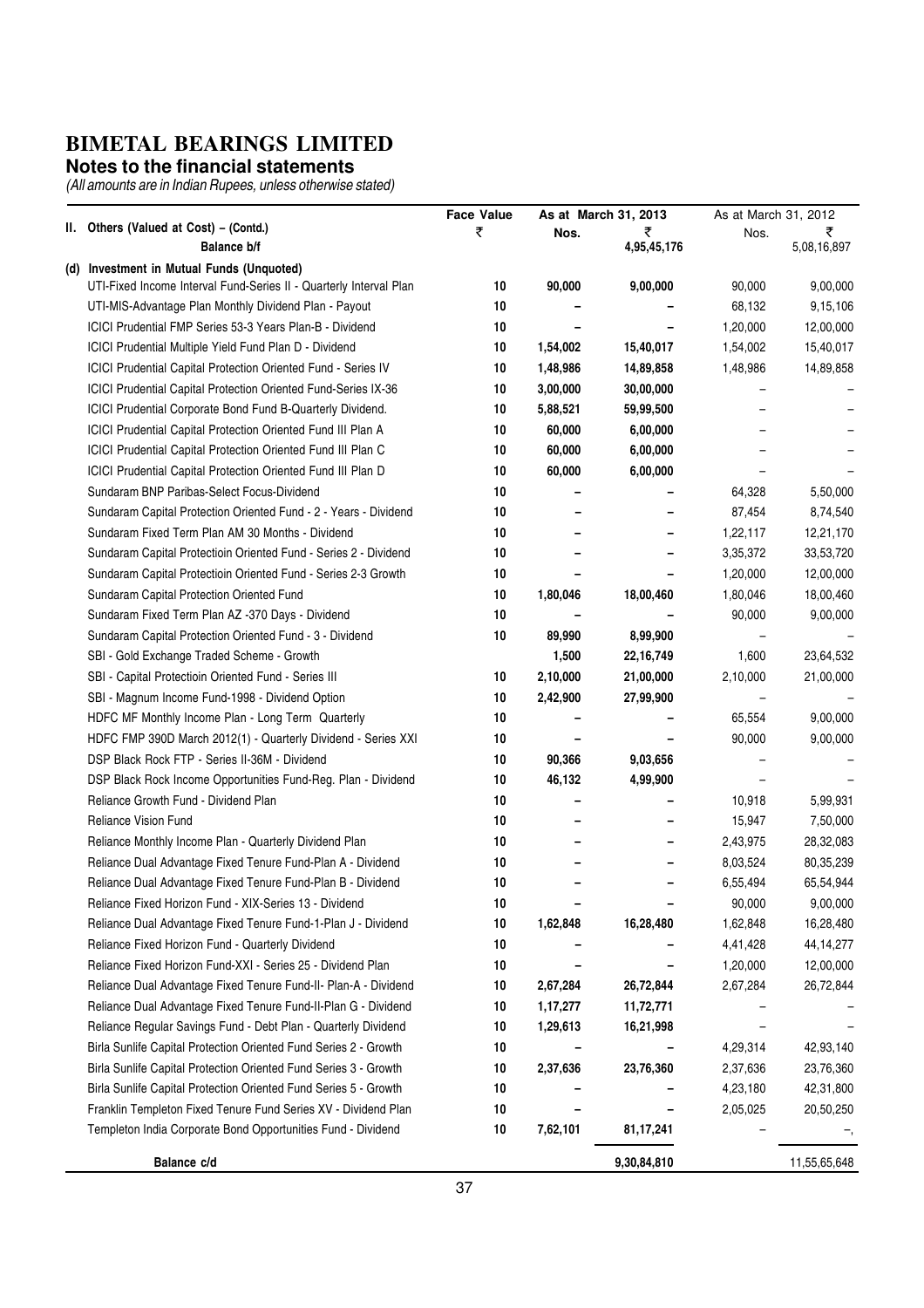#### **Notes to the financial statements**

|     | II. Others (Valued at Cost) – (Contd.)                                                   | <b>Face Value</b> |          | As at March 31, 2013 | As at March 31, 2012 |              |
|-----|------------------------------------------------------------------------------------------|-------------------|----------|----------------------|----------------------|--------------|
|     | Balance b/f                                                                              | ₹                 | Nos.     | ₹                    | Nos.                 | ₹            |
|     | Investment in Mutual Funds (Unquoted)                                                    |                   |          | 9,30,84,810          |                      | 11,55,65,648 |
| (d) | Kotak Gold ETF Fund                                                                      | 897               |          |                      | 32                   | 28,692       |
|     |                                                                                          | 10                |          |                      | 90,000               | 9,00,000     |
|     | Kotak Quarterly Interval Plan Series 5 - Dividend                                        | 10                |          |                      |                      |              |
|     | Kotak Multi Asset Allocation Fund - Quarterly Dividend                                   |                   |          |                      | 5,58,368             | 60,10,200    |
|     | Kotak Bond - Deposit - Quarterly Dividend                                                | 10                | 5,67,360 | 69,93,917            |                      |              |
|     | Kotak FMP Series-50 - Dividend                                                           | 10                |          |                      | 1,84,635             | 18,46,350    |
|     | Canara Robeco Indigo Quarterly Dividend Fund                                             | 10                | 1,29,845 | 15,00,000            | 52,294               | 6,00,000     |
|     | TATA-Fixed Income Portfolio Fund Scheme A2 Regular Monthly                               | 10                | 1,40,074 | 14, 18, 237          | 1,40,074             | 14, 18, 237  |
|     | TATA Fixed Tenure Fund-Series 2 - Scheme B-Dividend                                      | 10                | 1,87,263 | 18,72,630            | 1,87,263             | 18,72,630    |
|     | LICMF Interval Fund-Series 1 - Monthly Dividend                                          | 10                | 60,000   | 6,00,000             | 60,000               | 6,00,000     |
|     | Religare Medium Term Bond Fund - Quarterly Dividend                                      | 10                | 60,000   | 6,00,000             | 60,000               | 6,00,000     |
|     |                                                                                          |                   |          | 10,60,69,594         |                      | 12,94,41,757 |
|     | Less: Provision for dimunition in value of investments                                   |                   |          | 6,75,000             |                      | 6,37,500     |
|     | Total                                                                                    |                   |          | 10,53,94,594         |                      | 12,88,04,257 |
|     | Aggregate amount of Quoted Investments                                                   |                   |          | 1,66,49,201          |                      | 1,69,20,922  |
|     | Market value of Quoted Investments                                                       |                   |          | 8,61,47,050          |                      | 8,02,17,920  |
|     | Aggregate amount of Unquoted Investments                                                 |                   |          | 8,87,45,393          |                      | 11,18,83,335 |
|     | Aggregate provision for diminution in value of investments                               |                   |          | 6,75,000             |                      | 6,37,500     |
|     | Uncalled Liability on partly paid shares                                                 |                   |          | 1,925                |                      | 1,925        |
|     | 14. Long term loans and advances                                                         |                   |          |                      |                      |              |
|     | Unsecured and considered good:                                                           |                   |          |                      |                      |              |
|     | Capital advances                                                                         |                   |          | 72,13,666            |                      | 27,85,300    |
|     | Security deposits                                                                        |                   |          | 93,79,948            |                      | 86,03,604    |
|     | Other loans and advances (Refer note below)                                              |                   |          | 3,26,680             |                      | 5,93,342     |
|     |                                                                                          |                   |          | 1,69,20,294          |                      | 1,19,82,246  |
|     | Note: Includes due by an officer of the company                                          |                   |          | 2,10,008             |                      | 2,93,342     |
|     | 15. Other non-current assets                                                             |                   |          |                      |                      |              |
|     | Intercorporate deposits                                                                  |                   |          | 5,92,00,000          |                      | 8,07,00,000  |
|     | Margin Money deposit (Refer note below)                                                  |                   |          | 57,00,000            |                      | 57,00,000    |
|     | Bank deposit with maturity period more than 12 months                                    |                   |          | 15,00,000            |                      |              |
|     |                                                                                          |                   |          | 6,64,00,000          |                      | 8,64,00,000  |
|     | Note:                                                                                    |                   |          |                      |                      |              |
|     | Balances with banks held as margin money for borrowings, guarantees or other commitments |                   |          | 57,00,000            |                      | 57,00,000    |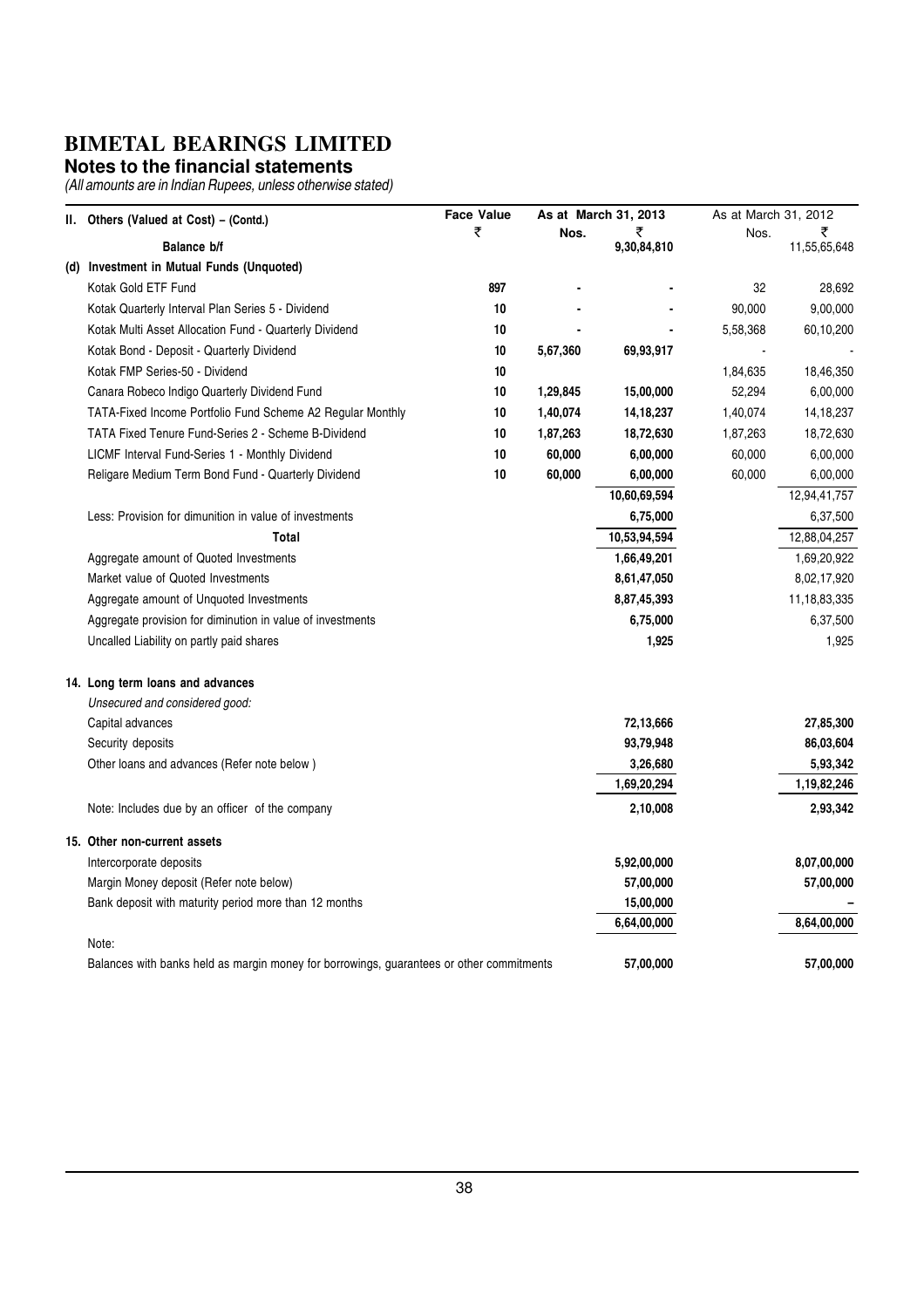#### **Notes to the financial statements**

|    |       | <b>16. Current Investments</b>                                                                                                            | <b>Face Value</b> |          | As at March 31, 2013 | As at March 31, 2012 |             |
|----|-------|-------------------------------------------------------------------------------------------------------------------------------------------|-------------------|----------|----------------------|----------------------|-------------|
| ı. |       | Current Portion of long term investments                                                                                                  | ₹                 | Nos.     | ₹                    | Nos.                 | ₹           |
|    |       | <b>Bonds (Unquoted)</b>                                                                                                                   |                   |          |                      |                      |             |
|    |       | 9.85% Secured Non-Convertible Redeemable Taxfree NEEPCO Bonds,<br>2001-2002 (Vilth Issue) 2nd Tranche                                     | 5,00,000          |          |                      | 4                    | 20,00,000   |
|    |       | 7.50% Redeemable Non-Cumulative Infrastructure Development<br>Bonds of West Bengal Infrastructure Development Finance<br>Corporation Ltd. | 10,00,000         |          |                      | 1                    | 10,00,000   |
|    |       | 9.80% Unsecured Bonds in the nature of Debentures of ICICI Bank Ltd.                                                                      | 10,000            |          |                      | 45                   | 4,50,000    |
|    |       | Investment in Debentures (Unquoted)                                                                                                       |                   |          |                      |                      |             |
|    |       | 9.35% Secured Redeemable Non-Convertible Debentures under 2010<br>Series -VI -of Infrastructure Leasing & Financial Services Ltd.         | 1,000             | 1,800    | 18,00,000            |                      |             |
|    |       | <b>Mutual Funds (Unquoted)</b>                                                                                                            |                   |          |                      |                      |             |
|    |       | SBI-SHF-Ultra Short Term Fund - Retail Plan-Daily Dividend                                                                                | 1,000             | 337      | 3,37,409             | 280                  | 2,80,317    |
|    |       | ICICI Prudential FMP Series 54-18 Months Plan A Dividend                                                                                  | 10                |          |                      | 5,23,857             | 52,38,570   |
|    |       | ICICI Prudential FMP Series 53-3 Years Plan-B- Dividend                                                                                   | 10                | 1,20,000 | 12,00,000            |                      |             |
|    |       | Sundaram Fixed Term Plan AZ 370 Days-Dividend                                                                                             | 10                |          |                      | 90,000               | 9,00,000    |
|    |       | Sundaram Fixed Term Plan AM 30 Months-Dividend                                                                                            | 10                | 1,22,117 | 12,21,170            |                      |             |
|    |       | Sundaram Capital Protection Oriented Fund- 2-Years-Dividend                                                                               | 10                | 87,454   | 8,74,540             |                      |             |
|    |       | Sundaram Fixed Term Plan CQ 370 Days Dividend                                                                                             | 10                | 90,000   | 9,00,000             |                      |             |
|    |       | Sundaram Capital Protectioin Oriented Fund-Series 2-3 Growth                                                                              | 10                | 1,20,000 | 12,00,000            |                      |             |
|    |       | SBI Debt Fund Series-370 Days-Growth                                                                                                      | 10                |          |                      | 1,27,347             | 12,73,470   |
|    |       | SBI Debt Fund Series-370 Days-15-Dividend                                                                                                 | 10                |          |                      | 1,73,589             | 17,35,890   |
|    |       | SBI Debt Fund Series-367 Days-5-Dividend                                                                                                  | 10                |          |                      | 1,80,000             | 18,00,000   |
|    |       | Birla Sunlife Capital Protection Oriented Fund Series 2-Growth                                                                            | 10                | 4,29,314 | 42,93,140            |                      |             |
|    |       | Birla Sunlife Capital Protection Oriented Fund Series 5-Growth                                                                            | 10                | 4,23,180 | 42,31,800            |                      |             |
|    |       | Franklin Templeton Fixed Tenure Fund Series XII                                                                                           | 10                |          |                      | 7,06,410             | 70,64,100   |
|    |       | Franklin Templeton Fixed Tenure Fund Series XV-Divi Plan                                                                                  | 10                | 2,05,025 | 20,50,250            | 2,54,871             | 25,48,710   |
|    |       | HDFC FMP 390D March 2012(1)-Quarterly Dividend-Series XXI                                                                                 | 10                | 90,000   | 9,00,000             |                      |             |
|    |       | Kotak FMP 24M Series 4-Dividend                                                                                                           | 10                | 1,91,287 | 19,12,870            | 1,91,287             | 1,9,12,870  |
|    |       | Kotak FMP Series-50-Dividend                                                                                                              | 10                | 1,84,635 | 18,46,350            |                      |             |
|    |       | Canaro Robeco Fixed Maturity Plan-Series 6-13 Months Plan-B-Dividend                                                                      | 10                |          |                      | 90,000               | 9,00,000    |
|    |       | DSP Black Rock FMP-12M Series 18-Dividend Payout                                                                                          | 10                |          |                      | 90,000               | 9,00,000    |
|    |       | Reliance Dual Advantage Fixed Tenure Fund-Plan A -Dividend                                                                                | 10                | 8,03,524 | 80,35,239            |                      |             |
|    |       | Reliance Fixed Horizon Fund-Quarterly Dividend                                                                                            | 10                | 4,41,428 | 44, 14, 277          |                      |             |
|    |       | Reliance Fixed Horizon Fund-XXI-Series 25-Dividend Plan                                                                                   | 10                | 1,20,000 | 12,00,000            |                      |             |
|    |       | Religare Fixed Maturity Plan-Series-XV-Plan E-Growth Plan                                                                                 | 10                | 59,990   | 5,99,900             |                      |             |
|    |       | Sundaram Capital Protectioin Oriented Fund-Series 2- Dividend                                                                             | 10                | 3,35,372 | 33,53,720            |                      |             |
|    |       | Reliance Dual Advantage Fixed Tenure Fund-Plan B -Dividend                                                                                | 10                | 6,55,494 | 65,54,944            |                      |             |
|    | Total |                                                                                                                                           |                   |          | 4,69,25,609          |                      | 2,80,03,927 |
|    |       | Aggregate amount of Quoted Investments                                                                                                    |                   |          |                      |                      |             |
|    |       | Market value of Quoted Investments                                                                                                        |                   |          |                      |                      |             |
|    |       | Aggregate amount of Unquoted Investments                                                                                                  |                   |          | 4,69,25,609          |                      | 2,80,03,927 |
|    |       | Aggregate provision for diminution in value of investments                                                                                |                   |          |                      |                      |             |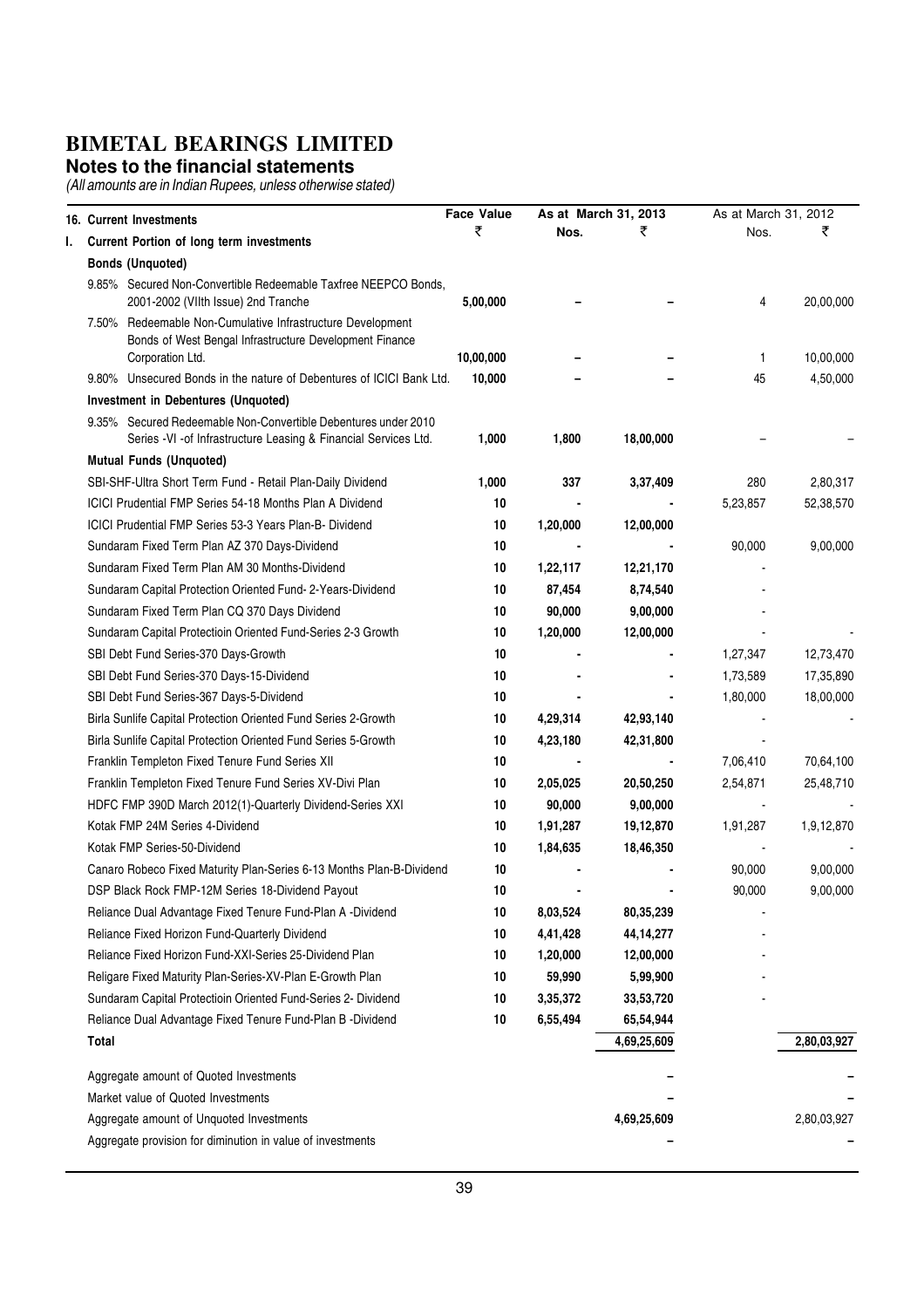#### **Notes to the financial statements**

|     |                                                                                      |                | As at          |
|-----|--------------------------------------------------------------------------------------|----------------|----------------|
|     |                                                                                      | 31, March 2013 | 31, March 2012 |
| 17. | <b>Inventories</b>                                                                   |                |                |
|     | Stores, spares & packing material                                                    | 2,25,38,541    | 2,47,34,249    |
|     | Raw materials (includes in transit ₹ 34,63,292, Previous Year ₹ 2,06,05,131)         | 36,01,53,133   | 35,50,68,296   |
|     | Work-in-progress                                                                     | 3,46,42,612    | 3,71,07,089    |
|     | Traded goods                                                                         | 64,16,582      | 90,40,477      |
|     | Finished goods                                                                       | 10,04,52,433   | 7,67,66,472    |
|     |                                                                                      | 52,42,03,301   | 50,27,16,583   |
| 18. | <b>Trade receivables</b>                                                             |                |                |
|     | Unsecured and Considered good:                                                       |                |                |
|     | Outstanding for a period exceeding 6 months from the date they are due for payment   | 33,10,711      | 40,06,604      |
|     | <b>Others</b>                                                                        | 34,54,95,936   | 39,64,73,429   |
|     |                                                                                      | 34,88,06,647   | 40,04,80,033   |
|     | Trade receivables stated above includes:                                             |                |                |
|     | Debts due by private companies in which directors are directors                      | 1,71,90,910    | 56,79,666      |
| 19. | <b>Cash and bank Balances</b>                                                        |                |                |
|     | Cash and Cash equivalents                                                            |                |                |
|     | Cash on hand                                                                         | 1,04,100       | 1,24,963       |
|     | Cheques on hand                                                                      | 14,80,922      | 12,86,633      |
|     | <b>Bank balances</b>                                                                 |                |                |
|     | In Current account                                                                   | 5,22,97,462    | 4,92,16,668    |
|     | In Unpaid dividend account*                                                          | 23,62,888      | 22,26,671      |
|     | In Demand deposit                                                                    |                |                |
|     | Deposits with original maturity of less than 3 months                                |                | 60,00,000      |
|     | Other bank balances                                                                  | 5,62,45,372    | 5,88,54,935    |
|     | Deposits with original maturity of more than 3 months but less than 12 months        |                | 15,00,000      |
|     |                                                                                      | 5,62,45,372    | 6,03,54,935    |
|     | * Earmarked for payment of unclaimed dividend                                        |                |                |
| 20. | Short term loans and advances                                                        |                |                |
|     | Unsecured, Considered good:                                                          |                |                |
|     | Advance to vendors                                                                   | 47,95,779      | 66,49,512      |
|     | Balance with customs and central excise                                              | 89,97,665      | 65,03,846      |
|     | Expenses prepaid                                                                     | 47,69,684      | 43,11,184      |
|     | Employees advances [Refer note below (a)]                                            | 14,35,090      | 7,74,792       |
|     | Other advances                                                                       | 57,05,341      | 34,63,864      |
|     | Cenvat credit balances                                                               | 1,48,30,865    | 1,53,34,442    |
|     | Advance income tax (Net of Provisions: ₹48,44,54,959; Previous year: ₹45,88,55,279)  | 2,32,23,938    | 1,54,70,027    |
|     | Advance fringe benefit tax (Net of Provisions ₹73,50,000, Previous year: ₹73,50,000) | 37,383         | 37,383         |
|     | Surplus of gratuity fund balance                                                     |                | 35,20,192      |
|     |                                                                                      | 6,37,95,745    | 5,60,65,242    |
|     | (a) Includes due by an officer of the Company                                        | 69,996         | 1,09,992       |
| 21  | Other current assets                                                                 |                |                |
|     | Unsecured, Considered good:                                                          |                |                |
|     | Interest accrued on deposits                                                         | 9,66,956       | 10,47,329      |
|     | Interest accrued on investments                                                      | 2,17,062       | 3,28,893       |
|     | Intercorporate deposits                                                              | 3,63,00,000    | 2,10,00,000    |
|     | Export benefit receivable                                                            | 24,69,847      | 56,63,542      |
|     | Others                                                                               | 83, 17, 497    | 4,53,914       |
|     |                                                                                      | 4,82,71,362    | 2,84,93,678    |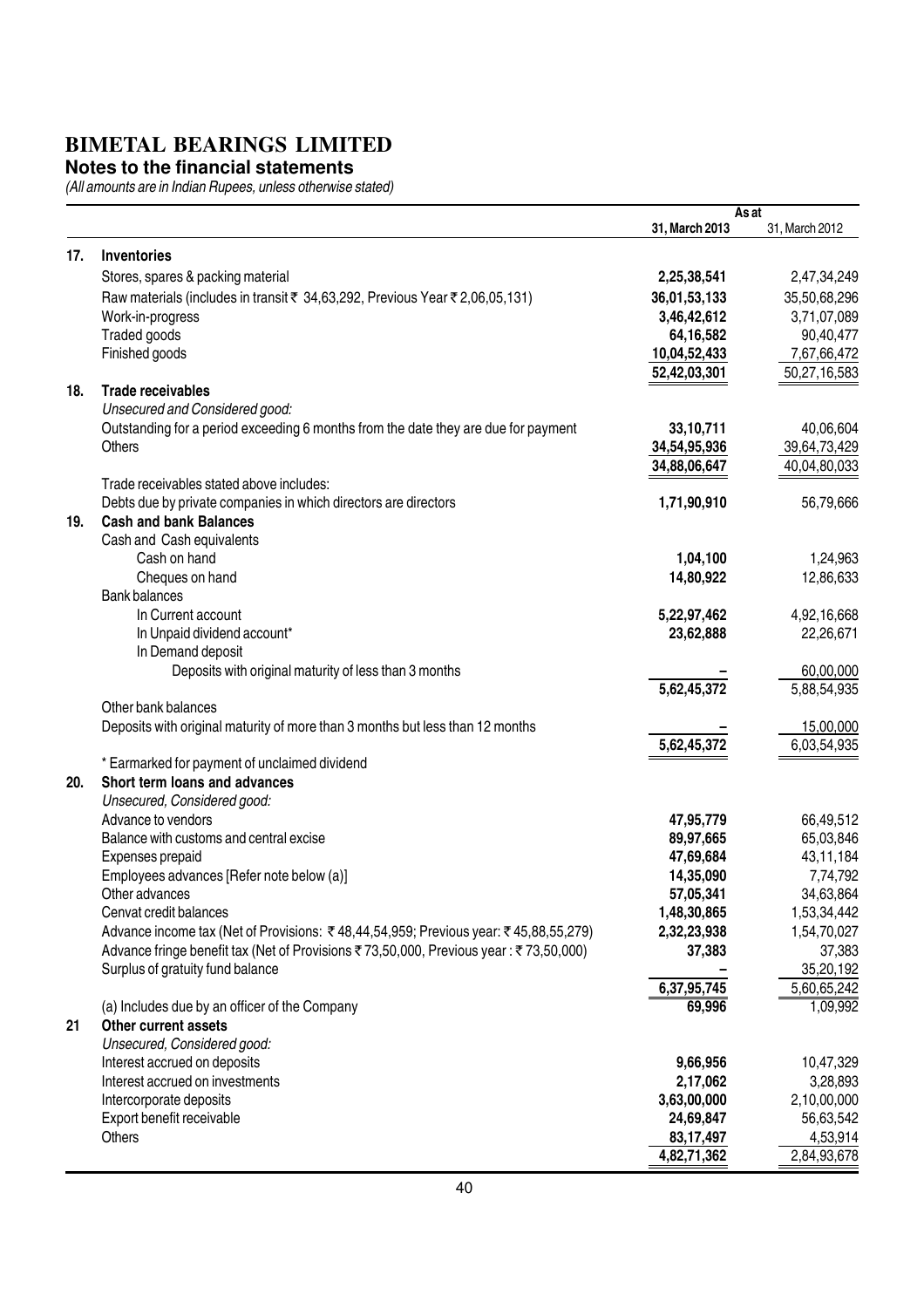#### **Notes to the financial statements**

|     |                                                                          | As at          |                |
|-----|--------------------------------------------------------------------------|----------------|----------------|
|     |                                                                          | 31, March 2013 | 31, March 2012 |
| 22. | <b>Contingent liabilities</b>                                            |                |                |
|     | Claim against the company not acknowledged as debt:                      |                |                |
|     | Income tax matters                                                       | 3,07,15,057    | 1,11,84,632    |
|     | Sales tax matters                                                        | 8,88,618       | 21,44,951      |
|     | Excise duty matters                                                      | 93,347         | 5,12,255       |
| 23. | <b>Capital and other commitments</b>                                     |                |                |
|     | Estimated value of contracts in capital account remaining to be executed | 1,94,97,218    | 32,35,591      |
|     | Investment in partly paid - equity shares of ₹100 each in                |                |                |
|     | Adyar Property Holding Company Limited (₹65 paid up)                     | 1,925          | 1,925          |
| 24. | Proposed dividend                                                        |                |                |
|     | The final dividend proposed for the year is as follows:                  |                |                |
|     | Amount of Proposed dividend                                              | 3,44,25,000    | 4,20,75,000    |
|     | Ordinary dividend per Equity Shares of ₹10 each                          | 9              | 11             |
|     |                                                                          | Year ended     |                |
| 25. |                                                                          | 31, March 2013 | 31, March 2012 |
|     | <b>Revenue from operations</b>                                           |                |                |
|     | Sale of products                                                         | 1,72,93,87,732 | 182,59,72,964  |
|     | Sale of traded goods                                                     | 30,00,661      | 14,62,592      |
|     | Other operating revenues                                                 |                |                |
|     | Scrap sales                                                              | 5,40,20,593    | 5,76,01,054    |
|     |                                                                          | 178,64,08,986  | 188,50,36,610  |
|     | Less: Discounts and rebates                                              | 1,99,58,614    | 2,24,59,555    |
|     |                                                                          | 176,64,50,372  | 186,25,77,055  |
|     | Less: Excise duty                                                        | 15,87,17,278   | 13,33,53,999   |
|     |                                                                          | 160,77,33,094  | 172,92,23,056  |
| 26. | Other income                                                             |                |                |
|     | Interest on deposit (Gross)                                              | 1,22,77,537    | 1,46,54,495    |
|     | Income from investments - Trade                                          |                |                |
|     | Dividend (Gross)                                                         | 60,72,190      | 21,03,750      |
|     | Income from investments - Non trade                                      |                |                |
|     | - Profit on sale/disposal [Refer note (a)]                               | 22,77,625      | 2,14,924       |
|     | - Dividend (Gross) [Refer note (b)]                                      | 44,40,743      | 80,94,625      |
|     | - Interest (Gross)                                                       | 6,67,129       | 10,71,588      |
|     | Exchange gain (Net)                                                      | 22,90,082      | 2,53,22,876    |
|     | Profit on sale of tangible assets (Net)                                  | 14,80,731      |                |
|     | Duty draw back                                                           | 55,82,373      | 27,10,031      |
|     | Credit balances / provisions no longer required written back             | 1,05,14,607    | 17,89,458      |
|     | Other non-operating income                                               | 61,96,219      | 4,03,586       |
|     |                                                                          | 5,17,99,236    | 5,63,65,333    |
|     | Includes profit on sale/ disposal of current investments<br>(a)          | 7,13,624       | 1,503          |
|     | Includes dividend from current investments<br>(b)                        | 16,78,863      | 1,18,383       |
|     |                                                                          |                |                |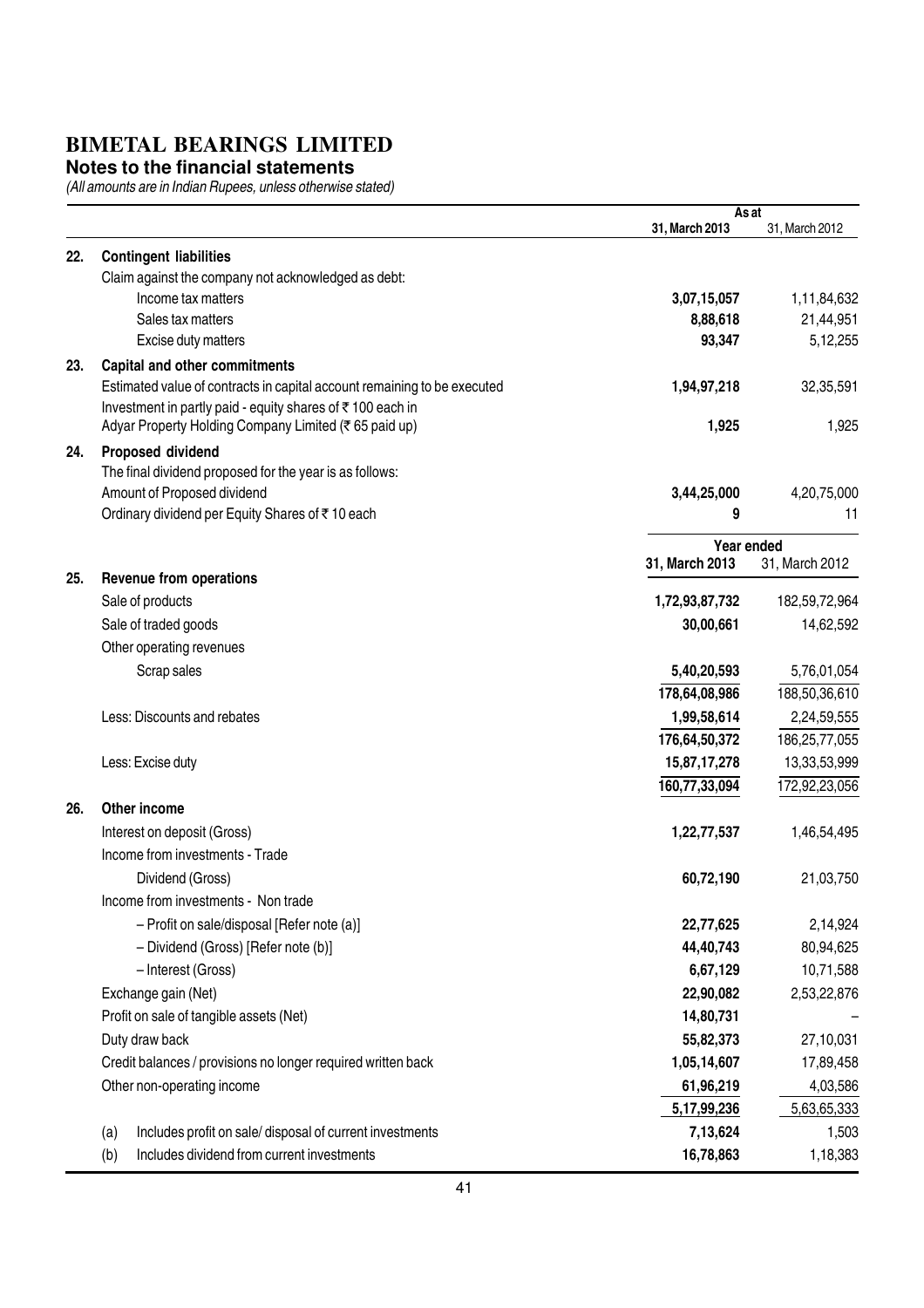#### **Notes to the financial statements**

|     |                                                                               | <b>Year Ended</b> |                  |
|-----|-------------------------------------------------------------------------------|-------------------|------------------|
|     |                                                                               | 31, March 2013    | 31, March 2012   |
| 27. | Cost of material consumed                                                     |                   |                  |
|     | Raw material consumed                                                         |                   |                  |
|     | Opening inventory                                                             | 33,44,63,165      | 23,00,36,067     |
|     | Add: Purchases                                                                | 84,28,93,862      | 95,92,99,767     |
|     | Less: Closing inventory                                                       | 35,66,89,841      | 33,44,63,165     |
|     | Cost of material consumed during the year                                     | 82,06,67,186      | 85,48,72,669     |
|     | Processing charges to contractors                                             | 5,02,15,736       | 5,33,30,516      |
|     | Change in excise duty                                                         | 44,08,926         | 22,14,478        |
|     |                                                                               | 87,52,91,848      | 91,04,17,663     |
| 28. | Changes in inventories of finished goods, work in progress and stock-in-trade |                   |                  |
|     | (Increase)/Decrease in stock                                                  |                   |                  |
|     | Stock at end of the year                                                      |                   |                  |
|     | Finished goods                                                                | 10,04,52,433      | 7,67,66,472      |
|     | Stock in trade                                                                | 64,16,582         | 90,40,477        |
|     | Work-in-progress                                                              | 3,46,42,612       | 3,71,07,089      |
|     |                                                                               | 14, 15, 11, 627   | 12,29,14,038     |
|     | Less. Stock at beginning of the year                                          |                   |                  |
|     | Finished goods                                                                | 7,67,66,472       | 6,28,72,959      |
|     | Stock in trade                                                                | 90,40,477         | 34,28,281        |
|     | Work-in-progress                                                              | 3,71,07,089       | 4,17,60,610      |
|     |                                                                               | 12,29,14,038      | 10,80,61,850     |
|     | (Increase) /Decrease in stock                                                 | (1,85,97,589)     | (1, 48, 52, 188) |
| 29  | <b>Employee benefit expenses</b>                                              |                   |                  |
|     | Salaries, wages, bonus and commission                                         | 16,65,66,733      | 16,80,98,602     |
|     | Contribution to provident fund                                                | 81,02,461         | 69,55,886        |
|     | Contribution to employees' state insurance                                    | 5,22,840          | 9,38,411         |
|     | Gratuity (Refer note a below)                                                 | 48,04,335         | 4,45,416         |
|     | Superannuation fund                                                           | 28, 14, 335       | 24,08,576        |
|     | Staff welfare expenses                                                        | 2,25,59,067       |                  |
|     |                                                                               |                   | 2,11,30,537      |
|     |                                                                               | 20,53,69,771      | 19,99,77,428     |
|     | Less: Recovery for services seconded                                          | 34,02,996         | 27,37,393        |
|     | Expense related to self constructed assets                                    | 6,40,104          | 15,75,399        |
|     |                                                                               | 20,13,26,671      | 19,56,64,636     |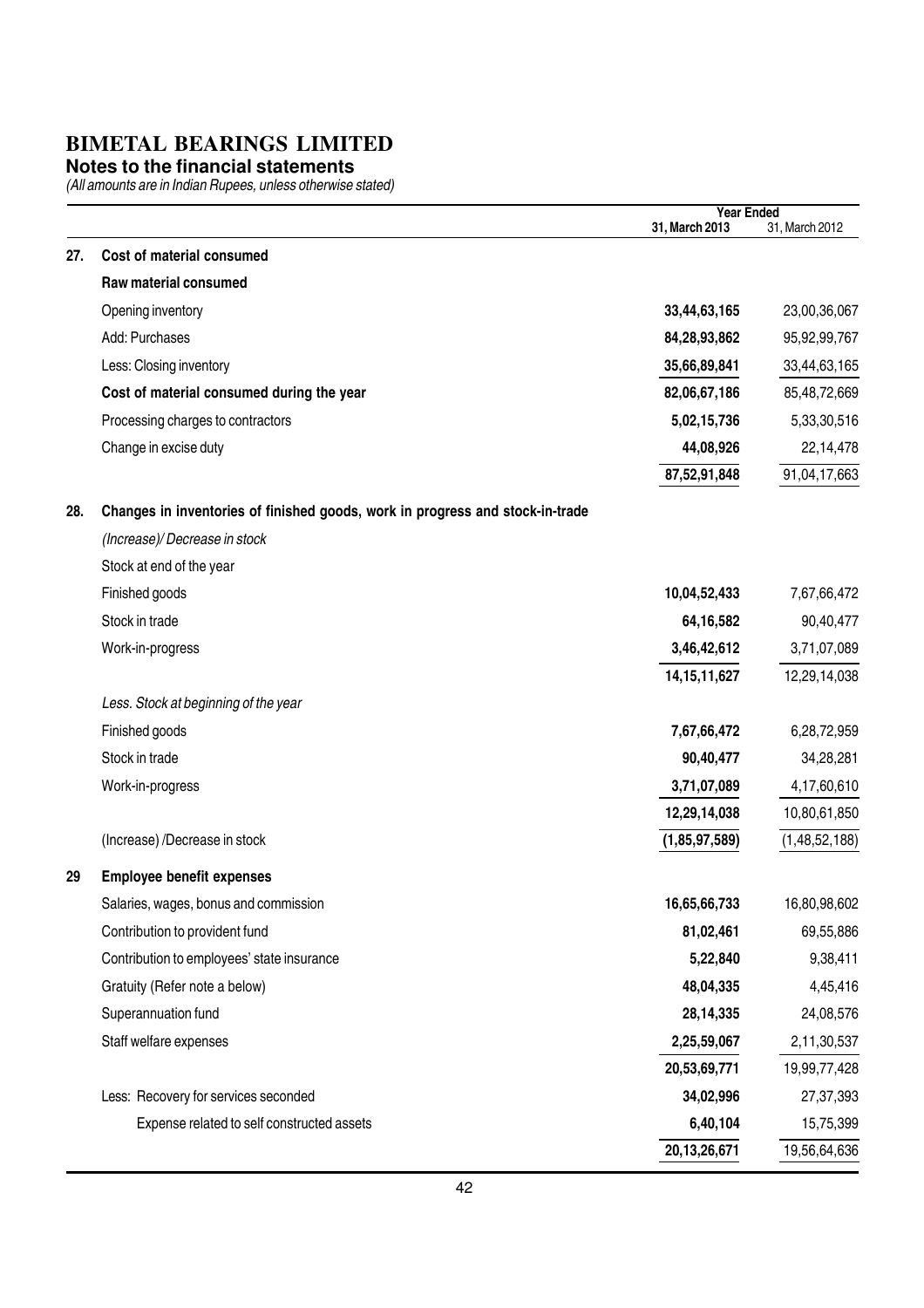**Notes to the financial statements**

(All amounts are in Indian Rupees, unless otherwise stated)

#### (a) Defined benefit plan

#### Gratuity:

As at The Company operates a gratuity plan through the "Bimetal Bearings Limited Employees Gratuity Fund". Every employee is entitled to a benefit equivalent to fifteen days salary last drawn for each completed year of service in line with the Payment of Gratuity Act, 1972. The same is payable at the time of separation from the Company or retirement, whichever is earlier. The benefits vest after five years of continuous service.

|       |                                                        | 31, March 2013 | ns al<br>31, March 2012 |
|-------|--------------------------------------------------------|----------------|-------------------------|
| (i)   | Present value of defined benefit obligation            |                |                         |
|       | Balance at the beginning of the year                   | 3,66,40,726    | 3,44,84,903             |
|       | Current service cost                                   | 18,56,294      | 17,70,778               |
|       | Interest cost                                          | 29,31,258      | 27,58,792               |
|       | Actuarial (gains) / losses                             | 36,26,890      | (7, 32, 382)            |
|       | Benefits paid                                          | (30, 38, 230)  | (16, 41, 365)           |
|       | Past service costs                                     |                |                         |
|       | Balance at the end of the year                         | 4,20,16,938    | 3,66,40,726             |
| (ii)  | Fair value of plan assets                              |                |                         |
|       | Balance at the beginning of the year                   | 4,01,60,918    | 3,69,49,090             |
|       | Expected return on plan assets                         | 36,10,107      | 33,51,772               |
|       | Actuarial gains / (losses) on obligation               |                |                         |
|       | Contribution by the company                            | 5,00,008       | 15,01,421               |
|       | Benefits paid                                          | (30, 38, 230)  | (16, 41, 365)           |
|       | Balance at the end of the year                         | 4,12,32,803    | 4,01,60,918             |
|       | Actual return on plan assets                           | 36,10,107      | 33,51,772               |
| (iii) | Assets and liabilities recognised in balance sheet     |                |                         |
|       | Present value of defined benefit obligation            | 4,20,16,938    | 3,66,40,726             |
|       | Less: fair value of plan assets                        | 4, 12, 32, 803 | 4,01,60,918             |
|       | Amounts recognised as (liability)/asset                |                |                         |
|       | Recognised under:                                      |                |                         |
|       | Short term Provisions/(Short term loans & advances)    | 7,84,135       | (35, 20, 192)           |
|       |                                                        |                | <b>Year Ended</b>       |
| (iv)  | Expense recognised in the Statement of Profit and Loss | 31, March 2013 | 31, March 2012          |
|       | Current service cost                                   | 18,56,294      | 17,70,778               |
|       | Interest cost                                          | 29,31,258      | 27,58,792               |
|       | Expected return on plan assets                         | (36, 10, 107)  | (33,51,772)             |
|       | Actuarial (gains) / losses                             | 36,26,890      | (7, 32, 382)            |
|       | Total expense                                          | 48,04,335      | 4,45,416                |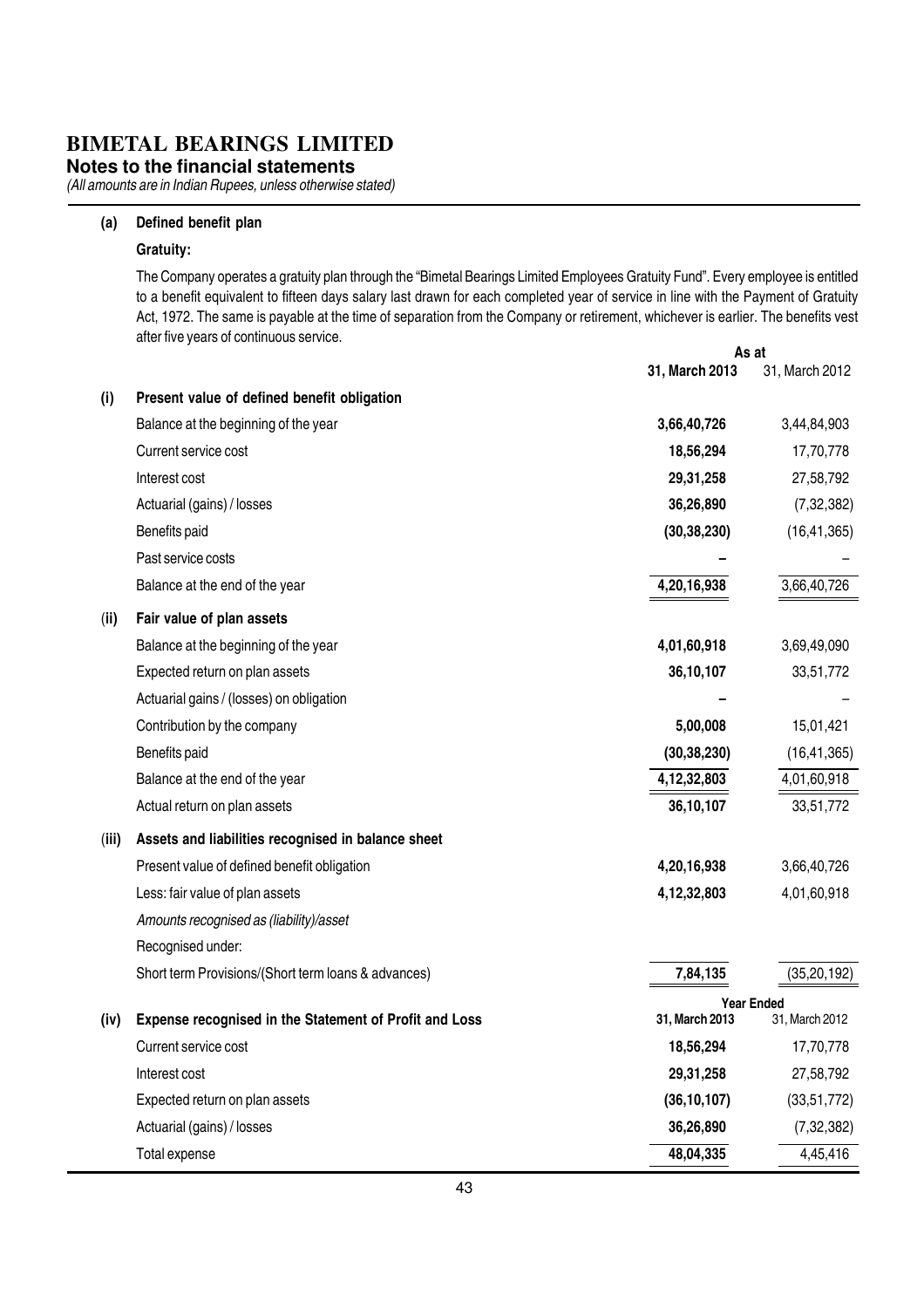#### **Notes to the financial statements**

(All amounts are in Indian Rupees, unless otherwise stated)

|      |                                                                                                                                                                                                                                                                                                                                                                                                                                       | <b>Year Ended</b> |            |
|------|---------------------------------------------------------------------------------------------------------------------------------------------------------------------------------------------------------------------------------------------------------------------------------------------------------------------------------------------------------------------------------------------------------------------------------------|-------------------|------------|
|      | 31, March 2013<br>Defined benefit plan - (Contd.)<br>Major Category of Plan Assets as a % of total Plan Assets<br>Government Securities (Central and State)<br>Balance with LIC of India<br>The expected rate of return on assets is determined based on the assessment made at the beginning of the year.<br><b>Actuarial Assumptions</b><br>Discount rate<br>Expected return on plan assets<br>Salary growth rate<br>Attrition rate | 31, March 2012    |            |
| (a)  |                                                                                                                                                                                                                                                                                                                                                                                                                                       |                   |            |
| (v)  |                                                                                                                                                                                                                                                                                                                                                                                                                                       |                   |            |
|      |                                                                                                                                                                                                                                                                                                                                                                                                                                       | 0.17%             | 1.42%      |
|      |                                                                                                                                                                                                                                                                                                                                                                                                                                       | 99.83%            | 98.58%     |
|      |                                                                                                                                                                                                                                                                                                                                                                                                                                       | 100.00%           | 100.00%    |
|      |                                                                                                                                                                                                                                                                                                                                                                                                                                       |                   |            |
| (vi) |                                                                                                                                                                                                                                                                                                                                                                                                                                       |                   |            |
|      |                                                                                                                                                                                                                                                                                                                                                                                                                                       | 8%                | 8%         |
|      |                                                                                                                                                                                                                                                                                                                                                                                                                                       | 9.25%             | 9.25%      |
|      |                                                                                                                                                                                                                                                                                                                                                                                                                                       | 4%                | 4%         |
|      |                                                                                                                                                                                                                                                                                                                                                                                                                                       | 1% To 3%          | 1% To 3%   |
|      |                                                                                                                                                                                                                                                                                                                                                                                                                                       | depending         | depending  |
|      |                                                                                                                                                                                                                                                                                                                                                                                                                                       | on the age        | on the age |

The estimates of future salary increases, considered in actuarial valuation, takes into account, inflation, seniority, promotions and other relevant factors, such as demand and supply in the employment market

#### (vii) Amounts recognised in current year and previous four years

|                                            | 31, March 2013 | 31, March 2012 | 31, March 2011 | 31, March 2010 | 31, March 2009 |
|--------------------------------------------|----------------|----------------|----------------|----------------|----------------|
| Defined benefit obligation                 | 4,20,16,938    | 3,66,40,726    | 3,44,84,903    | 3,04,86,417    | 2,39,44,509    |
| Plan Asset                                 | 4,12,32,803    | 4,01,60,918    | 3,69,49,090    | 3,27,59,236    | 3,08,33,642    |
| (Surplus) / Deficit                        | 7,84,135       | (35, 20, 192)  | (24, 64, 187)  | (22, 72, 819)  | (68, 89, 133)  |
| Experience adjustments in plan liabilities | -              |                |                |                |                |
| Experience adjustments in plan assets      | -              |                |                |                |                |

#### (viii) Expected contribution to the gratuity fund in the next year: ₹ 35,00,000 (Previous year: ₹ 5,00,000)

| (b) | <b>Compensated absences</b>  | 31, March 2013 31, March 2012 |          |
|-----|------------------------------|-------------------------------|----------|
|     | <b>Actuarial assumptions</b> |                               |          |
|     | Discount rate                | 8.10%                         | $8.60\%$ |
|     | Salary growth rate           | 4%                            | $4\%$    |
|     | Attrition rate               | 2%                            | $2\%$    |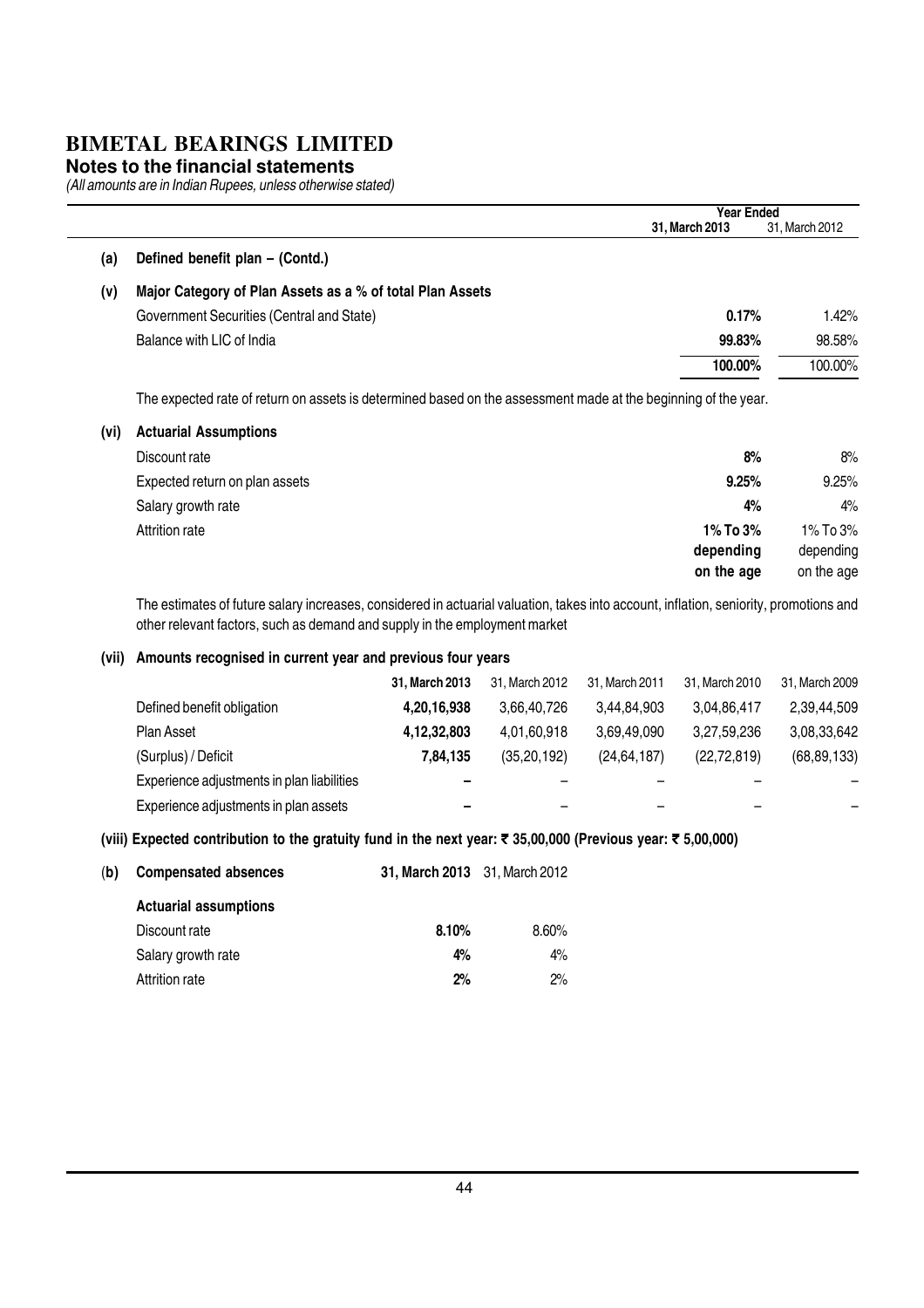#### **Notes to the financial statements**

|     |                                                  |                | <b>Year Ended</b> |
|-----|--------------------------------------------------|----------------|-------------------|
|     |                                                  | 31, March 2013 | 31, March 2012    |
| 30. | <b>Finance cost</b>                              |                |                   |
|     | Interest on long term borrowings                 |                | 7,91,699          |
|     | Interest on deposits                             | 14,80,000      | 14,79,062         |
|     | Interest-others                                  | 15,58,117      | 25,95,090         |
|     |                                                  | 30,38,117      | 48,65,851         |
| 31. | Depreciation and amortisation expense            |                |                   |
|     | Depreciation on tangible assets                  | 3,94,52,749    | 3,78,78,093       |
|     | Amortisation on intangible assets                | 28,04,528      | 26,94,939         |
|     |                                                  | 4,22,57,277    | 4,05,73,032       |
| 32. | Other expenses                                   |                |                   |
|     | Stores and spare parts consumed                  | 7,55,49,806    | 7,61,03,561       |
|     | Tools consumed                                   | 86,62,959      | 1,02,71,667       |
|     | Power&Fuel                                       | 15,49,44,447   | 13,73,44,660      |
|     | Rent                                             | 26,56,835      | 24,35,232         |
|     | Repairs and maintenance                          |                |                   |
|     | <b>Buildings</b>                                 | 89,61,053      | 1,06,12,961       |
|     | Machinery                                        | 3,42,61,187    | 3,03,74,504       |
|     | <b>Others</b>                                    | 64,45,031      | 60,54,729         |
|     | Insurance                                        | 44,50,127      | 44,58,392         |
|     | Rates and taxes                                  | 1,25,23,121    | 94,95,294         |
|     | Wealth tax                                       | 56,53,478      | 40,39,530         |
|     | Travelling expenses                              | 2,77,62,406    | 2,38,12,063       |
|     | Communication costs                              | 42,86,674      | 41,40,867         |
|     | Packing and forwarding expenses                  | 6,35,24,757    | 6,07,30,719       |
|     | Payment to auditor                               |                |                   |
|     | As auditor:                                      |                |                   |
|     | - Statutory audit fee                            | 9,75,000       | 9,75,000          |
|     | - Limited review fee                             | 4,50,000       | 4,50,000          |
|     | - Certification fee                              | 25,000         | 25,000            |
|     | - Reimbursement of expenses                      | 58,421         | 1,20,700          |
|     | Directors' sitting fees                          | 2,45,000       | 2,45,000          |
|     | Sales promotional expenses                       | 2,14,20,269    | 3, 18, 17, 381    |
|     | Bad debts written off                            | 498            | 55,34,779         |
|     | Loss on sale of assets (Net)                     |                | 7,94,712          |
|     | Provision for diminution in value of investments | 37,500         |                   |
|     | Bank charges and commission                      | 32,07,633      | 34,22,370         |
|     | Professional and consultancy charges             | 1,00,25,775    | 1,28,70,411       |
|     | Donations                                        | 15,41,500      | 32,27,000         |
|     | Watch and ward expenses                          | 70,61,635      | 70,69,569         |
|     | Miscellaneous expenses                           | 1,08,13,336    | 1,01,26,502       |
|     |                                                  | 46,55,43,448   | 45,65,52,603      |
|     | Less: Expense related to self constructed assets | 1,80,370       | 8,92,178          |
|     |                                                  | 46,53,63,078   | 45,56,60,425      |
|     |                                                  |                |                   |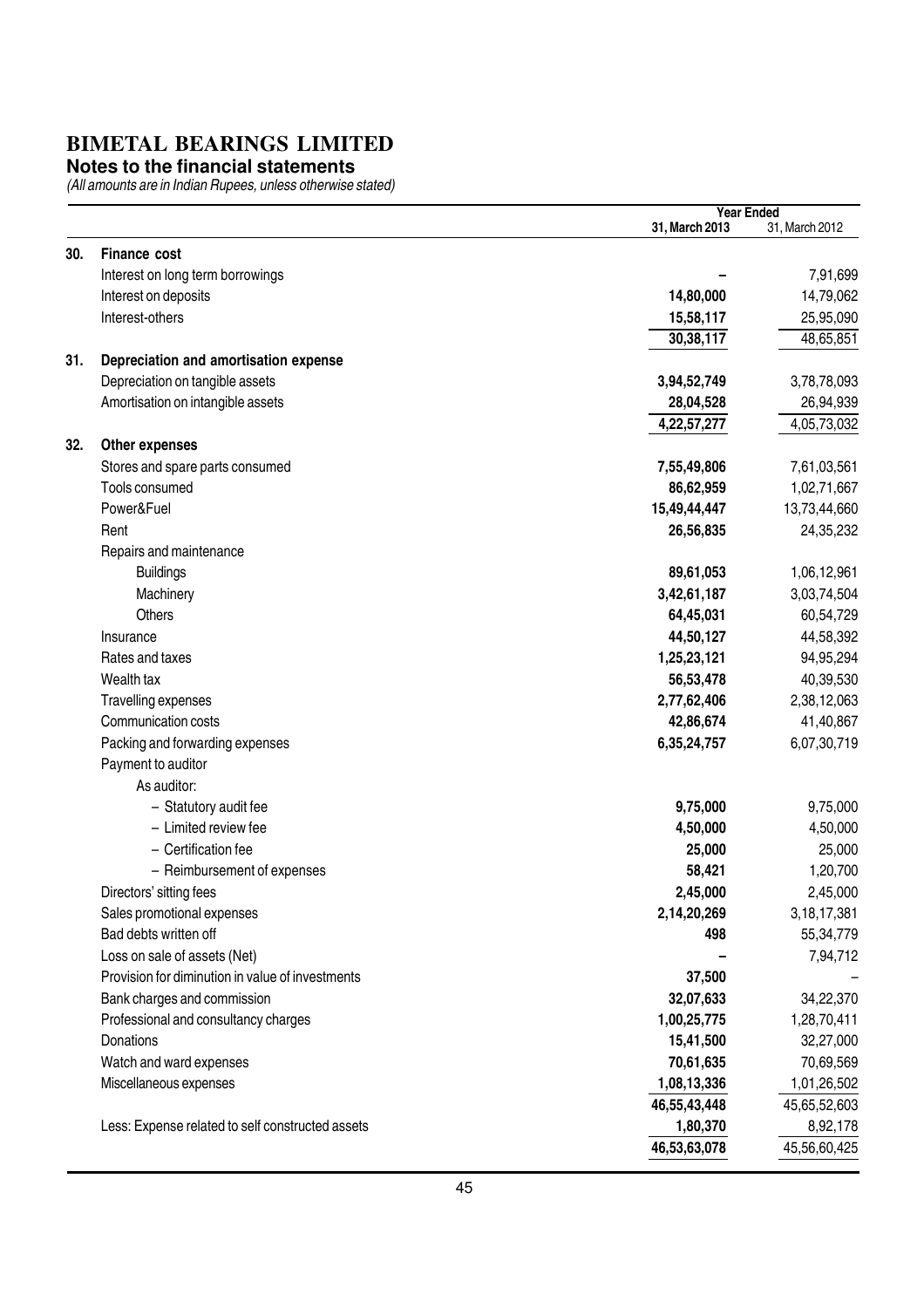#### **Notes to the financial statements**

|     |               |                                       | <b>Year Ended</b><br>31, March 2013 | 31, March 2012  |
|-----|---------------|---------------------------------------|-------------------------------------|-----------------|
| 33. |               | CIF value of imports                  |                                     |                 |
|     | Raw materials |                                       | 55,42,94,029                        | 67,47,13,653    |
|     |               | Spares and Consumables etc.           | 32,89,450                           | 20,74,071       |
|     | Capital goods |                                       | 1,27,77,707                         |                 |
|     |               |                                       | 57,03,61,186                        | 67, 67, 87, 724 |
| 34. |               | Expenditure in foreign currency       |                                     |                 |
|     | Travel        |                                       | 12,00,648                           | 5,31,476        |
|     | Commission    |                                       | 2,04,426                            | 6,85,387        |
|     | Others        |                                       | 13,03,019                           | 19,87,542       |
|     |               |                                       | 27,08,093                           | 32,04,405       |
| 35. |               | Earnings in foreign currency          |                                     |                 |
|     |               | Revenue from exports on F.O.B. basis  | 43,37,48,592                        | 53,00,89,606    |
|     |               |                                       | 43,37,48,592                        | 53,00,89,606    |
|     |               |                                       | As at                               |                 |
| 36. |               | Opening and closing stocks and sales: | 31, March 2013                      | 31, March 2012  |
|     | (a)           | Details of inventory                  |                                     |                 |
|     | (i)           | Finished goods                        |                                     |                 |
|     |               | Thinwalled bearings (main and conrod) | 8,10,73,961                         | 5,61,84,086     |
|     |               | <b>Bushings</b>                       | 1,56,18,890                         | 1,42,45,993     |
|     |               | Thrust washers                        | 37,59,582                           | 63,36,393       |
|     |               |                                       | 10,04,52,433                        | 7,67,66,472     |
|     | (ii)          | Work-in-progress                      |                                     |                 |
|     |               | Thinwalled bearings (main and conrod) | 2,33,42,890                         | 2,38,85,080     |
|     |               | <b>Bushings</b>                       | 40,31,303                           | 70,56,201       |
|     |               | Thrust washers                        | 8,68,615                            | 18,40,445       |
|     |               | <b>Bimetalic strips</b>               | 44,03,761                           | 43,25,363       |
|     |               | Alloy powder                          | 19,96,043                           |                 |
|     |               |                                       | 3,46,42,612                         | 3,71,07,089     |
|     |               | (iii) Traded goods                    |                                     |                 |
|     |               | Thinwalled bearings (main and conrod) | 64,16,582                           | 90,40,477       |
|     |               |                                       | 64, 16, 582                         | 90,40,477       |
|     |               |                                       |                                     |                 |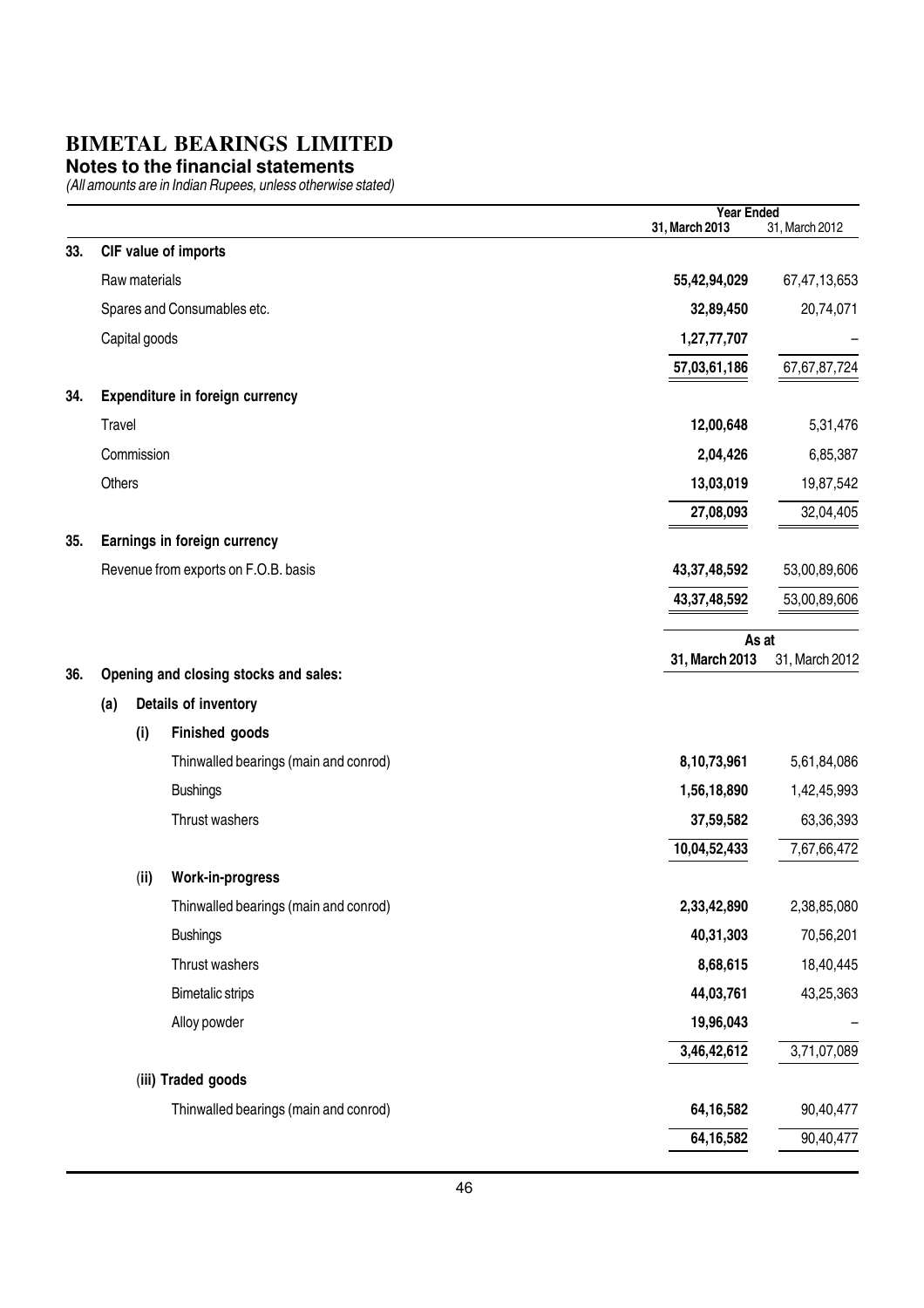#### **Notes to the financial statements**

(All amounts are in Indian Rupees, unless otherwise stated)

|     |     |                                       |                 |               | <b>Year Ended</b> |                 |
|-----|-----|---------------------------------------|-----------------|---------------|-------------------|-----------------|
|     |     |                                       |                 |               | 31, March 2013    | 31, March 2012  |
|     | (b) | Details of sales made                 |                 |               |                   |                 |
|     |     | Thinwalled bearings (main and conrod) |                 | 111,91,43,565 |                   | 112,55,83,303   |
|     |     | <b>Bushings</b>                       |                 | 21,29,22,021  |                   | 24,96,37,361    |
|     |     | Thrust washers                        |                 | 5,05,43,578   |                   | 5,41,85,577     |
|     |     | <b>Bimetalic strips</b>               |                 | 5,30,15,842   |                   | 7,56,87,928     |
|     |     | Alloy powders                         |                 | 14,35,39,758  |                   | 19,41,08,863    |
|     |     |                                       |                 | 157,91,64,764 |                   | 169,92,03,032   |
| 37. |     | Details of consumption and purchases  |                 |               |                   |                 |
|     | (a) | Raw materials consumed                |                 |               |                   |                 |
|     |     | Steel coils                           |                 | 11,92,78,492  |                   | 13,55,55,587    |
|     |     | Imported strips                       |                 | 27,92,53,707  |                   | 24,80,83,117    |
|     |     | Copper                                |                 | 26,38,94,010  |                   | 33, 36, 38, 672 |
|     |     | <b>Others</b>                         |                 | 15,82,40,977  |                   | 13,75,95,293    |
|     |     |                                       |                 | 82,06,67,186  |                   | 85,48,72,669    |
|     |     |                                       | Value           | %             | Value             | $\%$            |
|     |     | Imported*                             | 27,92,53,707    | 34            | 24,80,83,117      | 22              |
|     |     | Indigenous                            | 54, 14, 13, 479 | 66            | 60,67,89,552      | 78              |
|     |     |                                       | 82,06,67,186    | 100           | 85,48,72,669      | 100             |
|     |     |                                       |                 |               |                   |                 |

\*Does not include imported content of ferrous and non-ferrous metals ₹ 25,30,80,602 (Previous year ₹ 35,73,05,217) used in the manufacture of indigenous strips / powder, either consumed or in stock

#### (b) Purchase of Traded goods

|     |                | Thin walled bearings (conrod)                 |                |             |             | 52,90,524     |
|-----|----------------|-----------------------------------------------|----------------|-------------|-------------|---------------|
|     |                |                                               |                |             |             | 52,90,524     |
|     | (c)            | Stores and spares consumed                    | Value          | %           | Value       | $\frac{0}{0}$ |
|     |                | Imported                                      | 35,92,373      | 5           | 22,47,839   | 3             |
|     |                | Indigenous                                    | 7, 19, 57, 433 | 95          | 7,38,55,722 | 97            |
|     |                |                                               | 7,55,49,806    | 100         | 7,61,03,561 | 100           |
| 38. |                | Earnings per share                            |                |             |             |               |
|     | <b>Basic</b>   |                                               |                |             |             |               |
|     |                | Profit after tax                              |                | 6,75,69,642 |             | 12,85,05,446  |
|     |                | Weighted average number of shares outstanding |                | 38,25,000   |             | 38,25,000     |
|     |                | <b>Basic EPS</b>                              |                | 17.67       |             | 33.60         |
|     | <b>Diluted</b> |                                               |                |             |             |               |
|     |                | Profit after tax                              |                | 6,75,60,642 |             | 12,85,05,446  |
|     |                | Weighted average number of shares outstanding |                | 38,25,000   |             | 38,25,000     |
|     |                | <b>Diluted EPS</b>                            |                | 17.67       |             | 33.60         |
|     |                | Face value per share                          |                | 10          |             | 10            |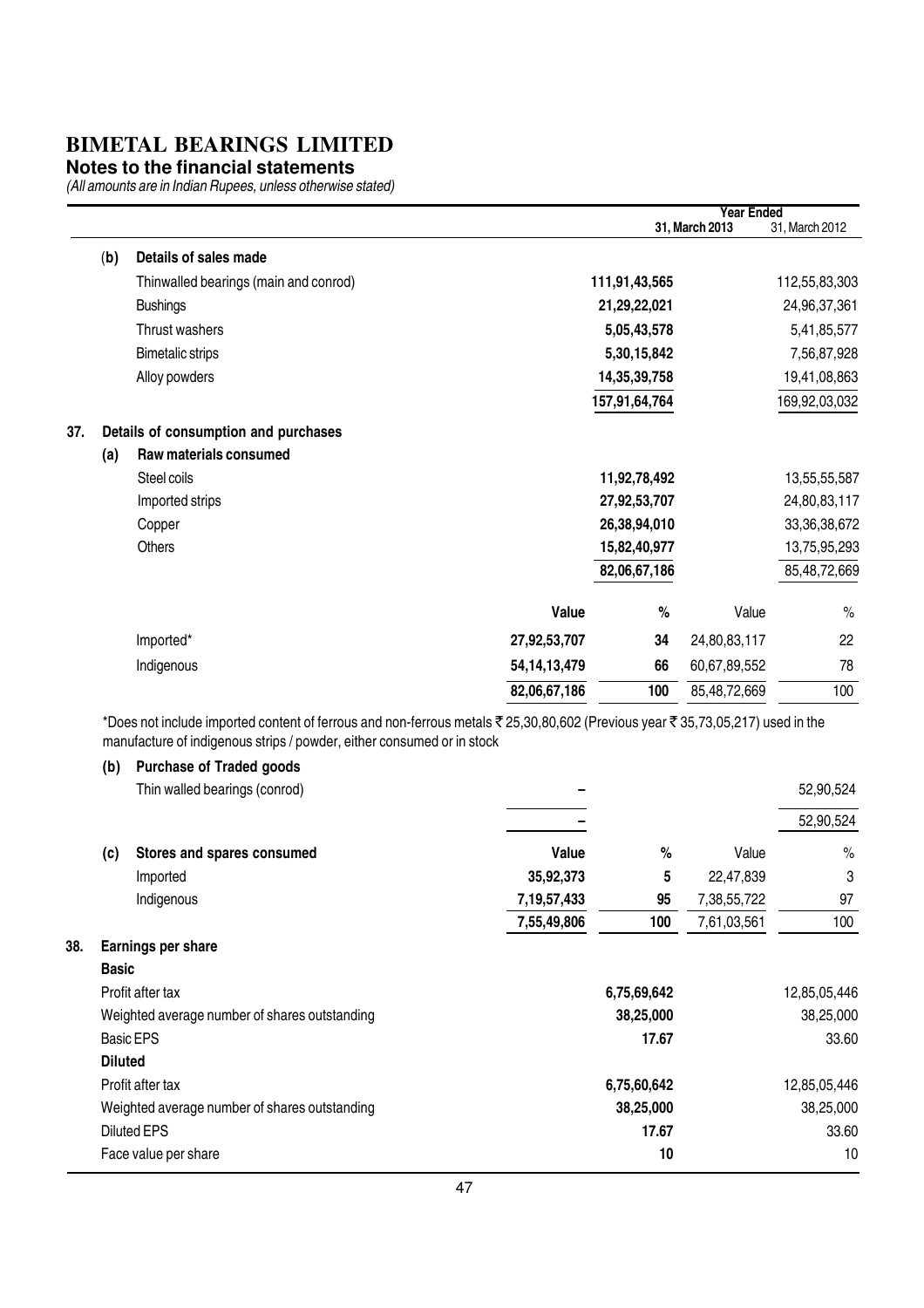#### **Notes to the financial statements**

|    | 39. Investments                                                        | <b>Face Value</b> |           | March 31, 2013 | March 31, 2012 |             |
|----|------------------------------------------------------------------------|-------------------|-----------|----------------|----------------|-------------|
|    | The following table includes the classification of investments in      | ₹                 | Nos.      | ₹              | Nos.           | ₹           |
|    | accordance with AS 13: Accounting for Investments:-                    |                   |           |                |                |             |
| I. | <b>Current Investments</b>                                             |                   |           |                |                |             |
|    | <b>Mutual Funds (Unquoted)</b>                                         |                   |           |                |                |             |
|    | SBI-SHF-Ultra Short Term Fund - Retail Plan-Daily Dividend             | 1,000             | 337       | 3,37,409       | 280            | 2,80,317    |
|    | <b>ICICI Prudential FMP Series 54-18 Months Plan A Dividend</b>        | 10                |           |                | 5,23,857       | 52,38,570   |
|    | Sundaram Fixed Term Plan AZ 370 Days - Dividend                        | 10                |           |                | 90,000         | 9,00,000    |
|    | SBI Debt Fund Series-370 Days - Growth                                 | 10                |           |                | 1,27,347       | 12,73,470   |
|    | SBI Debt Fund Series-370 Days-15 - Dividend                            | 10                |           |                | 1,73,589       | 17,35,890   |
|    | SBI Debt Fund Series-367 Days-5 - Dividend                             | 10                |           |                | 1,80,000       | 18,00,000   |
|    | Franklin Templeton Fixed Tenure Fund Series XII                        | 10                |           |                | 70,641         | 70,64,100   |
|    | Franklin Templeton Fixed Tenure Fund Series XV - Dividend Plan         | 10                | 2,05,025  | 20,50,250      | 2,54,871       | 25,48,710   |
|    | HDFC FMP 390D March 2012(1)-Quarterly Dividend - Series XXI            | 10                | 90,000    | 9,00,000       | 90,000         | 9,00,000    |
|    | Kotak FMP 24M Series 4 - Dividend                                      | 10                | 1,91,287  | 19,12,870      |                |             |
|    | Kotak FMP Series-50 - Dividend                                         | 10                | 1,84,635  | 18,46,350      |                |             |
|    | Canaro Robeco Fixed Maturity Plan-Series 6-13 Months Plan-B - Dividend | 10                |           |                | 90,000         | 9,00,000    |
|    | DSP Black Rock FMP-12M Series 18 - Dividend Payout                     | 10                |           |                | 90,000         | 9,00,000    |
|    | <b>Total Current Investments</b>                                       |                   |           | 70,46,879      |                | 2,35,41,057 |
| Ш. | Long term investments                                                  |                   |           |                |                |             |
| 1. | Trade Investments (Valued at Cost)                                     |                   |           |                |                |             |
|    |                                                                        |                   |           |                |                |             |
|    | Investment in Equity Instruments (Unquoted)<br>(a)                     |                   |           |                |                |             |
|    | Amalgamations Repco Limited<br><b>BBL Daido Private Limited</b>        | 10                | 1,20,750  | 14,79,900      | 1,20,750       | 14,79,900   |
|    |                                                                        | 10                | 20,00,000 | 2,00,00,500    | 20,00,000      | 2,00,00,500 |
|    | South Asian Financial Exchange Limited                                 | 10                | 20,000    | 2,00,000       | 20,000         | 2,00,000    |
|    | <b>NTTF Industries Limited</b>                                         | 10                | 25,000    | 5,00,000       | 25,000         | 5,00,000    |
|    | Arkay Energy (Rameswarm) Limited                                       | 10                | 2,80,000  | 28,00,000      | 2,80,000       | 28,00,000   |
|    | Adyar Property Holding Company (P) Limited (paid up ₹ 65 per share)    | 100               | 55        | 3,575          | 55             | 3,575       |
| 2. | <b>Others (Valued at Cost)</b>                                         |                   |           |                |                |             |
|    | Investment in Equity Instruments (Quoted)<br>(a)                       |                   |           |                |                |             |
|    | Aditya Birla Nuvo Limited                                              | 10                | 1,400     | 3,59,071       | 1,400          | 3,59,071    |
|    | Allahabad Bank                                                         | 10                | 2,000     | 1,39,997       | 2,000          | 1,39,997    |
|    | Andhra Bank                                                            | 10                | 3,500     | 2,05,268       | 3,500          | 2,05,268    |
|    | Ashok Leyland Limited                                                  | 1                 | 11,000    | 45,650         | 11,000         | 45,650      |
|    | Asian Paints (India) Limited                                           | 10                | 700       | 41,073         | 700            | 41,073      |
|    | Axis Bank Limited                                                      | 10                | 400       | 8,358          | 400            | 8,358       |
|    | Bajaj Finance Limited-Rights Issue 92 Shares                           | 10                | 676       | 2,08,161       | 584            | 1,06,961    |
|    | Bajaj Holdings and Investment Limited                                  | 10                | 950       | 78,001         | 950            | 78,001      |
|    | Bajaj Auto Limited                                                     | 10                | 1,900     |                | 1,900          |             |
|    | Bajaj Finserve Limited-Rights Issue-95 Shares                          | 10                | 1,045     | 61,750         | 950            |             |
|    | Bank of Baroda                                                         | 10                | 3,750     | 7,39,993       | 3,750          | 7,39,993    |
|    | Bank of India                                                          | 10                | 1,500     | 73,162         | 1,500          | 73,162      |
|    | Bank of Maharashtra                                                    | 10                | 1,000     | 26,233         | 1,000          | 26,233      |
|    | Bharat Petroleum Corporation Limited-Bonus 1:1                         | 10                | 4,276     | 7,24,728       | 2,138          | 7,24,728    |
|    | <b>Biocon Limited</b>                                                  | 5                 | 300       | 47,250         | 300            | 47,250      |
|    | Canfin Homes Limited                                                   | 10                | 200       | 8,043          | 200            |             |
|    | Central Bank of India                                                  |                   |           |                |                | 8,043       |
|    |                                                                        | 10                | 2,438     | 2,49,590       | 2,438          | 2,49,590    |
|    | Chennai Petroleum Limited                                              | 10                | 700       | 75,770         | 700            | 75,770      |
|    | Colgate-Palmolive (India) Limited                                      | 1                 | 1,400     | 2,24,078       | 1,400          | 2,24,078    |
|    | <b>CMC</b> Limited                                                     | 10                | 800       | 1,98,730       | 800            | 1,98,730    |
|    | Cummins India Limited                                                  | 2                 | 1,960     | 1,27,705       | 1,960          | 1,27,705    |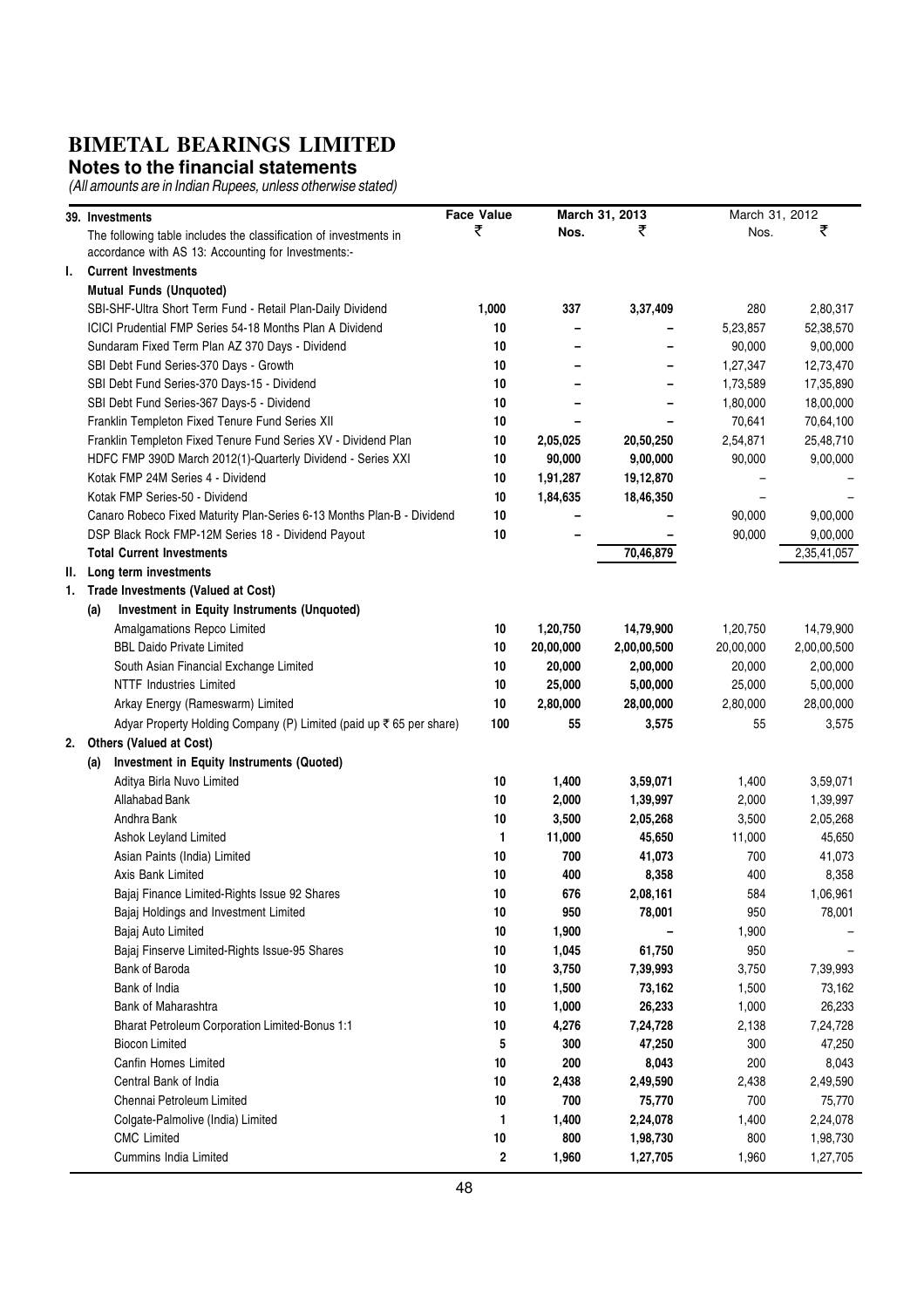#### **Notes to the financial statements**

| 39. Investments - (Contd.)                                  | <b>Face Value</b>       | March 31, 2013 |           |          | March 31, 2012 |
|-------------------------------------------------------------|-------------------------|----------------|-----------|----------|----------------|
| 2. Others (Valued at Cost) - (Contd.)                       | ₹                       | Nos.           | ₹         | Nos.     | ₹              |
| Investment in Equity Instruments (Quoted) - (Contd.)<br>(a) |                         |                |           |          |                |
| Dena Bank                                                   | 10                      | 2,000          | 63,028    | 2,000    | 63,028         |
| FAG Bearings (India) Limited                                | 10                      | 600            | 44,371    | 600      | 44,371         |
| <b>GIC Housing Finance Limited</b>                          | 10                      | 2,500          | 74,763    | 2,500    | 74,763         |
| Gas Authority of India Limited                              | 10                      | 1,125          | 1,19,620  | 1,125    | 1,19,620       |
| Glaxo Smithkline Beecham Consumer Health Care Limited       | 10                      | 750            | 88,353    | 1,000    | 1,17,804       |
| Grasim Industries Limited                                   | 10                      | 300            |           | 300      |                |
| <b>Ultratech Cement Limited</b>                             | 10                      | 171            |           | 171      |                |
| Great Eastern Shipping Corporation Limited                  | 10                      | 1,080          | 34,262    | 1,080    | 34,262         |
| <b>Great Offshore Limited</b>                               | 10                      | 270            | 8,566     | 270      | 8,566          |
| <b>HDFC Bank Limited</b>                                    | $\overline{\mathbf{2}}$ | 2,000          | 14,242    | 2,000    | 14,242         |
| Hindustan Unilever Limited                                  | 1                       | 400            | 44,326    | 400      | 44,326         |
| Hindustan Petroleum Corporation Limited                     | 10                      | 1,500          | 5,03,978  | 1,500    | 5,03,978       |
| Housing Development Finance Corporation Limited             | $\overline{2}$          | 30,000         | 7,26,997  | 30,000   | 7,26,997       |
| <b>ICICI Bank Limited</b>                                   | 10                      | 3,340          | 8,35,718  | 3,340    | 8,35,718       |
| Indian Oil Corporation Limited                              | 10                      | 4,290          | 10,03,558 | 4,290    | 10,03,558      |
| Indian Overseas Bank                                        | 10                      | 2,500          | 64,140    | 2,500    | 64,140         |
| Indraprasth Gas Limited                                     | 10                      | 500            | 29,104    | 500      | 29,104         |
| Indusind Bank Limited                                       | 10                      | 1,500          | 32,016    | 1,500    | 32,016         |
| Industrial Development Bank of India                        | 10                      | 5,500          | 2,35,680  | 5,500    | 2,35,680       |
| Karnataka Bank Limited                                      | 10                      | 1,750          | 97,744    | 1,750    | 97,744         |
| L.I.C. Housing Finance Limited                              | 2                       | 3,750          | 97,456    | 3,750    | 97,456         |
| Madras Stock Exchange Limited                               | 1                       | 4,55,620       | 11,99,000 | 4,55,620 | 11,99,000      |
| Mahindra and Mahindra Limited                               | 5                       | 2,000          | 39,241    | 2,000    | 39,241         |
| Maruti Suzuki India                                         | 5                       | 200            | 25,000    | 200      | 25,000         |
| National Aluminium Company Limited                          | 5                       | 4,800          | 1,55,957  | 4,800    | 1,55,957       |
| National Thermo Power Corporation Limited                   | 10                      | 1,980          | 2,63,426  | 1,980    | 2,63,426       |
| Neyveli Lignite Corporation Limited                         | 10                      | 600            | 27,444    | 600      | 27,444         |
| Nilkamal Plastics Limited                                   | 10                      | 700            | 25,343    | 700      | 25,343         |
| Oil and Natural Gas Corporation Limited                     | 5                       | 10,200         | 12,32,995 | 10,200   | 12,32,995      |
| Oriental Bank of Commerce                                   | 10                      | 4,500          | 11,25,000 | 4,500    | 11,25,000      |
| <b>Petronet LNG Limited</b>                                 | 10                      | 1,000          | 15,066    | 1,000    | 15,066         |
| Punjab National Bank                                        | 10                      | 1,850          | 6,97,897  | 1,850    | 6,97,897       |
| Reliance Industries Limited                                 | 10                      | 1,342          | 5,89,419  | 1,342    | 5,89,419       |
| <b>Reliance Power Limited</b>                               | 10                      |                |           | 1,600    | 4,05,220       |
| Rural Electrification Corporation of India                  | 10                      | 1,060          | 1,22,038  | 1,060    | 1,22,038       |
| Shipping Corporation of India                               | 10                      | 1,200          | 87,552    | 1,200    | 87,552         |
| Stanes Amalgamated Estates Limited                          | 10                      | 6,380          | 4,13,055  | 6,380    | 4,13,055       |
| State Bank of India                                         | 10                      | 1,150          | 7,95,296  | 1,150    | 7,95,296       |
| Sundaram Finance Limited-Bonus 1:1                          | 10                      | 13,200         | 5,21,222  | 6,600    | 5,21,222       |
| Syndicate Bank                                              | 10                      | 2,250          | 65,625    | 2,250    | 65,625         |
| <b>Tata Chemicals Limited</b>                               | 10                      | 1,400          | 74,971    | 1,400    | 74,971         |
| Tata Consultancy Services Limited                           | 1                       | 208            | 44,200    | 208      | 44,200         |
| Tata Motors Limited                                         | $\boldsymbol{2}$        | 9,000          | 1,64,864  | 9,000    | 1,64,864       |
| <b>Tata Steel Limited</b>                                   | 10                      | 1,704          | 3,42,396  | 1,704    | 3,42,396       |
| Tata Global Beverages Limited                               | 1                       | 13,000         | 2,94,415  | 13,000   | 2,94,415       |
| The United Nilgiri Tea Estates Limited                      | 10                      | 17,264         | 4,35,117  | 17,264   | 4,35,117       |
| UCO Bank                                                    | 10                      | 250            | 4,728     | 250      | 4,728          |
| Union Bank of India                                         | 10                      | 2,000          | 94,549    | 2,000    | 94,549         |
| Vijaya Bank                                                 | 10                      | 1,200          | 32,852    | 1,200    | 32,852         |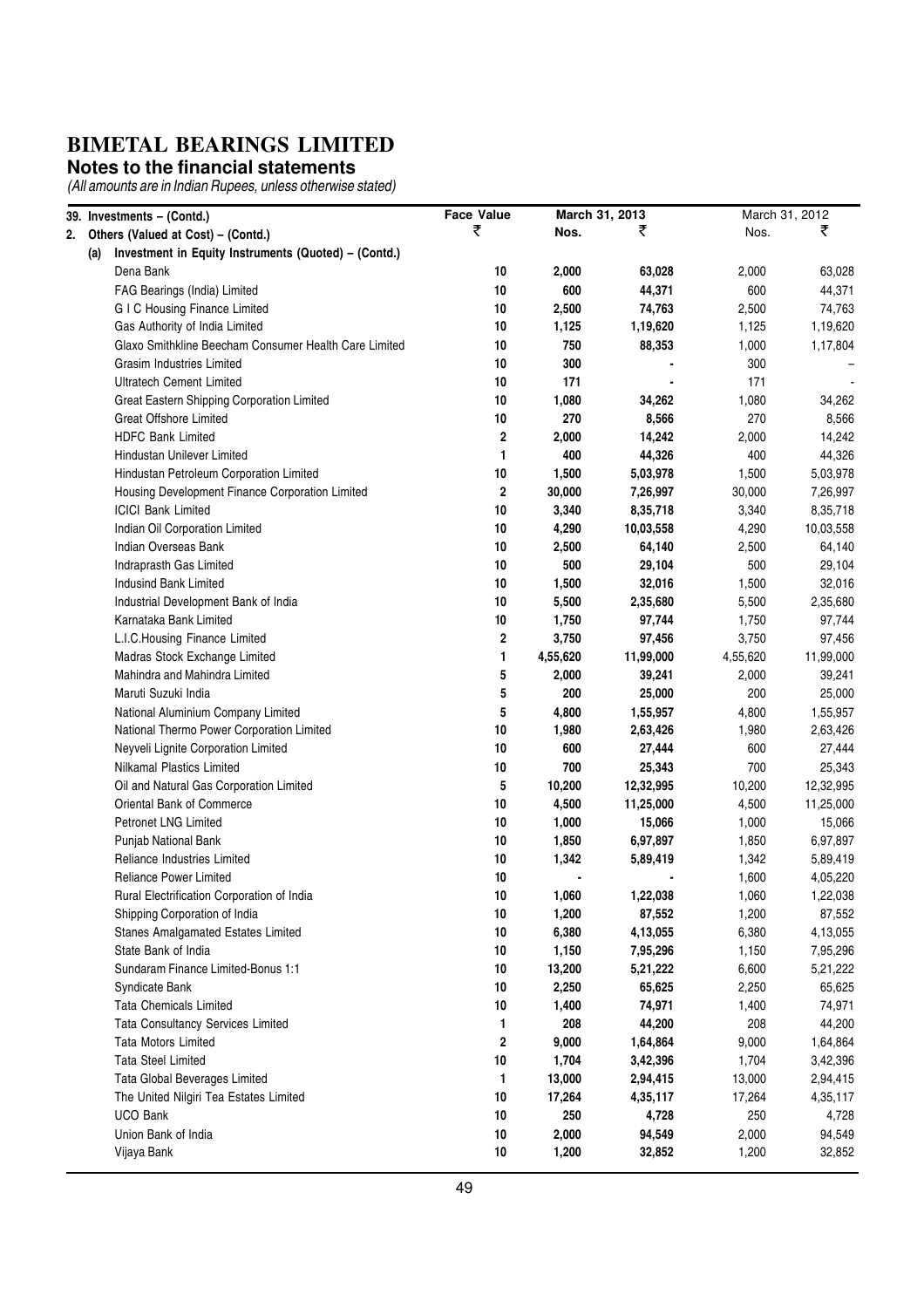#### **Notes to the financial statements**

|    |     |        | 39. Investments - (Contd.)                                                                             | <b>Face Value</b> |          | March 31, 2013 |          | March 31, 2012 |
|----|-----|--------|--------------------------------------------------------------------------------------------------------|-------------------|----------|----------------|----------|----------------|
| 2. |     |        | Others (Valued at Cost) - (Contd.)                                                                     | ₹                 | Nos.     | ₹              | Nos.     | ₹              |
|    | (b) |        | Investment in Bonds (Unquoted)                                                                         |                   |          |                |          |                |
|    |     | 9.20%  | Central Bank of India Tier II Bonds (Series XII)                                                       | 10,00,000         | 1        | 10,00,000      | 1        | 10,00,000      |
|    |     | 8.00%  | Indian Railway Finance Corporation Limited Tax Free                                                    |                   |          |                |          |                |
|    |     |        | Secured, Redeemable, Non-convertible Bonds                                                             | 1,000             | 1,088    | 10,88,000      | 1,088    | 10,88,000      |
|    |     | 8.20%  | Power Finance Corporation Limited Tax Free Secured                                                     |                   |          |                |          |                |
|    |     |        | Redeemable Non-convertible debentures                                                                  | 1,000             | 1,424    | 14,24,000      | 1,424    | 14,24,000      |
|    |     | 7.22%  | Rural Electrification Corporation Limited Tax Free Secured                                             | 1,000             | 1,000    | 10,00,000      |          |                |
|    |     | 7.19%  | Power Finance Corporation Limited Tax Free Secured                                                     | 1,000             | 1,200    | 12,00,000      |          |                |
|    |     | 9.85%  | Secured Non-Convertible Redeemable Taxfree NEEPCO                                                      |                   |          |                |          |                |
|    |     |        | Bonds, 2001-2002 (VIIth Issue) 2nd Tranche                                                             | 5,00,000          |          |                | 4        | 20,00,000      |
|    |     | 7.50%  | Redeemable Non-Cumulative Infrastructure Development                                                   |                   |          |                |          |                |
|    |     |        | Bonds of West Bengal Infrastructure Dev. Fin. Corpn. Ltd. 10,00,000                                    |                   |          |                | 1        | 10,00,000      |
|    |     | 9.80%  | Unsecured Bonds in the nature of Debentures of                                                         |                   |          |                |          |                |
|    |     |        | <b>ICICI Bank Ltd</b>                                                                                  | 10,000            |          |                | 45       | 4,50,000       |
|    | (c) |        | Investment in Debentures (Unquoted)                                                                    |                   |          |                |          |                |
|    |     | 9.50%  | Unsecured Non-Convertible Debentures under 2006 Series - I                                             | 1,000             | 1,200    | 12,00,000      | 1,200    |                |
|    |     | 12.00% | of Infrastructure Leasing & Financial Services Ltd<br>Secured Redeemable Non Convertible Debentures in |                   |          |                |          | 12,00,000      |
|    |     |        | <b>TATA Capital Ltd</b>                                                                                | 1,000             |          |                | 2,400    | 24,00,000      |
|    |     | 9.35%  | Secured Redeemable Non-Convertible Debentures under 2010                                               |                   |          |                |          |                |
|    |     |        | Series - VI-of Infrastructure Leasing & Financial Services Ltd.                                        | 1,000             |          |                | 1,800    | 18,00,000      |
|    |     | 9.65%  | Secured Redeemable Non-Convertible Debentures under 2010                                               |                   |          |                |          |                |
|    |     |        | Series - VI-of Infrastructure Leasing & Financial Services Ltd.                                        | 1,000             | 1,000    | 10,00,000      |          |                |
|    |     | 9.35%  | Secured Redeemable Non-Convertible Debentures under 2010                                               |                   |          |                |          |                |
|    |     |        | Series - VI-of Infrastructure Leasing & Financial Services Ltd.                                        | 1,000             | 1,800    | 18,00,000      |          |                |
|    | (d) |        | Investment in Mutual Funds (Unquoted)                                                                  |                   |          |                |          |                |
|    |     |        | UTI-Fixed Income Interval Fund-Series II - Quarterly Interval Plan                                     | 10                | 90,000   | 9,00,000       | 90,000   | 9,00,000       |
|    |     |        | UTI-MIS-Advantage Plan Monthly Dividend Plan - Payout                                                  | 10                |          |                | 68,132   | 9,15,106       |
|    |     |        | ICICI Prudential FMP Series 53-3 Years Plan-B - Dividend                                               | 10                | 1,20,000 | 12,00,000      | 1,20,000 | 12,00,000      |
|    |     |        | ICICI Prudential Multiple Yield Fund Plan D - Dividend                                                 | 10                | 1,54,002 | 15,40,017      | 1,54,002 | 15,40,017      |
|    |     |        | ICICI Prudential Capital Protection Oriented Fund - Series IV                                          | 10                | 1,48,986 | 14,89,858      | 1,48,986 | 14,89,858      |
|    |     |        | ICICI Prudential Capital Protection Oriented Fund - Series IX-36                                       | 10                | 3,00,000 | 30,00,000      |          |                |
|    |     |        | ICICI Prudential Corporate Bond Fund B - Quarterly Dividend                                            | 10                | 5,88,521 | 59,99,500      |          |                |
|    |     |        | ICICI Prudential Capital Protection Oriented Fund III Plan C                                           | 10                | 1,20,000 | 12,00,000      |          |                |
|    |     |        | ICICI Prudential Capital Protection Oriented Fund III Plan D                                           | 10                | 60,000   | 6,00,000       |          |                |
|    |     |        | Sundaram BNP Paribas-Select Focus - Dividend                                                           | 10                |          |                | 64,328   | 5,50,000       |
|    |     |        | Sundaram Capital Protection Oriented Fund - 2-Years - Dividend                                         | 10                | 87,454   | 8,74,540       | 87,454   | 8,74,540       |
|    |     |        | Sundaram Fixed Term Plan AM 30 Months - Dividend                                                       | 10                | 1,22,117 | 12,21,170      | 1,22,117 | 12,21,170      |
|    |     |        | Sundaram Capital Protection Oriented Fund - Series 2 - Dividend                                        | 10                | 3,35,372 | 33,53,720      | 3,35,372 | 33,53,720      |
|    |     |        | Sundaram Capital Protection Oriented Fund - Series 2-3 Growth                                          | 10                | 1,20,000 | 12,00,000      | 1,20,000 | 12,00,000      |
|    |     |        | Sundaram Capital Protection Oriented Fund                                                              | 10                | 1,80,046 | 18,00,460      | 1,80,046 | 18,00,460      |
|    |     |        | Sundaram Capital Protection Oriented Fund - 3 - Dividend                                               | 10                | 89,990   | 8,99,900       |          |                |
|    |     |        | Sundaram Fixed Term Plan AZ 370 Days - Dividend                                                        | 10                | 90,000   | 9,00,000       | 90,000   | 9,00,000       |
|    |     |        | SBI - Gold Exchange Traded Scheme - Growth                                                             |                   | 1,500    | 22,16,749      | 1,600    | 23,64,532      |
|    |     |        | SBI - Capital Protection Oriented Fund - Series III                                                    | 10                | 2,10,000 | 21,00,000      | 2,10,000 | 21,00,000      |
|    |     |        | SBI - Magnum Income Fund-1998 - Dividend Option                                                        | 10                | 2,42,900 | 27,99,900      |          |                |
|    |     |        | HDFC MF Monthly Income Plan-Long Term Quarterly                                                        | 10                |          |                | 65,554   | 9,00,000       |
|    |     |        | DSP Black Rock FTP - Series II-36M - Dividend                                                          | 10                | 90,366   | 9,03,656       |          |                |
|    |     |        | DSP Black Rock Income Opportunities Fund-Reg. Plan - Dividend                                          | 10                | 46,132   | 4,99,900       |          |                |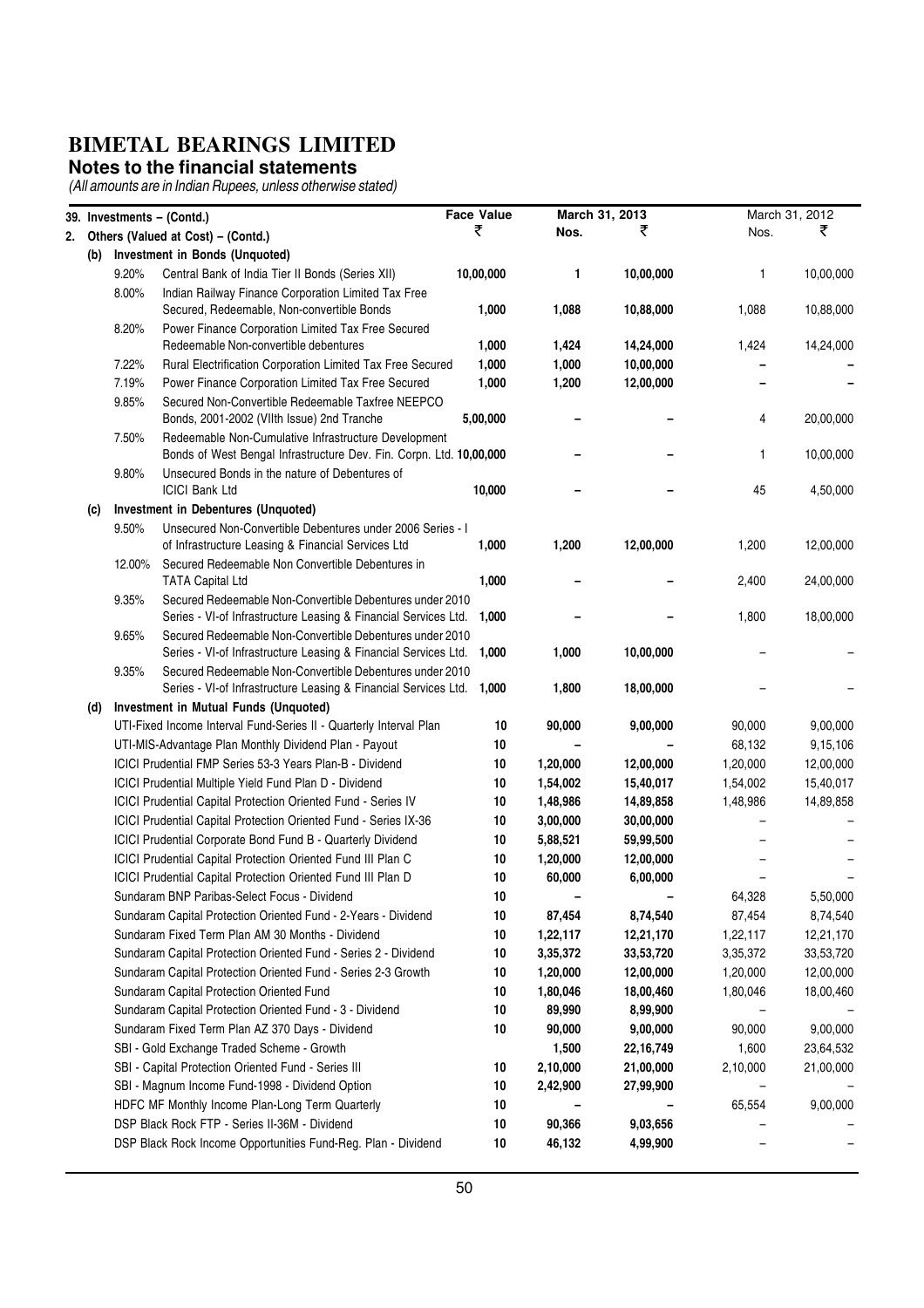#### **Notes to the financial statements**

|    |     | 39. Investments - (Contd.)                                      | <b>Face Value</b> |          | March 31, 2013 |          | March 31, 2012 |
|----|-----|-----------------------------------------------------------------|-------------------|----------|----------------|----------|----------------|
| 2. |     | Others (Valued at Cost) - (Contd.)                              | ₹                 | Nos.     | ₹              | Nos.     | ₹              |
|    | (d) | Investment in Mutual Funds (Unquoted) - (Contd.)                |                   |          |                |          |                |
|    |     | Reliance Growth Fund-Dividend Plan                              | 10                |          |                | 10,918   | 5,99,931       |
|    |     | Reliance Vision Fund                                            | 10                |          |                | 15,947   | 7,50,000       |
|    |     | Reliance Monthly Income Plan-Quarterly Dividend Plan            | 10                |          |                | 2,43,975 | 28,32,083      |
|    |     | Reliance Dual Advantage Fixed Tenure Fund-Plan A -Dividend      | 10                | 8,03,524 | 80,35,239      | 8,03,524 | 80,35,239      |
|    |     | Reliance Dual Advantage Fixed Tenure Fund-Plan B - Dividend     | 10                | 6,55,494 | 65,54,944      | 6,55,494 | 65,54,944      |
|    |     | Reliance Fixed Horizon Fund-XIX-Series 13 - Dividend            | 10                |          |                | 90,000   | 9,00,000       |
|    |     | Reliance Dual Advantage Fixed Tenure Fund-1-Plan J - Dividend   | 10                | 1,62,848 | 16,28,480      | 1,62,848 | 16,28,480      |
|    |     | Reliance Fixed Horizon Fund-Quarterly Dividend                  | 10                | 4,41,428 | 44, 14, 277    | 4,41,428 | 44, 14, 277    |
|    |     | Reliance Fixed Horizon Fund-XXI-Series 25-Dividend Plan         | 10                | 1,20,000 | 12,00,000      | 1,20,000 | 12,00,000      |
|    |     | Reliance Dual Advantage Fixed Tenure Fund-II- Plan-A-Dividend   | 10                | 2,67,284 | 26,72,844      | 2,67,284 | 26,72,844      |
|    |     | Reliance Dual Advantage Fixed Tenure Fund-II-Plan G - Dividend  | 10                | 1,17,277 | 11,72,771      |          |                |
|    |     | Reliance Regular Savings Fund-Debt Plan-Quarterly Dividend      | 10                | 1,29,613 | 16,21,998      |          |                |
|    |     | Birla Sun life Capital Protection Oriented Fund Series 2-Growth | 10                | 4,29,314 | 42,93,140      | 4,29,314 | 42,93,140      |
|    |     | Birla Sun life Capital Protection Oriented Fund Series 3-Growth | 10                | 2,37,636 | 23,76,360      | 2,37,636 | 23,76,360      |
|    |     | Birla Sun life Capital Protection Oriented Fund Series 5-Growth | 10                | 4,23,180 | 42,31,800      | 4,23,180 | 42,31,800      |
|    |     | Franklin Templeton Fixed Tenure Fund Series XV-Divi Plan        | 10                |          |                | 2,05,025 | 20,50,250      |
|    |     | Templeton India Corporate Bond Opportunities Fund-Dividend      | 10                | 7,62,101 | 81, 17, 241    |          |                |
|    |     | Kotak Gold ETF Fund                                             | 897               |          |                | 32       | 28,692         |
|    |     | Kotak Quarterly Interval Plan Series 5-Dividend                 | 10                |          |                | 90,000   | 9,00,000       |
|    |     | Kotak Multi Asset Allocation Fund-Quarterly Dividend            | 10                |          |                | 5,58,368 | 60,10,200      |
|    |     | Kotak Bond-Deposit-Quarterly Dividend                           | 10                | 5,67,360 | 69,93,917      |          |                |
|    |     | Canara Robeco Indigo Quarterly Dividend Fund                    | 10                | 1,29,845 | 15,00,000      | 52,294   | 6,00,000       |
|    |     | TATA-Fixed Income Portfolio Fund Scheme A2 Regular Monthly      | 10                | 1,40,074 | 14, 18, 237    | 1,40,074 | 14, 18, 237    |
|    |     | TATA Fixed Tenure Fund-Series 2-Scheme B-Dividend               | 10                | 1,87,263 | 18,72,630      | 1,87,263 | 18,72,630      |
|    |     | LICMF Interval Fund-Series 1- Monthly Dividend                  | 10                | 60,000   | 6,00,000       | 60,000   | 6,00,000       |
|    |     | Religare Medium Term Bond Fund-Quarterly Dividend               | 10                | 60,000   | 6,00,000       | 60,000   | 6,00,000       |
|    |     | Religare Fixed Maturity Plan-Series-XV-Plan E-Growth Plan       | 10                | 59,990   | 5,99,900       |          |                |
|    |     | Kotak FMP 24M Series 4-Dividend                                 | 10                |          |                | 1,91,287 | 19,12,870      |
|    |     | Kotak FMP Series-50-Dividend                                    | 10                |          |                | 1,84,635 | 18,46,350      |
|    |     |                                                                 |                   |          | 14,59,48,324   |          | 13,39,04,627   |
|    |     | Less. Provision for dimunition in value of investments          |                   |          | 6,75,000       |          | 6,37,500       |
|    |     | <b>Total Long term investments</b>                              |                   |          | 14,52,73,324   |          | 13,32,67,127   |
|    |     | Total Investments ( Current and long term ) (I+II)              |                   |          | 15,23,20,203   |          | 15,68,08,184   |
|    |     | Disclosed under:                                                |                   |          |                |          |                |
|    |     | Non Current investment (Refer note 13)                          |                   |          | 10,53,94,594   |          | 12,88,04,257   |
|    |     | Current investment (Refer note 16)                              |                   |          | 4,69,25,609    |          | 2,80,03,927    |
|    |     |                                                                 |                   |          | 15,23,20,203   |          | 15,68,08,184   |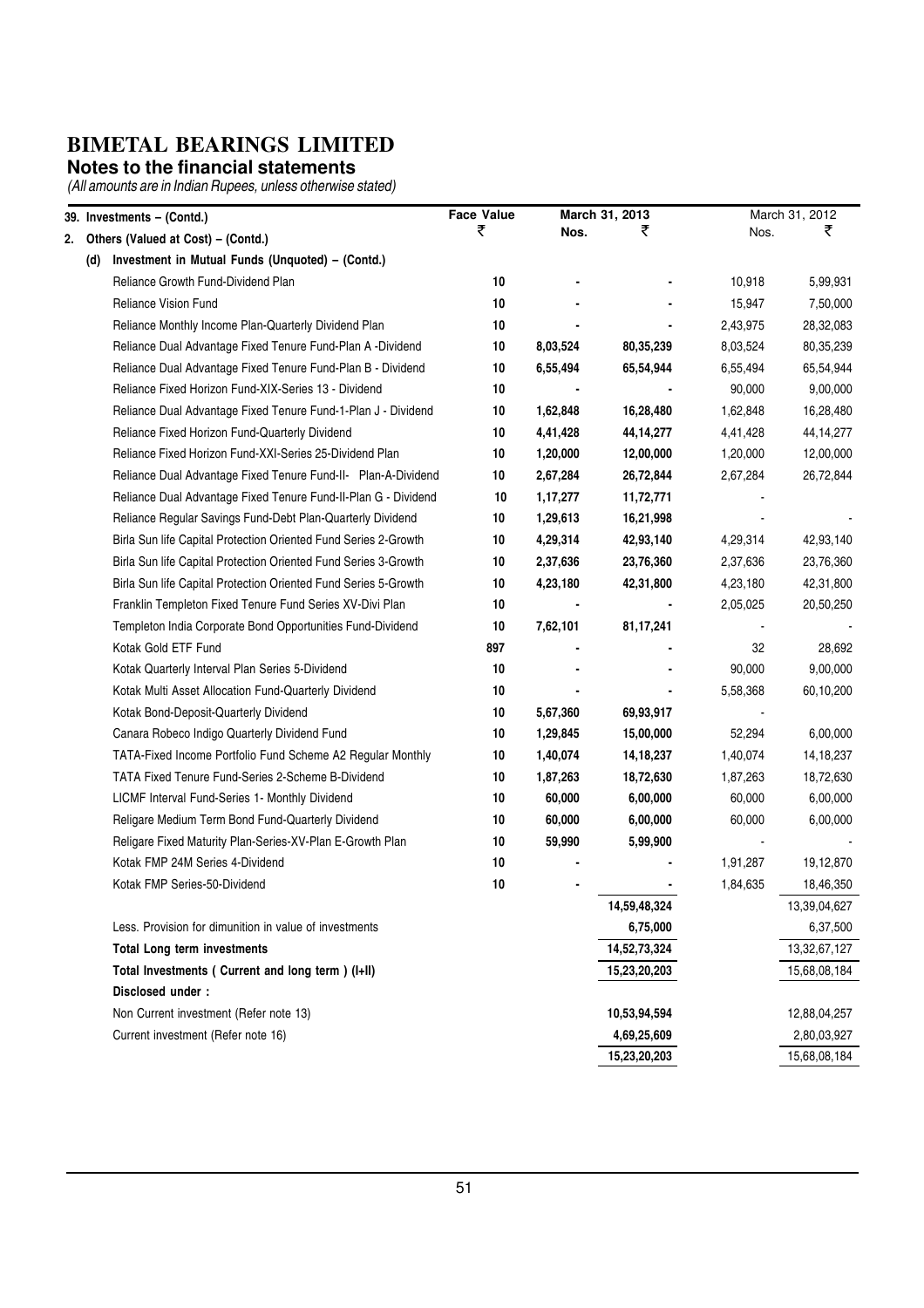**Notes to the financial statements**

(All amounts are in Indian Rupees, unless otherwise stated)

#### 40. Segment Reporting

The Company has considered business segment as the primary segment.

The business activities reflected in the financial statements comprise of manufacture and sale of bearings, bushings and thrust washers. Accordingly, there is no other reportable primary business segment as per Accounting Standard 17 (Segment Reporting)

The Company has considered geographical segment as the secondary segment, based on the location of the customers. Information about the secondary geographical segments

| <b>DESCRIPTION</b>  |               | $2012 - 2013$        |               |
|---------------------|---------------|----------------------|---------------|
|                     | India         | Outside India        | Total         |
| Revenue             | 117,39,84,502 | 43, 37, 48, 592      | 160,77,33,094 |
| Assets*             | 153,98,55,773 | 11,57,57,535         | 165,56,13,308 |
| Capital expenditure | 6,80,34,235   |                      | 6,80,34,235   |
|                     |               |                      |               |
| <b>DESCRIPTION</b>  |               | $2011 - 2012$        |               |
|                     | India         | <b>Outside India</b> | Total         |
| Revenue             | 119,91,33,422 | 53,00,89,634         | 172,92,23,056 |
| Assets*             | 149,89,31,633 | 15,75,07,870         | 165,64,39,503 |

\* The Company's operating facilities are located in India.

#### 41. Related party disclosures

#### (a) Name of the related parties and nature of relationship (i) Where control exists

| $\mathbf{v}$ |                            |                                                                               |
|--------------|----------------------------|-------------------------------------------------------------------------------|
|              | <b>Holding Company</b>     | Amalgamations Private Limited                                                 |
| (ii)         |                            | Other related parties with whom transactions have taken place during the year |
|              | Joint Venture              | <b>BBI</b> Daido Private Limited                                              |
|              | <b>Fellow Subsidiaries</b> | Simpson & Company Limited                                                     |
|              |                            | Addison & Company Limited                                                     |
|              |                            | Amco Batteries Limited                                                        |
|              |                            | Amalgamations Repco Limited                                                   |
|              |                            | Associated Printers (Madras) Private Limited                                  |
|              |                            | George Oakes Limited                                                          |
|              |                            | Higginbothams Private Limited                                                 |
|              |                            | India Pistons Limited                                                         |
|              |                            | <b>IP Pins &amp; Liners Limited</b>                                           |
|              |                            | L. M. Van Moppes Diamond Tools India Private Limited                          |
|              |                            | Shardlow India Limited                                                        |
|              |                            | Simpson & General Finance Company Limited                                     |
|              |                            | Speed-A-Way Private Limited                                                   |
|              |                            | Sri Rama Vilas Service Limited                                                |
|              |                            | Stanes Amalgamated Estates Limited                                            |
|              |                            | T.Stanes & Company Limited                                                    |
|              |                            | Tractors and Farm Equipment Limited                                           |
|              |                            | The Madras Advertising Company Private Limited                                |
|              |                            | Wheel & Precision Forgings India Limited                                      |
|              |                            | Wallace Cartwright & Company Limited                                          |
|              | Key Management Personnel   | Mr A Krishnamoorthy, Chairman & Managing Director                             |
|              |                            | Mr. N.P. Mani, Whole Time Director*.                                          |
|              |                            | Mr. S. Narayanan, Whole Time Director**.                                      |

\* Key management personnel upto October 31, 2012

\*\* Key management personnel w.e.f. November 01, 2012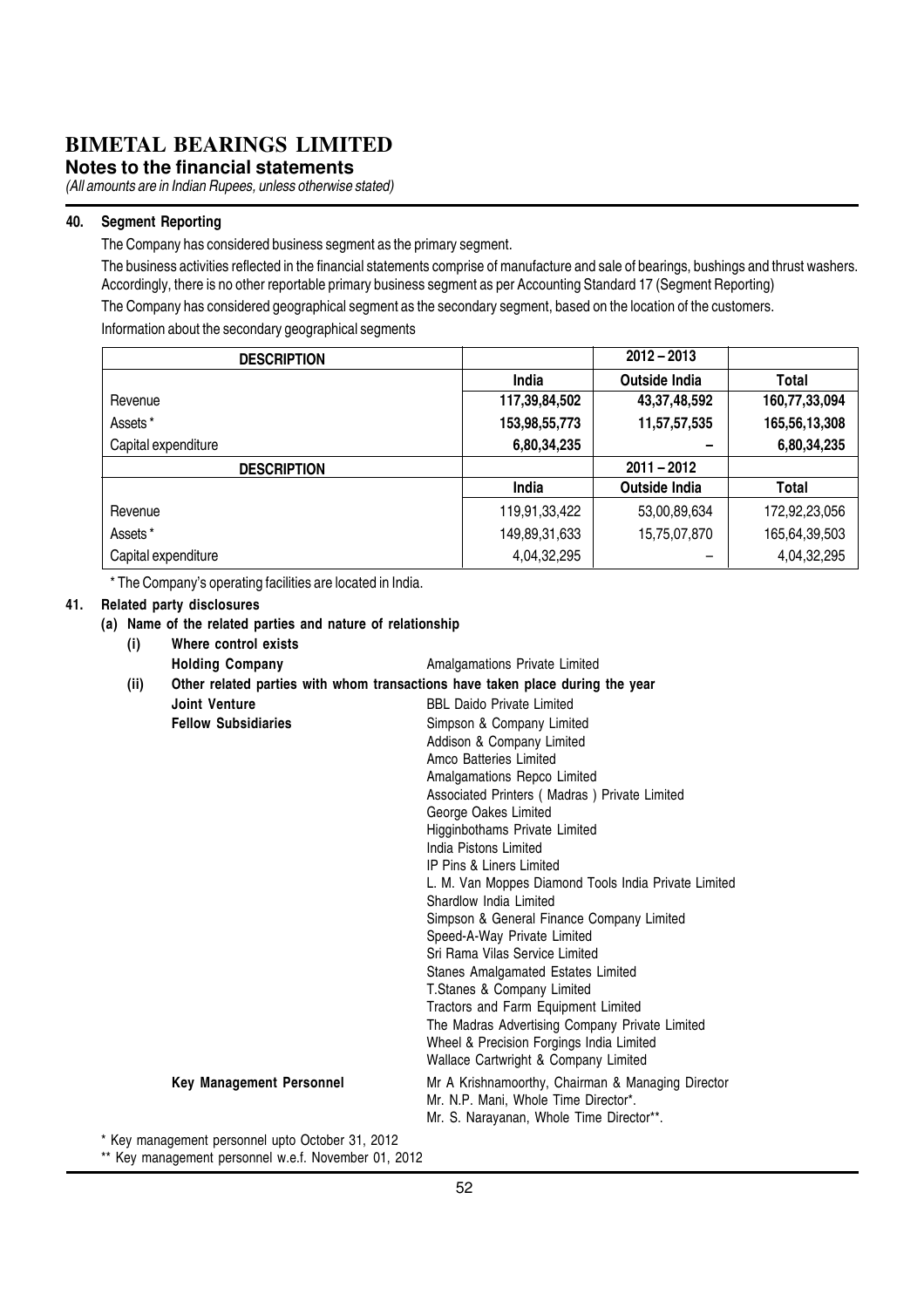| <b>CENTER</b> |  |
|---------------|--|
| F<br> -       |  |
| LOND          |  |
|               |  |
| Í             |  |
|               |  |
| IETAI         |  |
| -<br> <br>    |  |
|               |  |

## Notes to the financial statements **Notes to the financial statements**

(All amounts are in Indian Rupees, unless otherwise stated)<br>(b) Particulars of transactions with related parties during the year (b) Particulars of transactions with related parties during the year (All amounts are in Indian Rupees, unless otherwise stated)

|                                                     | Holding Com  | pany         | Joint Venture |              | Fellow Subsidiaries                       |                             | Key Management personnel |              |                            | Total                           |
|-----------------------------------------------------|--------------|--------------|---------------|--------------|-------------------------------------------|-----------------------------|--------------------------|--------------|----------------------------|---------------------------------|
| <b>DESCRIPTION</b>                                  | 2012-13      | $2011 - 12$  | 2012-13       | 2011-12      | 2012-13                                   | 2011-12                     | $2012 - 13$              | 2011-12      | 2012-13                    | 2011-12                         |
| Transaction during the year<br>Sale of Goods        |              |              | 5,30,15,838   | 3,86,13,294  | 12,05,06,078                              |                             |                          |              |                            |                                 |
|                                                     |              |              |               |              |                                           | 11,62,81,786<br>4,60,85,854 |                          |              | 17,35,21,916               | 5,48,95,080                     |
| Simpson & Company Limited<br>George Oakes Limited   |              |              | J.            | J.           | 4,44,51,755<br>3,56,73,721<br>4,02,90,282 | 2,98,33,465                 |                          |              | 4,44,51,755<br>3,56,73,721 | 4,60,85,854<br>2,98,33,465      |
| Speed-A-Way Private Limited                         |              | J.           |               | J.           |                                           | 4,02,28,987                 |                          |              | 4,02,90,282                | 4,02,28,987                     |
| BBL Daido Private Limited                           |              |              | 5,30,15,838   | 3,86,13,294  |                                           |                             |                          |              | 5,30,15,838                | 3,86,13,294                     |
| <b>Others</b>                                       | $\mathbf{I}$ | Τ.           |               |              | 90,320                                    | 1,33,480                    |                          |              | 90,320                     | 1,33,480                        |
| Claims Reimbursement Against Credit Note (Sales)    | $\mathbf{I}$ | л.           | - 1           | $\mathbf{I}$ | 3,03,025                                  | 3,22,641                    | $\mathbf{1}$             | 1 1 1 1 1 1  | 3,03,025                   | 3,22,641                        |
| Simpson & Company Limited                           |              | Τ.           | -1            | -1           |                                           | 61,594                      |                          |              |                            | 61,594                          |
| George Oakes Limited                                |              | $\mathbf{I}$ | л.            | -1           | 98,940                                    | 2,01,927                    |                          |              | 98,940                     | ,01,927<br>2.                   |
| Speed-A-Way Private Limited                         |              |              |               |              | 2,04,085                                  | 59,120                      |                          |              | 2,04,085                   | 59,120                          |
| Rendering of Services (Including reimbursement      |              |              |               |              |                                           |                             |                          |              |                            |                                 |
| of expense incurred by the Company on behalf        |              |              |               |              |                                           |                             |                          |              |                            |                                 |
| of the related party)                               |              |              | 34,02,996     | 27,37,389    | 4,05,199                                  |                             |                          |              | 38,08,195                  | 27,37,389                       |
| <b>BBL Daido Private Limited</b>                    |              |              | 34,02,996     | 27,37,389    |                                           |                             |                          |              | 34,02,996                  | 27,37,389                       |
| Associated Printers (Madras) Private Limited        |              | J.           |               |              | 4,05,199                                  | - 1                         |                          |              | 4,05,199                   |                                 |
| Dividend Received                                   |              | -1           | 35,00,000     | 15,00,000    | 10,22,971                                 | 6,30,385                    |                          |              | 45,22,971                  | 21,30,385                       |
| Amalgamations Repco Limited                         |              | -1           |               |              | 9,66,000                                  | 6,03,750                    | -1                       |              | 9,66,000                   | 6,03,750                        |
| BBL Daido Private Limited<br>53                     |              | -1           | 35,00,000     | 15,00,000    |                                           |                             |                          |              | 35,00,000                  | 15,00,000                       |
| Others                                              | л.           | л.           |               |              | 56,971                                    | 26,635                      | $\mathbf{I}$             | $\mathbf{I}$ | 56,971                     | 26,635                          |
| Purchase of Goods                                   | л.           | Ι.           |               | л            | 35, 97, 413                               | 44,04,272                   |                          | $\mathbf{I}$ | 35,97,413                  | 44,04,272                       |
| Addison & Company Limited                           | $\mathbf{I}$ | $\mathbf{I}$ | -1            | Ι.           | 8,23,315<br>2,66,549                      | 11,20,271                   | $\mathbf{I}$             |              | 8,23,315                   | 11,20,271                       |
| Associated Printers (Madras) Private Limited        |              | $\mathbf{I}$ | $\mathbf{I}$  | -1           |                                           | 4,99,269                    |                          |              | 2,66,549                   | 4,99,269                        |
| Wallace Cartwright & Company Limited                |              | л.           | $\mathbf{I}$  | $\mathbf{I}$ | 11,25,281                                 | 10,72,343                   |                          | 1 1 1 1      | 11,25,281                  | 10,72,343                       |
| P Pins & Liners Limited                             |              | $\mathbf{I}$ |               |              | 10,30,625                                 | 13,11,760                   |                          |              | 10,30,625                  | 13, 11, 760                     |
| L.M. Van Moppes Diamond Tools India Private Limited |              |              |               | $\mathbf{I}$ | 2,20,121                                  | 3,55,319                    | $1$ $1$ $1$ $1$          |              | 2,20,121                   | 3,55,319                        |
| Others                                              |              |              |               | -1           | ,31,522                                   | 310<br>45,                  |                          |              | 1,31,522                   | 310<br>45,                      |
| Receiving of Services (Including reimbursement      |              |              |               |              |                                           |                             |                          |              |                            |                                 |
| of expense incurred by the related party on         |              |              |               |              |                                           |                             |                          |              |                            |                                 |
| behalf of the Company)                              | 49,06,768    | 50,00,241    | 11,84,397     | 10,31,171    | ,12,52,452                                | ,31,05,966                  |                          |              | 1,73,43,617                | 1,91,37,378                     |
| Amalgamations Private Limited                       | 49,06,768    | 50,00,241    |               |              |                                           |                             |                          |              | 49,06,768                  | 50,00,241                       |
| Sri Rama Vilas Service Limited                      |              |              | -1            | -1           | 41, 43, 224                               | 54,23,998                   |                          |              | 41, 43, 224                | 54,23,998                       |
| Simpson & Company Limited                           |              |              | J.            | $\mathbf{I}$ | 27,52,268                                 | 23,54,000                   |                          |              | 27,52,268                  | 23,54,000                       |
| Simpson & General Finance Company Limited           |              |              | J.            | $\mathbf{I}$ | 14,31,390                                 | 10,27,380                   |                          |              | 14,31,390                  | 10,27,380                       |
| BBL Daido Private Limited                           |              |              | 11,84,397     | 10,31,171    |                                           |                             |                          |              | 11,84,397                  | 10, 31, 171                     |
| The Madras Advertising Company Private Limited      |              |              | -1            | -1           | 6,10,017                                  | 16,20,181                   |                          | $\mathbf{1}$ | 6,10,017                   | 16,20,181                       |
| India Pistons Limited                               |              |              |               | -1           |                                           | 10,93,304                   |                          |              |                            | 10,93,304                       |
| Others                                              |              |              |               |              | 23, 15, 553                               | 15,87,103                   |                          | $\mathbf{I}$ | 23, 15, 553                |                                 |
| Discount On Sales                                   |              | -1           | -             | л            | 22,44,240                                 | 20,32,577                   | $\mathbf{I}$             | $\mathbf{I}$ | 22,44,240                  | $15,87,103$<br><b>20,32,577</b> |
| George Oakes Limited                                |              | $\mathbf{I}$ | -1            | -1           | 6,40,792                                  | 4,23,417                    |                          |              | 6,40,792                   | 4,23,417                        |
| Speed-A-Way Private Limited                         |              | л.           | $\mathbf{I}$  | -1           | 16,03,448                                 | 16,09,159                   | 1 1 1 1                  | 1 1 1 1      | 16,03,448                  | 16,09,159                       |
| Rent Paid                                           |              | л.           | -1            | -1           | 22,66,860                                 | 20,41,454                   |                          |              | 22,66,860                  | 20,41,454                       |
| Simpson & Company Limited                           |              | $\mathbf{I}$ |               | -1           | 7,53,902                                  | 8,25,254                    |                          |              | 7,53,902                   | 8,25,254                        |
| George Oakes Limited                                |              |              |               | $\mathbf{I}$ | 5,98,656<br>7,08,480                      | 5,10,912                    |                          |              | 5,98,656                   | 5,10,912                        |
| Wheel & Precision Forgings India Limited            |              |              |               |              |                                           | 5,31,360                    |                          |              |                            | 5,31,360                        |
| Others                                              |              |              |               |              | 2,05,822                                  | 1,73,928                    |                          |              | 7,08,480<br>2,05,822       | 1,73,928                        |
|                                                     |              |              |               |              |                                           |                             |                          |              |                            |                                 |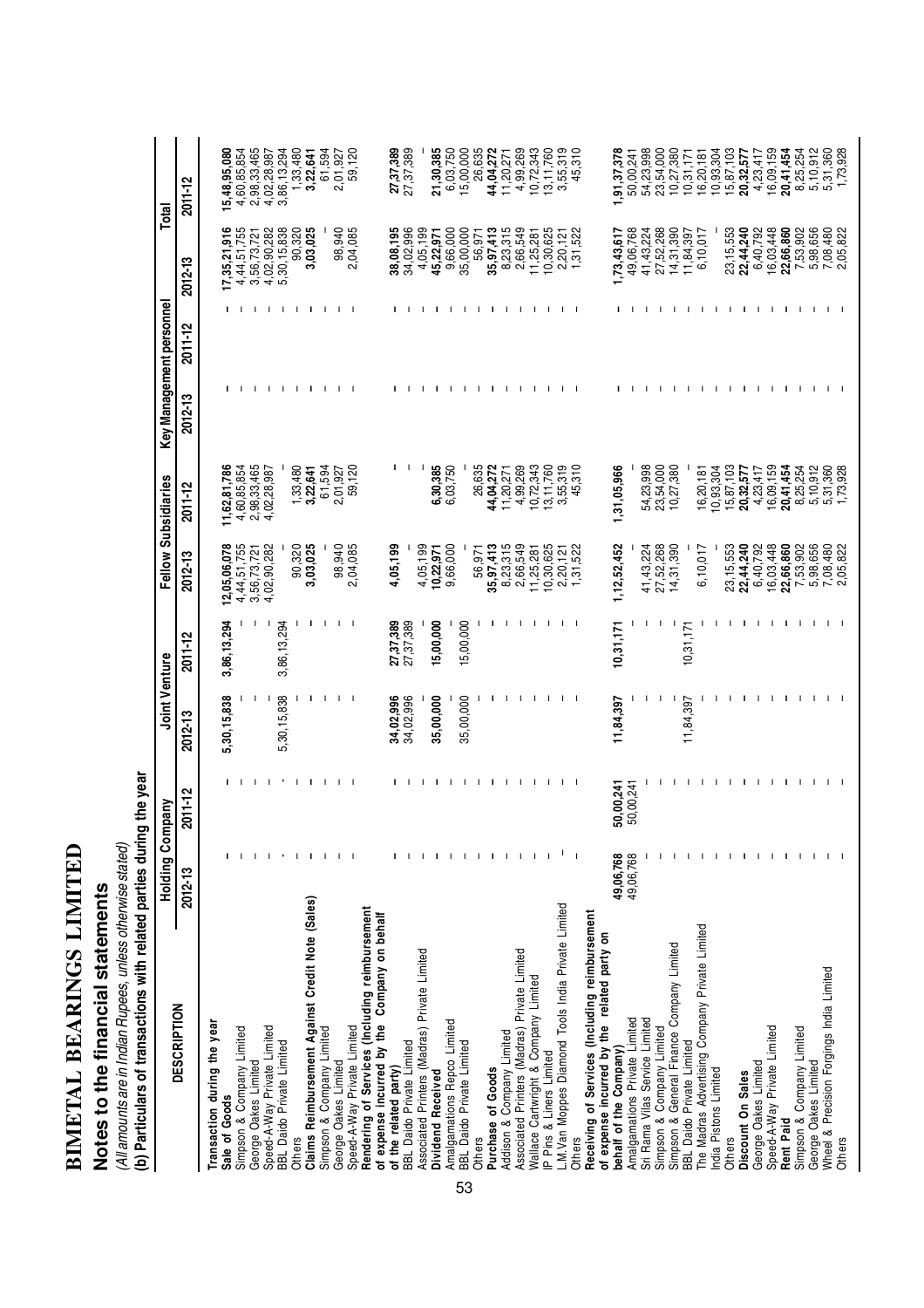| $\frac{1}{2}$<br>Í              |  |
|---------------------------------|--|
| <b>DEADING</b>                  |  |
| $\frac{1}{2}$<br>$\blacksquare$ |  |

## Notes to the financial statements **Notes to the financial statements**

(All amounts are in Indian Rupees, unless otherwise stated)<br>(b) Particulars of transactions with related parties during the year (b) Particulars of transactions with related parties during the year (All amounts are in Indian Rupees, unless otherwise stated)

|                                           | <b>Holding Company</b> |              | Joint Venture |             |             | Fellow Subsidiaries |                        | Key Management personnel |             | Total          |
|-------------------------------------------|------------------------|--------------|---------------|-------------|-------------|---------------------|------------------------|--------------------------|-------------|----------------|
| <b>DESCRIPTION</b>                        | 2012-13                | 2011-12      | $2012 - 13$   | $2011 - 12$ | 2012-13     | 2011-12             | 2012-13                | 2011-12                  | 2012-13     | 2011-12        |
| Transaction during the year               |                        |              |               |             |             |                     |                        |                          |             |                |
| Creditors Written Back                    |                        |              |               |             | 2,66,356    |                     | п                      | L                        | 2,66,356    | п              |
| George Oakes Limited                      |                        |              |               |             | 2,62,350    |                     |                        |                          | 2,62,350    |                |
| Others                                    |                        |              |               |             | 4,006       |                     | H                      |                          | 4,006       |                |
| Dividend Paid                             | 1,06,59,000            | ,06,59,000   |               |             | 2,08,21,746 | 2,04,23,436         | 550                    | 550                      | 3,14,81,296 | 3,10,82,986    |
| Amalgamations Private Limited             | 1,06,59,000            | ,06,59,000   |               |             |             |                     |                        |                          | ,06,59,000  | 1,06,59,000    |
| Simpson & Company Limited                 |                        |              |               |             | 66,44,693   | 62,23,943           |                        |                          | 66,44,693   | 62,23,943      |
| India Pistons Limited                     |                        |              |               |             | ,39,95,828  | 1,39,95,828         |                        |                          | ,39,95,828  | 1,39,95,828    |
| Others                                    |                        |              |               |             | 1,81,225    | 2,03,665            | 550                    | 550                      | 1,81,775    | 2,04,215       |
| Interest Paid                             |                        |              |               |             |             |                     | 8,45,000               | 8,44,817                 | 8,45,000    | 8,44,817       |
| Mr. A. Krishnamoorthy                     |                        |              |               |             |             |                     | 8,45,000               | 8,44,817                 | 8,45,000    | 8,44,817       |
| Remuneration Paid                         |                        |              |               |             |             |                     | ,02,67,182             | 2, 12, 13, 465           | 1,02,67,182 | 2, 12, 13, 465 |
| Mr. A. Krishnamoorthy                     |                        |              |               |             |             |                     | 68, 16, 387            | 1,75,97,894              | 68,16,387   | ,75,97,894     |
| Mr. N.P.Mani (up to 31.10.2012)           |                        |              |               | л.          |             |                     | 14,88,387              | 36, 15, 571              | 14,88,387   | 36, 15, 571    |
| Mr. S.Narayanan (w.e.f 1.11.2012)         |                        |              |               |             |             |                     | 19,62,408              |                          | 19,62,408   |                |
| Balance at Year end                       |                        |              |               |             |             |                     |                        |                          |             |                |
| nvestments (Value of Shares)              |                        |              | 2,00,00,500   | 2,00,00,500 | 18,92,955   | 18,92,955           |                        |                          | 2,18,93,455 | 2,18,93,455    |
| Amalgamations Repco Ltd<br>54             |                        |              |               |             | 14,79,900   | 14,79,900           |                        |                          | 14,79,900   | 14,79,900      |
| BBL Daido Private Limited                 |                        |              | 2,00,00,500   | 2,00,00,500 |             |                     |                        |                          | 2,00,00,500 | 2,00,00,500    |
| Stanes Amalgamated Estates Ltd.           |                        |              |               |             | 4,13,055    | 4,13,055            |                        |                          | 4,13,055    | 4,13,055       |
| <b>Sundry Debtors</b>                     |                        | -1           | 1,71,90,910   | 56,79,666   | ,61,26,023  | ,27,81,586          |                        |                          | 3,33,16,933 | 1,84,61,252    |
| Simpson & Company Limited                 |                        | $\mathbf{I}$ |               |             | 31,38,525   | 44,10,219           |                        |                          | 31,38,525   | 44, 10, 219    |
| George Oakes Limited                      |                        |              |               |             | 61,43,413   | 39,25,401           |                        |                          | 61,43,413   | 39,25,401      |
| Speed-A-Way Private Limited               |                        |              |               |             | 68,27,277   | 42,88,489           |                        |                          | 68,27,277   | 42,88,489      |
| <b>BBL Daido Private Limited</b>          |                        |              | 1,71,90,910   | 56,79,666   |             |                     |                        |                          | 1,71,90,910 | 56,79,666      |
| Tractors and Farm Equipment Limited       |                        |              |               |             | 16,808      | 1,57,477            |                        |                          | 16,808      | 1,57,477       |
| Advances Recoverable in cash or in        |                        |              |               |             |             |                     |                        |                          |             |                |
| kind or for value to be received          |                        |              |               |             | 2,56,952    | 3,06,280            |                        |                          | 2,56,952    | 3,06,280       |
| George Oakes Limited                      |                        | -1           |               |             | 2,41,554    | 2,47,589            |                        |                          | 2,41,554    | 2,47,589       |
| Others                                    |                        |              |               |             | 15,398      | 58,691              |                        |                          | 15,398      | 58,691         |
| Amounts Payable                           | 22,81,250              | 3,45,790     | 79,927        | 65,568      | 36,74,767   | 26,76,719           | 28,250                 | 1,14,68,401              | 60,64,194   | ,45,56,478     |
| Amalgamations Private Limited             | 22,81,250              | 3,45,790     |               |             |             |                     |                        |                          | 22,81,250   | 3,45,790       |
| BBL Daido Private Limited                 |                        |              | 79,927        | 65,568      |             |                     |                        |                          | 79,927      | 65,568         |
| Simpson & Company Limited                 |                        |              |               |             | 5,46,155    | 4,81,162            |                        |                          | 5,46,155    | 4,81,162       |
| Simpson & General Finance Company Limited |                        |              |               |             | 3,86,046    | 9,11,964            |                        |                          | 3,86,046    | 9, 11, 964     |
| Sri Rama Vilas Service Limited            |                        |              |               |             | 3,22,715    | 2,56,484            |                        |                          | 13,22,715   | 2,56,484       |
| IP Pins & Liners Limited                  |                        |              |               |             | 2,47,549    | 6,49,988            |                        |                          | 2,47,549    | 6,49,988       |
| Mr. A. Krishnamoorthy                     |                        |              |               |             |             |                     |                        | 1,04,68,401              |             | 04,68,401      |
| Mr. N.P. Mani (up to 31.10.2012)          |                        |              |               |             |             |                     |                        | 10,00,000                |             | 10,00,000      |
| Mr. S.Narayanan (w.e.f. 1.11.2012)        |                        |              |               |             |             |                     | 28,250                 |                          | 28,250      |                |
| Others                                    |                        |              |               |             | 11,72,302   | 3,77,122            |                        |                          | 11,72,302   | 3,77,122       |
| <b>Fixed Deposits</b>                     |                        |              |               |             |             |                     | 84,50,000<br>84,50,000 | 84,50,000                | 84,50,000   | 84,50,000      |
| Mr. A. Krishnamoorthy                     |                        |              |               |             |             |                     |                        | 84,50,000                | 84,50,000   | 84,50,000      |
|                                           |                        |              |               |             |             |                     |                        |                          |             |                |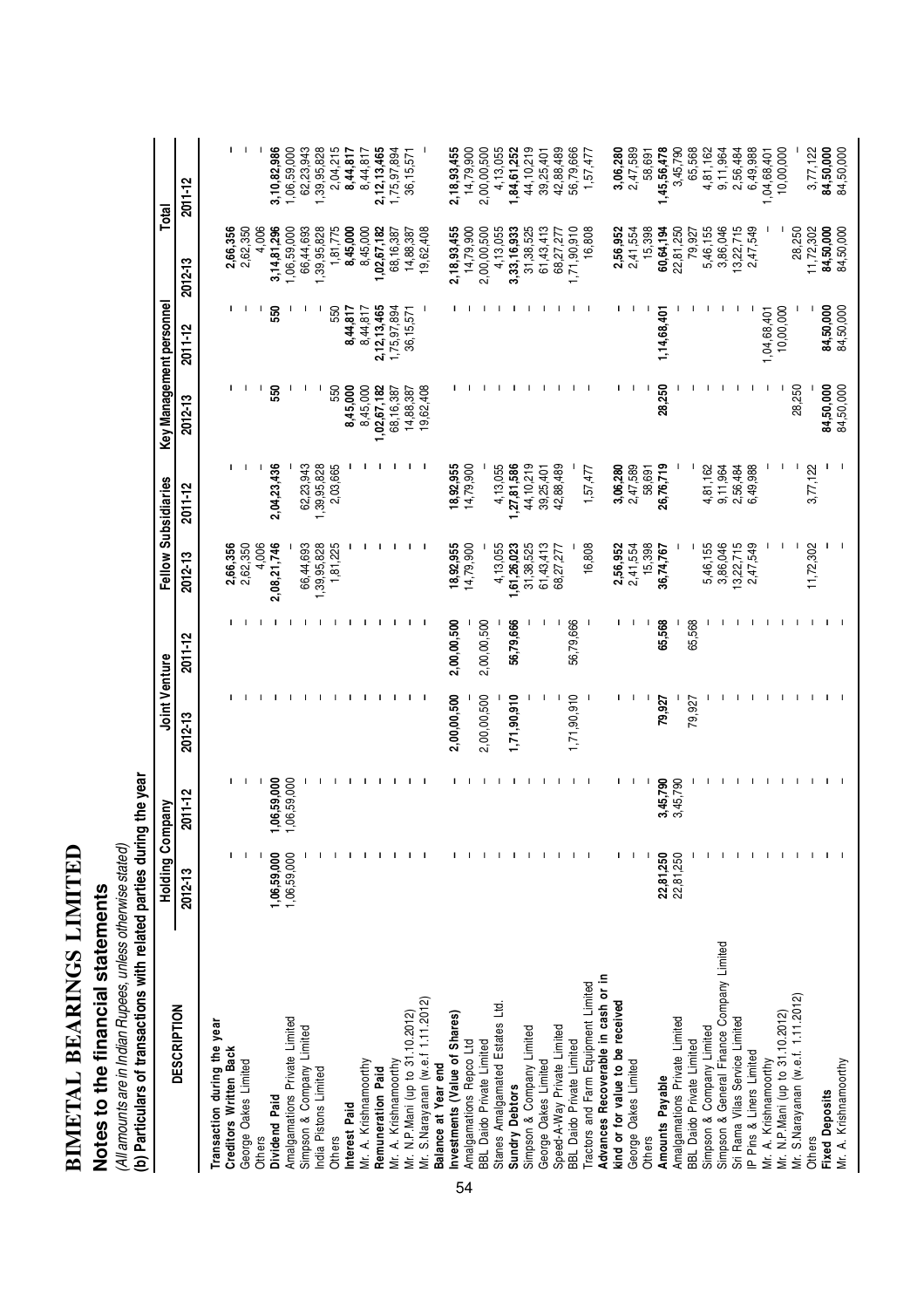#### **Notes to the Financial Statements**

(All amounts are in Indian Rupees, unless otherwise stated)

#### 42. (a) Derivatives outstanding as at the reporting date

|                                   |                                                                      |                     |             | As at               |             |
|-----------------------------------|----------------------------------------------------------------------|---------------------|-------------|---------------------|-------------|
|                                   |                                                                      | 31 March 2013       |             | 31 March 2012       |             |
| <b>Particulars</b>                | <b>Purpose</b>                                                       | Amount in           |             |                     | Amount in   |
|                                   |                                                                      | Foreign<br>Currency | ₹           | Foreign<br>Currency | ₹           |
| Forward contracts to<br>sell USD  | Hedge of firm commitment and highly<br>probable forecast transaction | USD 8,25,000        | 4,45,41,750 | USD 15,65,000       | 7,95,95,900 |
| Forward contracts to<br>sell Euro | Hedge of firm commitment and highly<br>probable forecast transaction | EUR 2,50,000        | 1,72,22,500 | EUR 1,40,000        | 95,01,800   |
| Forward contracts to<br>buy JPY   | Hedge of firm commitment and highly<br>probable forecast transaction | JPY 2,38,93,080     | 1,38,57,986 | -                   |             |

#### (b) Particulars of unhedged foreign currency exposures as at the reporting date

| <b>Particulars</b> |   | As at               |                  |                     |                   |              |
|--------------------|---|---------------------|------------------|---------------------|-------------------|--------------|
|                    |   | 31 March 2013       |                  | 31 March 2012       |                   |              |
|                    |   | Amount in           |                  | Amount in           |                   |              |
|                    |   | Foreign<br>Currency | ₹                | Foreign<br>Currency | ₹                 |              |
| Trade receivables  | - | In GBP              | GBP 7,800        | 6,36,324            | GBP 2,536         | 2,07,648     |
|                    | - | In USD              | USD 6,28,635     | 3,39,40,006         | USD 24,70,152     | 12,56,31,931 |
|                    | - | In EURO             | EUR 2,99,410     | 2,06,26,346         | EUR 3,43,306      | 2,33,00,178  |
| Trade payable      | - | In EURO             |                  | -                   | EUR 27,701        | 18,94,170    |
|                    | - | In JPY              | JPY 37,88,412    | 22,04,098           | JPY 1,76,64,478   | 1,11,16,256  |
|                    | - | In AUD              | -                | -                   | AUD 68,065        | 36,26,514    |
|                    |   | In USD              | <b>USD 2,550</b> | 1,39,409            | <b>USD 74,609</b> | 38,32,664    |

#### 43 Previous year figures

The previous year figures have been reclassified wherever necessary to conform to this year's classification.

| For Price Waterhouse                                      | For and on behalf of the Board         |
|-----------------------------------------------------------|----------------------------------------|
| Firm Registration Number: 301112E                         | A.KRISHNAMOORTHY                       |
| <b>Chartered Accountants</b>                              | Chairman and Managing Director         |
| SUBRAMANIAN VIVEK<br>Partner<br>Membership Number: 100332 | S. NARAYANAN<br>Whole-time Director    |
| Chennai                                                   | K.VIDHYA SHANKAR                       |
| May 22, 2013                                              | Dy. G.M. (Costing) & Company Secretary |

N.VENKATARAMANI **Director** 

P.M.VENKATASUBRAMANIAN **Director** 

N.VENKATARAMAN Chief Financial Officer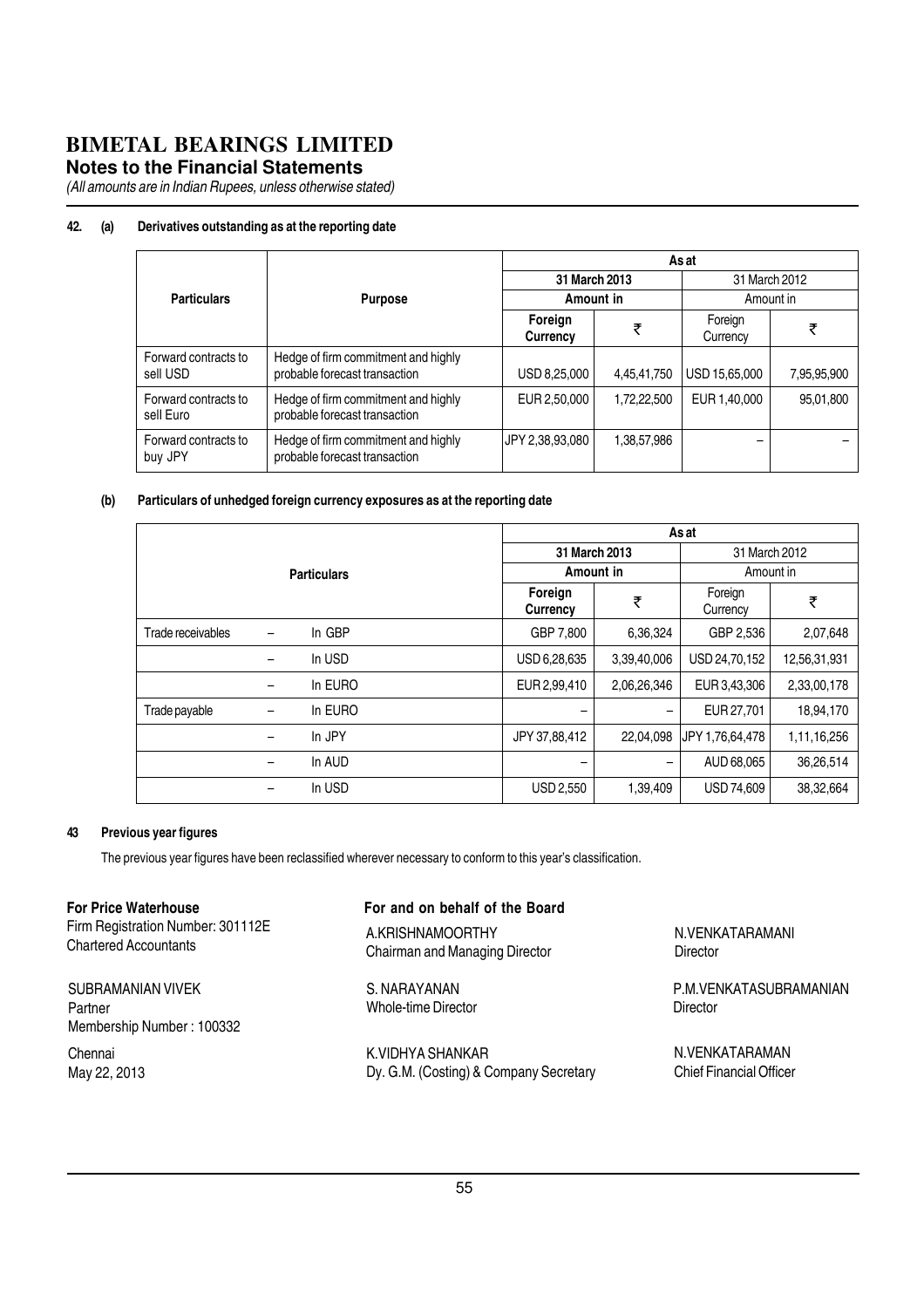#### **BIMETAL BEARINGS LIMITED FINANCIAL HIGHLIGHTS – PAST THREE YEARS**

**(**` **in Lacs)**

|                                                   |                | <b>Financial Year Ended</b> |                |
|---------------------------------------------------|----------------|-----------------------------|----------------|
|                                                   | March 31, 2013 | March 31, 2012              | March 31, 2011 |
| <b>Net Sales</b>                                  | 15,791.65      | 16,992.03                   | 14,294.26      |
| Profit before tax                                 | 908.53         | 1,879.68                    | 1,372.84       |
| Profit after tax                                  | 675.70         | 1,285.05                    | 913.94         |
| Dividend:                                         |                |                             |                |
| Amount                                            | 344.25         | 420.75                      | 420.75         |
| Percentage                                        | 90             | 110                         | 110            |
| Earnings per share $(\overline{\tau})$            | 17.67          | 33.60                       | 23.89          |
| Net block of Fixed Assets (Excluding Revaluation) | 3,786.80       | 3,534.38                    | 3,572.87       |
| Share Capital                                     | 382.50         | 382.50                      | 382.50         |
| Reserves (Excluding Revaluation Reserve)          | 13,291.06      | 13,018.12                   | 12,220.46      |
| Net Worth                                         | 13,673.56      | 13,400.62                   | 12,602.96      |
| Debt Equity Ratio:<br>All Loans: Net Worth        | 0.01:1         | 0.01:1                      | 0.01:1         |